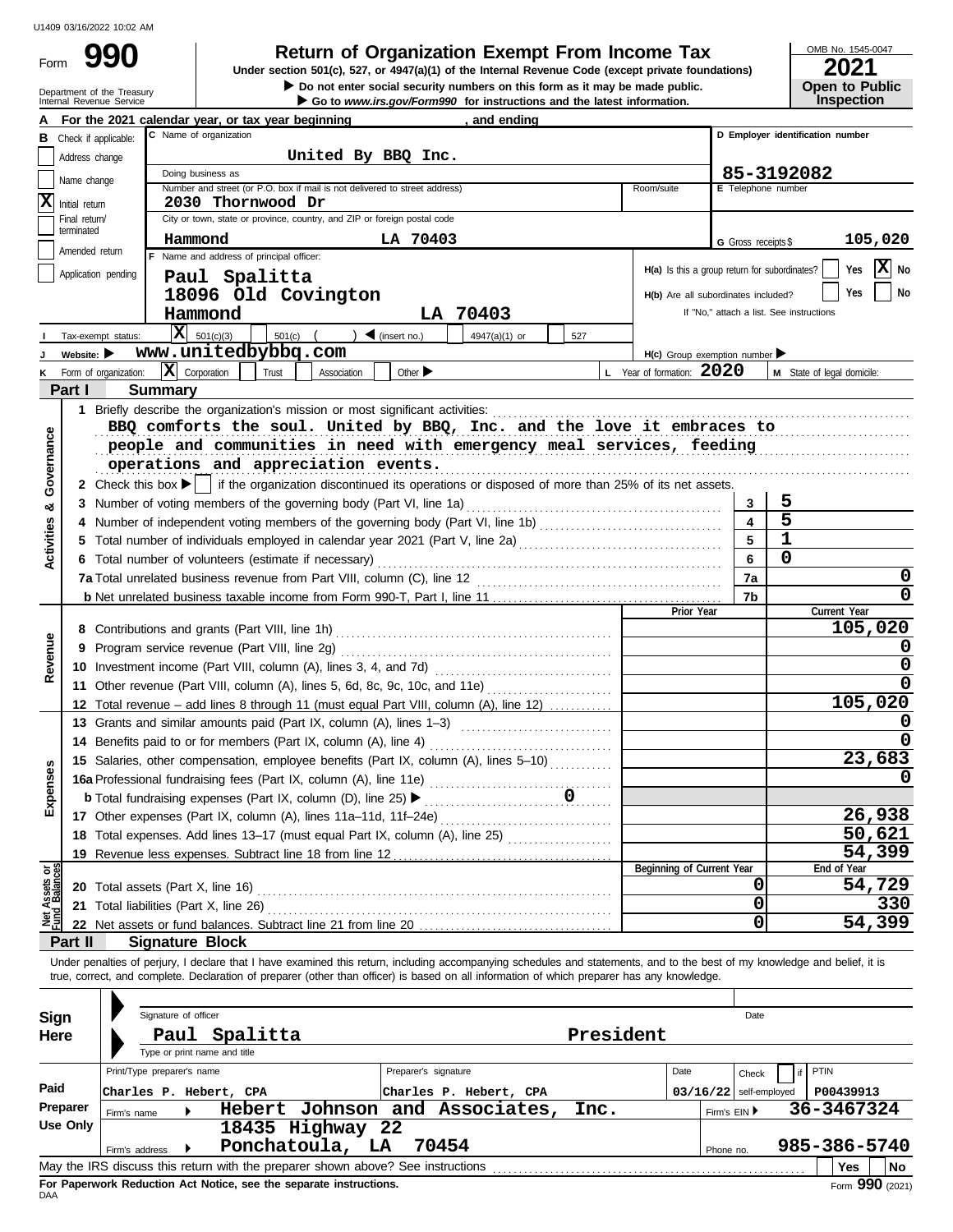|              | Form 990 (2021) $United$ By BBQ Inc.                                                                                           |                        |                               | <u>85-3192082</u> | Page 2                     |
|--------------|--------------------------------------------------------------------------------------------------------------------------------|------------------------|-------------------------------|-------------------|----------------------------|
|              | <b>Statement of Program Service Accomplishments</b><br>Part III                                                                |                        |                               |                   |                            |
|              |                                                                                                                                |                        |                               |                   | $ \mathbf{x} $             |
| 1            | Briefly describe the organization's mission:                                                                                   |                        |                               |                   |                            |
|              | See Schedule O                                                                                                                 |                        |                               |                   |                            |
|              |                                                                                                                                |                        |                               |                   |                            |
|              |                                                                                                                                |                        |                               |                   |                            |
|              |                                                                                                                                |                        |                               |                   |                            |
| $\mathbf{2}$ | Did the organization undertake any significant program services during the year which were not listed on the                   |                        |                               |                   |                            |
|              |                                                                                                                                |                        |                               |                   | Yes $ \mathbf{X} $ No      |
|              | prior Form 990 or 990-EZ?                                                                                                      |                        |                               |                   |                            |
|              | If "Yes," describe these new services on Schedule O.                                                                           |                        |                               |                   |                            |
| 3            | Did the organization cease conducting, or make significant changes in how it conducts, any program                             |                        |                               |                   |                            |
|              | services?                                                                                                                      |                        |                               |                   | $\sqrt{}$ Yes $\sqrt{}$ No |
|              | If "Yes," describe these changes on Schedule O.                                                                                |                        |                               |                   |                            |
|              | Describe the organization's program service accomplishments for each of its three largest program services, as measured by     |                        |                               |                   |                            |
|              | expenses. Section 501(c)(3) and 501(c)(4) organizations are required to report the amount of grants and allocations to others, |                        |                               |                   |                            |
|              | the total expenses, and revenue, if any, for each program service reported.                                                    |                        |                               |                   |                            |
|              |                                                                                                                                |                        |                               |                   |                            |
|              | 4a (Code:<br>) (Expenses \$                                                                                                    |                        | 48,805 including grants of \$ | ) (Revenue \$     |                            |
|              | Provided BBQ meals to first responders through the feeding operations in                                                       |                        |                               |                   |                            |
|              | areas that were hit by natural disaster such as hurricanes.                                                                    |                        |                               |                   |                            |
|              |                                                                                                                                |                        |                               |                   |                            |
|              |                                                                                                                                |                        |                               |                   |                            |
|              |                                                                                                                                |                        |                               |                   |                            |
|              |                                                                                                                                |                        |                               |                   |                            |
|              |                                                                                                                                |                        |                               |                   |                            |
|              |                                                                                                                                |                        |                               |                   |                            |
|              |                                                                                                                                |                        |                               |                   |                            |
|              |                                                                                                                                |                        |                               |                   |                            |
|              |                                                                                                                                |                        |                               |                   |                            |
|              |                                                                                                                                |                        |                               |                   |                            |
|              |                                                                                                                                |                        |                               |                   |                            |
|              |                                                                                                                                |                        |                               |                   |                            |
|              | N/A                                                                                                                            |                        |                               |                   |                            |
|              |                                                                                                                                |                        |                               |                   |                            |
|              |                                                                                                                                |                        |                               |                   |                            |
|              |                                                                                                                                |                        |                               |                   |                            |
|              |                                                                                                                                |                        |                               |                   |                            |
|              |                                                                                                                                |                        |                               |                   |                            |
|              |                                                                                                                                |                        |                               |                   |                            |
|              |                                                                                                                                |                        |                               |                   |                            |
|              |                                                                                                                                |                        |                               |                   |                            |
|              |                                                                                                                                |                        |                               |                   |                            |
|              |                                                                                                                                |                        |                               |                   |                            |
|              |                                                                                                                                |                        |                               |                   |                            |
|              |                                                                                                                                |                        |                               |                   |                            |
|              | $\ldots$ , $\ldots$ ) (Expenses \$<br>4c (Code:                                                                                |                        |                               |                   |                            |
|              | N/A                                                                                                                            |                        |                               |                   |                            |
|              |                                                                                                                                |                        |                               |                   |                            |
|              |                                                                                                                                |                        |                               |                   |                            |
|              |                                                                                                                                |                        |                               |                   |                            |
|              |                                                                                                                                |                        |                               |                   |                            |
|              |                                                                                                                                |                        |                               |                   |                            |
|              |                                                                                                                                |                        |                               |                   |                            |
|              |                                                                                                                                |                        |                               |                   |                            |
|              |                                                                                                                                |                        |                               |                   |                            |
|              |                                                                                                                                |                        |                               |                   |                            |
|              |                                                                                                                                |                        |                               |                   |                            |
|              |                                                                                                                                |                        |                               |                   |                            |
|              | 4d Other program services (Describe on Schedule O.)                                                                            |                        |                               |                   |                            |
|              |                                                                                                                                | 309                    |                               |                   |                            |
|              | (Expenses \$                                                                                                                   | including grants of \$ | 49,114                        | (Revenue \$       |                            |
|              | 4e Total program service expenses                                                                                              |                        |                               |                   |                            |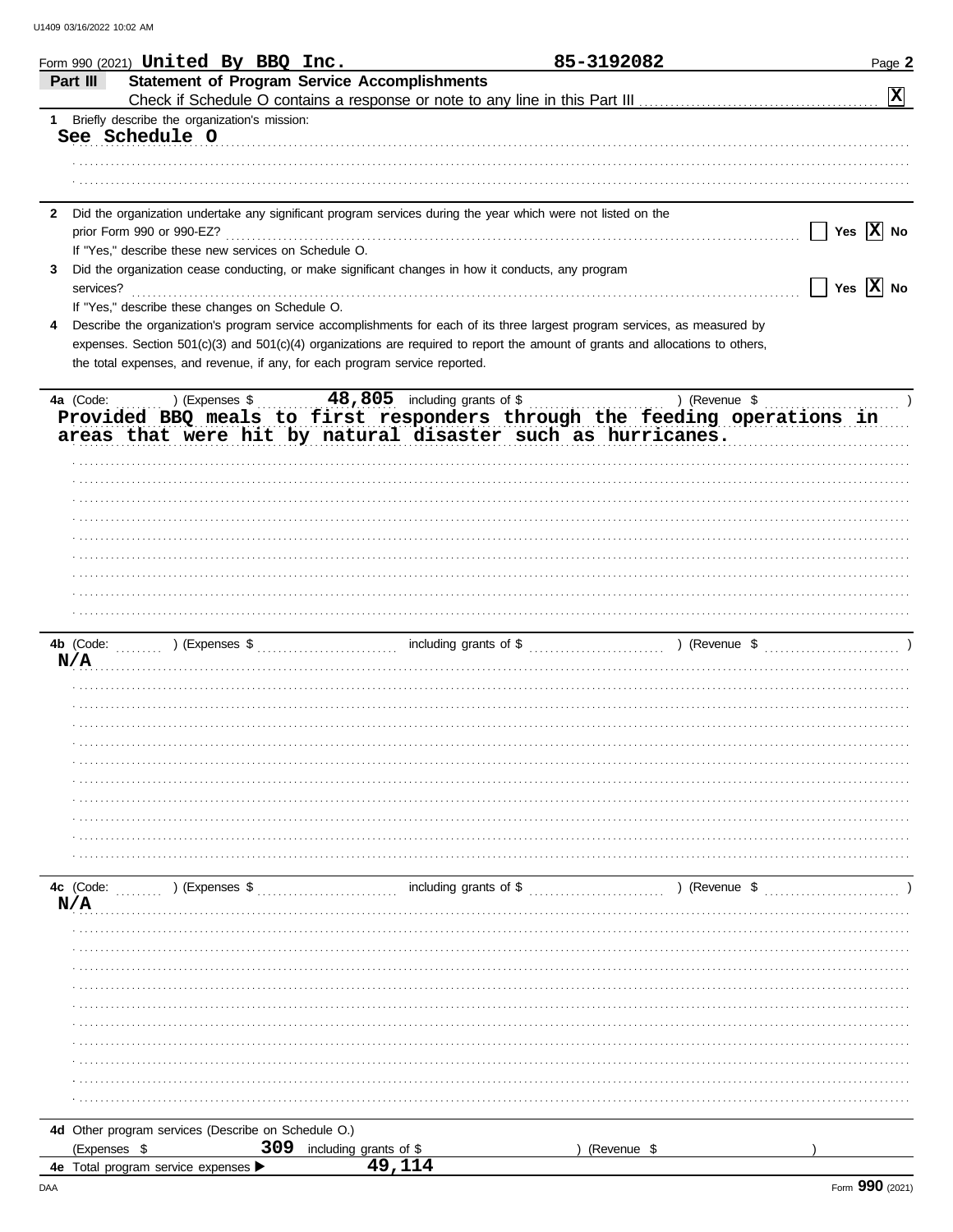| Form 990 (2021) | United | Bv. | <b>BBO</b><br>Inc.                     | 85-3192082 |     | $P$ aqe $\sim$ |
|-----------------|--------|-----|----------------------------------------|------------|-----|----------------|
| Part IV         |        |     | <b>Checklist of Required Schedules</b> |            |     |                |
|                 |        |     |                                        |            | Yes | No             |
|                 |        |     |                                        |            |     |                |

|     |                                                                                                                         |                 | Yes         | No                         |
|-----|-------------------------------------------------------------------------------------------------------------------------|-----------------|-------------|----------------------------|
| 1   | Is the organization described in section $501(c)(3)$ or $4947(a)(1)$ (other than a private foundation)? If "Yes,"       |                 |             |                            |
|     | complete Schedule A                                                                                                     | 1               | $\mathbf x$ |                            |
| 2   |                                                                                                                         | $\overline{2}$  |             | $\mathbf x$                |
| 3   | Did the organization engage in direct or indirect political campaign activities on behalf of or in opposition to        |                 |             |                            |
|     |                                                                                                                         | 3               |             | X                          |
| 4   | Section 501(c)(3) organizations. Did the organization engage in lobbying activities, or have a section 501(h)           |                 |             |                            |
|     |                                                                                                                         | 4               |             | x                          |
| 5   | Is the organization a section $501(c)(4)$ , $501(c)(5)$ , or $501(c)(6)$ organization that receives membership dues,    |                 |             |                            |
|     | assessments, or similar amounts as defined in Rev. Proc. 98-19? If "Yes," complete Schedule C, Part III                 | 5               |             | x                          |
| 6   | Did the organization maintain any donor advised funds or any similar funds or accounts for which donors                 |                 |             |                            |
|     | have the right to provide advice on the distribution or investment of amounts in such funds or accounts? If             |                 |             |                            |
|     | "Yes," complete Schedule D, Part I                                                                                      | 6               |             | x                          |
| 7   | Did the organization receive or hold a conservation easement, including easements to preserve open space,               |                 |             |                            |
|     |                                                                                                                         | 7               |             | x                          |
| 8   | Did the organization maintain collections of works of art, historical treasures, or other similar assets? If "Yes,"     |                 |             |                            |
|     |                                                                                                                         | 8               |             | X                          |
| 9   | Did the organization report an amount in Part X, line 21, for escrow or custodial account liability, serve as a         |                 |             |                            |
|     | custodian for amounts not listed in Part X; or provide credit counseling, debt management, credit repair, or            |                 |             | X                          |
|     | Did the organization, directly or through a related organization, hold assets in donor-restricted endowments            | 9               |             |                            |
| 10  |                                                                                                                         | 10              |             | x                          |
| 11  | If the organization's answer to any of the following questions is "Yes," then complete Schedule D, Parts VI,            |                 |             |                            |
|     | VII, VIII, IX, or X, as applicable.                                                                                     |                 |             |                            |
| а   | Did the organization report an amount for land, buildings, and equipment in Part X, line 10? If "Yes,"                  |                 |             |                            |
|     | complete Schedule D, Part VI                                                                                            | 11a             | x           |                            |
| b   | Did the organization report an amount for investments—other securities in Part X, line 12, that is 5% or more           |                 |             |                            |
|     | of its total assets reported in Part X, line 16? If "Yes," complete Schedule D, Part VII                                | 11b             |             | X                          |
| c   | Did the organization report an amount for investments—program related in Part X, line 13, that is 5% or more            |                 |             |                            |
|     |                                                                                                                         | 11c             |             | x                          |
| d   | Did the organization report an amount for other assets in Part X, line 15, that is 5% or more of its total assets       |                 |             |                            |
|     | reported in Part X, line 16? If "Yes," complete Schedule D, Part IX                                                     | 11d             |             | <u>x</u>                   |
| е   | Did the organization report an amount for other liabilities in Part X, line 25? If "Yes," complete Schedule D, Part X   | 11e             |             | $\overline{\mathbf{x}}$    |
| f   | Did the organization's separate or consolidated financial statements for the tax year include a footnote that addresses |                 |             |                            |
|     | the organization's liability for uncertain tax positions under FIN 48 (ASC 740)? If "Yes," complete Schedule D, Part X  | 11f             |             | x                          |
| 12a | Did the organization obtain separate, independent audited financial statements for the tax year? If "Yes," complete     |                 |             |                            |
|     |                                                                                                                         | 12a             |             | X                          |
| b   | Was the organization included in consolidated, independent audited financial statements for the tax year? If            |                 |             |                            |
|     | "Yes," and if the organization answered "No" to line 12a, then completing Schedule D, Parts XI and XII is optional      | 12 <sub>b</sub> |             | X                          |
| 13  |                                                                                                                         | 13              |             | $\mathbf x$<br>$\mathbf x$ |
| 14a | Did the organization maintain an office, employees, or agents outside of the United States?                             | 14a             |             |                            |
| b   | Did the organization have aggregate revenues or expenses of more than \$10,000 from grantmaking,                        |                 |             |                            |
|     | fundraising, business, investment, and program service activities outside the United States, or aggregate               | 14b             |             | $\mathbf{x}$               |
| 15  | Did the organization report on Part IX, column (A), line 3, more than \$5,000 of grants or other assistance to or       |                 |             |                            |
|     | for any foreign organization? If "Yes," complete Schedule F, Parts II and IV                                            | 15              |             | X                          |
| 16  | Did the organization report on Part IX, column (A), line 3, more than \$5,000 of aggregate grants or other              |                 |             |                            |
|     | assistance to or for foreign individuals? If "Yes," complete Schedule F, Parts III and IV                               | 16              |             | X                          |
| 17  | Did the organization report a total of more than \$15,000 of expenses for professional fundraising services on          |                 |             |                            |
|     |                                                                                                                         | 17              |             | X                          |
| 18  | Did the organization report more than \$15,000 total of fundraising event gross income and contributions on             |                 |             |                            |
|     | Part VIII, lines 1c and 8a? If "Yes," complete Schedule G, Part II                                                      | 18              |             | X                          |
| 19  | Did the organization report more than \$15,000 of gross income from gaming activities on Part VIII, line 9a?            |                 |             |                            |
|     |                                                                                                                         | 19              |             | <u>x</u>                   |
| 20a |                                                                                                                         | 20a             |             | X                          |
| b   |                                                                                                                         | 20 <sub>b</sub> |             |                            |
| 21  | Did the organization report more than \$5,000 of grants or other assistance to any domestic organization or             |                 |             |                            |
|     |                                                                                                                         | 21              |             | x                          |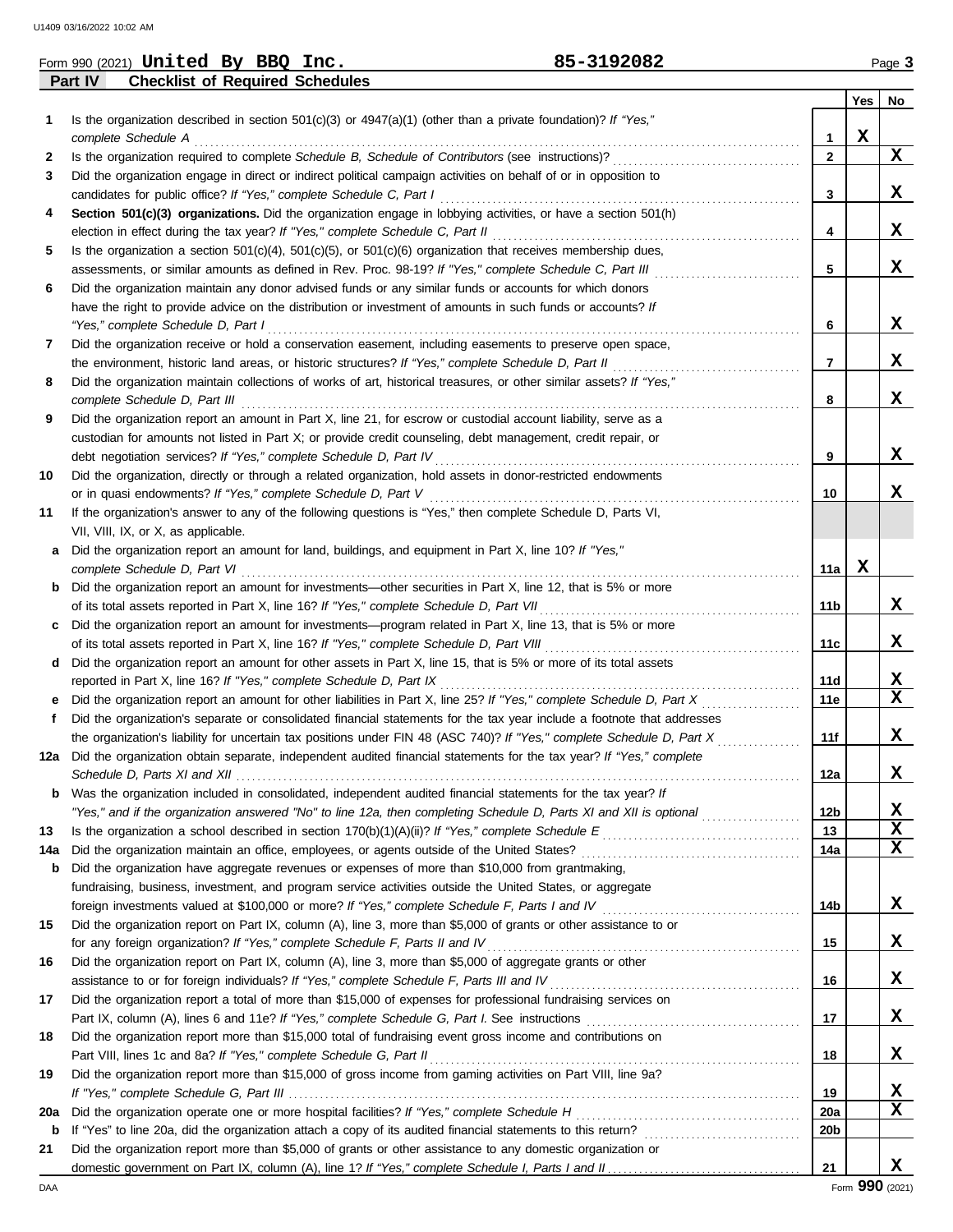|     | <b>Checklist of Required Schedules (continued)</b><br>Part IV                                                      |                 |                 |             |
|-----|--------------------------------------------------------------------------------------------------------------------|-----------------|-----------------|-------------|
|     |                                                                                                                    |                 | Yes             | No          |
| 22  | Did the organization report more than \$5,000 of grants or other assistance to or for domestic individuals on      |                 |                 |             |
|     | Part IX, column (A), line 2? If "Yes," complete Schedule I, Parts I and III                                        | 22              |                 | X           |
| 23  | Did the organization answer "Yes" to Part VII, Section A, line 3, 4, or 5 about compensation of the                |                 |                 |             |
|     | organization's current and former officers, directors, trustees, key employees, and highest compensated            |                 |                 |             |
|     | employees? If "Yes," complete Schedule J                                                                           | 23              |                 | X           |
|     | 24a Did the organization have a tax-exempt bond issue with an outstanding principal amount of more than            |                 |                 |             |
|     | \$100,000 as of the last day of the year, that was issued after December 31, 2002? If "Yes," answer lines 24b      |                 |                 |             |
|     | through 24d and complete Schedule K. If "No," go to line 25a                                                       | 24a             |                 | X           |
| b   | Did the organization invest any proceeds of tax-exempt bonds beyond a temporary period exception?                  | 24 <sub>b</sub> |                 |             |
|     |                                                                                                                    |                 |                 |             |
| c   | Did the organization maintain an escrow account other than a refunding escrow at any time during the year          |                 |                 |             |
|     | to defease any tax-exempt bonds?                                                                                   | 24c             |                 |             |
| d   |                                                                                                                    | 24d             |                 |             |
| 25a | Section 501(c)(3), 501(c)(4), and 501(c)(29) organizations. Did the organization engage in an excess benefit       |                 |                 |             |
|     | transaction with a disqualified person during the year? If "Yes," complete Schedule L, Part I                      | 25a             |                 | x           |
| b   | Is the organization aware that it engaged in an excess benefit transaction with a disqualified person in a prior   |                 |                 |             |
|     | year, and that the transaction has not been reported on any of the organization's prior Forms 990 or 990-EZ?       |                 |                 |             |
|     | If "Yes," complete Schedule L, Part I                                                                              | 25b             |                 | X           |
| 26  | Did the organization report any amount on Part X, line 5 or 22, for receivables from or payables to any current    |                 |                 |             |
|     | or former officer, director, trustee, key employee, creator or founder, substantial contributor, or 35%            |                 |                 |             |
|     | controlled entity or family member of any of these persons? If "Yes," complete Schedule L, Part II                 | 26              |                 | x           |
| 27  | Did the organization provide a grant or other assistance to any current or former officer, director, trustee, key  |                 |                 |             |
|     | employee, creator or founder, substantial contributor or employee thereof, a grant selection committee             |                 |                 |             |
|     | member, or to a 35% controlled entity (including an employee thereof) or family member of any of these             |                 |                 |             |
|     | persons? If "Yes," complete Schedule L, Part III                                                                   | 27              |                 | x           |
| 28  | Was the organization a party to a business transaction with one of the following parties (see the Schedule L,      |                 |                 |             |
|     |                                                                                                                    |                 |                 |             |
|     | Part IV, instructions for applicable filing thresholds, conditions, and exceptions):                               |                 |                 |             |
| а   | A current or former officer, director, trustee, key employee, creator or founder, or substantial contributor? If   |                 |                 |             |
|     | "Yes," complete Schedule L, Part IV                                                                                | 28a             |                 | X           |
| b   | A family member of any individual described in line 28a? If "Yes," complete Schedule L, Part IV                    | 28b             |                 | $\mathbf x$ |
| c   | A 35% controlled entity of one or more individuals and/or organizations described in line 28a or 28b? If           |                 |                 |             |
|     | "Yes," complete Schedule L, Part IV                                                                                | 28c             |                 | X           |
| 29  |                                                                                                                    | 29              |                 | $\mathbf x$ |
| 30  | Did the organization receive contributions of art, historical treasures, or other similar assets, or qualified     |                 |                 |             |
|     | conservation contributions? If "Yes," complete Schedule M                                                          | 30              |                 | X           |
| 31  | Did the organization liquidate, terminate, or dissolve and cease operations? If "Yes," complete Schedule N, Part I | 31              |                 | $\mathbf x$ |
| 32  | Did the organization sell, exchange, dispose of, or transfer more than 25% of its net assets? If "Yes,"            |                 |                 |             |
|     | complete Schedule N, Part II                                                                                       | 32              |                 | X           |
| 33  | Did the organization own 100% of an entity disregarded as separate from the organization under Regulations         |                 |                 |             |
|     | sections 301.7701-2 and 301.7701-3? If "Yes," complete Schedule R, Part I                                          | 33              |                 | X           |
|     |                                                                                                                    |                 |                 |             |
| 34  | Was the organization related to any tax-exempt or taxable entity? If "Yes," complete Schedule R, Part II, III,     |                 |                 |             |
|     | or IV, and Part V, line 1                                                                                          | 34              |                 | х           |
| 35a |                                                                                                                    | 35a             |                 | X           |
| b   | If "Yes" to line 35a, did the organization receive any payment from or engage in any transaction with a            |                 |                 |             |
|     |                                                                                                                    | 35 <sub>b</sub> |                 |             |
| 36  | Section 501(c)(3) organizations. Did the organization make any transfers to an exempt non-charitable               |                 |                 |             |
|     | related organization? If "Yes," complete Schedule R, Part V, line 2                                                | 36              |                 | x           |
| 37  | Did the organization conduct more than 5% of its activities through an entity that is not a related organization   |                 |                 |             |
|     |                                                                                                                    | 37              |                 | x           |
| 38  | Did the organization complete Schedule O and provide explanations on Schedule O for Part VI, lines 11b and         |                 |                 |             |
|     | 19? Note: All Form 990 filers are required to complete Schedule O.                                                 | 38              | X               |             |
|     | Statements Regarding Other IRS Filings and Tax Compliance<br>Part V                                                |                 |                 |             |
|     |                                                                                                                    |                 |                 |             |
|     |                                                                                                                    |                 | Yes             | No          |
|     | $\boldsymbol{0}$<br>Enter the number reported in box 3 of Form 1096. Enter -0- if not applicable<br>1a             |                 |                 |             |
| 1а  | $\mathbf 0$<br>1 <sub>b</sub>                                                                                      |                 |                 |             |
| b   | Enter the number of Forms W-2G included on line 1a. Enter -0- if not applicable                                    |                 |                 |             |
| c   | Did the organization comply with backup withholding rules for reportable payments to vendors and                   |                 |                 |             |
|     |                                                                                                                    | 1c              |                 | x           |
| DAA |                                                                                                                    |                 | Form 990 (2021) |             |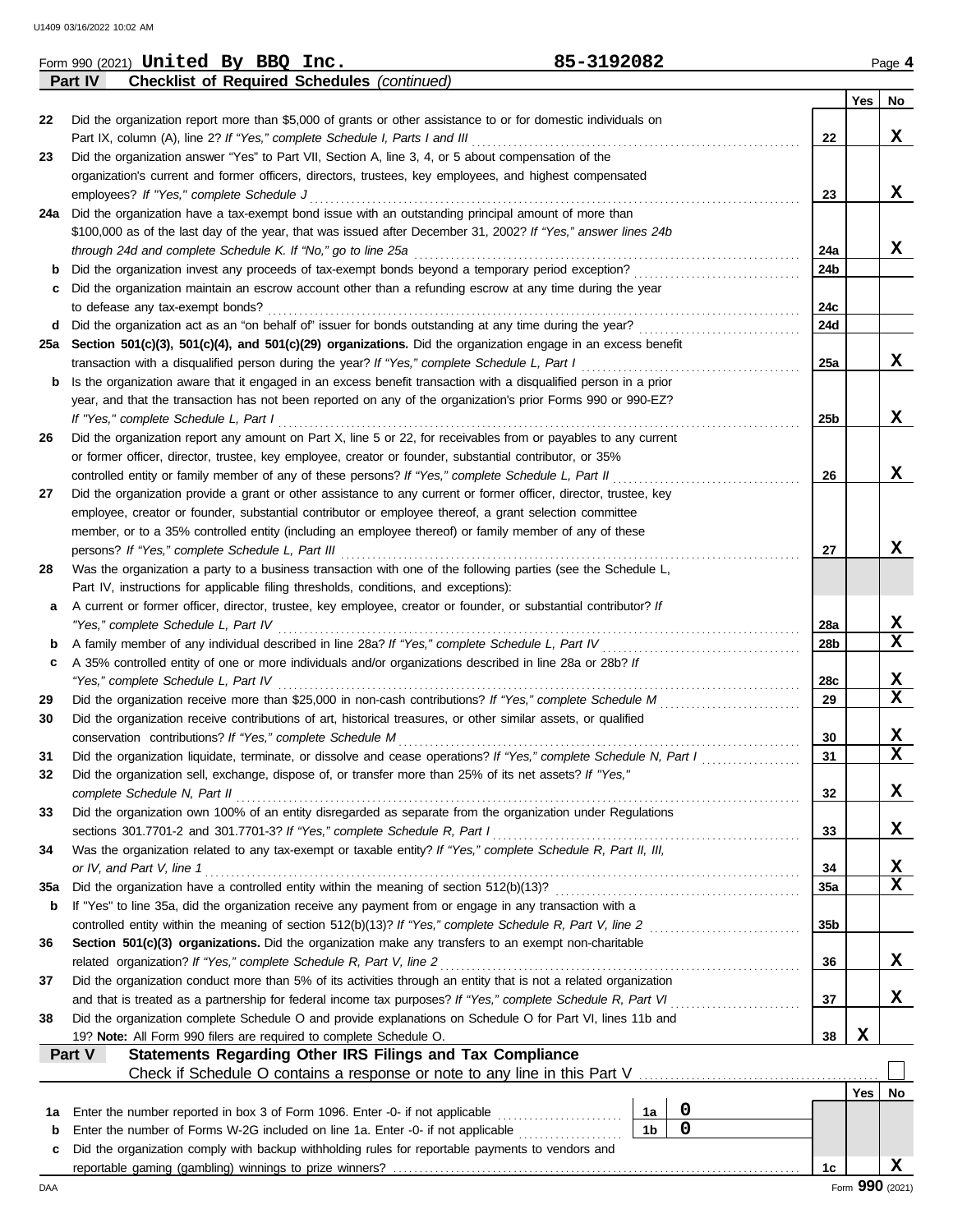|             | 85-3192082<br>Form 990 $(2021)$ United By BBQ Inc.                                                                                      |                 |                 |   | Page 5           |  |  |  |  |  |
|-------------|-----------------------------------------------------------------------------------------------------------------------------------------|-----------------|-----------------|---|------------------|--|--|--|--|--|
|             | Part V<br>Statements Regarding Other IRS Filings and Tax Compliance (continued)                                                         |                 |                 |   | Yes No           |  |  |  |  |  |
| 2a          | Enter the number of employees reported on Form W-3, Transmittal of Wage and Tax                                                         |                 |                 |   |                  |  |  |  |  |  |
|             | Statements, filed for the calendar year ending with or within the year covered by this return                                           | 1<br>2a         |                 |   |                  |  |  |  |  |  |
| b           | If at least one is reported on line 2a, did the organization file all required federal employment tax returns?                          |                 | 2b              | X |                  |  |  |  |  |  |
|             | Note: If the sum of lines 1a and 2a is greater than 250, you may be required to e-file. See instructions.                               |                 |                 |   |                  |  |  |  |  |  |
| за          | Did the organization have unrelated business gross income of \$1,000 or more during the year?                                           |                 | За              |   | x                |  |  |  |  |  |
| b           | If "Yes," has it filed a Form 990-T for this year? If "No" to line 3b, provide an explanation on Schedule O                             |                 | 3b              |   |                  |  |  |  |  |  |
| 4a          | At any time during the calendar year, did the organization have an interest in, or a signature or other authority over,                 |                 |                 |   |                  |  |  |  |  |  |
|             | a financial account in a foreign country (such as a bank account, securities account, or other financial account)?                      |                 | 4a              |   | X                |  |  |  |  |  |
| b           | If "Yes," enter the name of the foreign country ▶                                                                                       |                 |                 |   |                  |  |  |  |  |  |
|             |                                                                                                                                         |                 |                 |   |                  |  |  |  |  |  |
|             | See instructions for filing requirements for FinCEN Form 114, Report of Foreign Bank and Financial Accounts (FBAR).                     |                 |                 |   |                  |  |  |  |  |  |
| 5а          |                                                                                                                                         |                 | 5a              |   | X<br>$\mathbf x$ |  |  |  |  |  |
| $\mathbf b$ | Did any taxable party notify the organization that it was or is a party to a prohibited tax shelter transaction?                        |                 | 5 <sub>b</sub>  |   |                  |  |  |  |  |  |
| с           | If "Yes" to line 5a or 5b, did the organization file Form 8886-T?                                                                       |                 | 5c              |   |                  |  |  |  |  |  |
| 6а          | Does the organization have annual gross receipts that are normally greater than \$100,000, and did the                                  |                 |                 |   |                  |  |  |  |  |  |
|             | organization solicit any contributions that were not tax deductible as charitable contributions?                                        |                 | 6a              |   | X                |  |  |  |  |  |
| b           | If "Yes," did the organization include with every solicitation an express statement that such contributions or                          |                 |                 |   |                  |  |  |  |  |  |
|             | gifts were not tax deductible?                                                                                                          |                 | 6b              |   |                  |  |  |  |  |  |
| 7           | Organizations that may receive deductible contributions under section 170(c).                                                           |                 |                 |   |                  |  |  |  |  |  |
| а           | Did the organization receive a payment in excess of \$75 made partly as a contribution and partly for goods                             |                 |                 |   |                  |  |  |  |  |  |
|             | and services provided to the payor?                                                                                                     |                 | 7a              |   |                  |  |  |  |  |  |
| b           |                                                                                                                                         |                 | 7b              |   |                  |  |  |  |  |  |
| с           | Did the organization sell, exchange, or otherwise dispose of tangible personal property for which it was                                |                 |                 |   |                  |  |  |  |  |  |
|             |                                                                                                                                         |                 | 7с              |   |                  |  |  |  |  |  |
| d           |                                                                                                                                         | 7d              |                 |   |                  |  |  |  |  |  |
|             |                                                                                                                                         |                 | 7е              |   |                  |  |  |  |  |  |
|             | Did the organization, during the year, pay premiums, directly or indirectly, on a personal benefit contract?                            |                 | 7f              |   |                  |  |  |  |  |  |
|             | If the organization received a contribution of qualified intellectual property, did the organization file Form 8899 as required?        |                 | 7g              |   |                  |  |  |  |  |  |
|             | If the organization received a contribution of cars, boats, airplanes, or other vehicles, did the organization file a Form 1098-C?<br>h |                 |                 |   |                  |  |  |  |  |  |
| 8           | Sponsoring organizations maintaining donor advised funds. Did a donor advised fund maintained by the                                    |                 | 7h              |   |                  |  |  |  |  |  |
|             | sponsoring organization have excess business holdings at any time during the year?                                                      |                 | 8               |   |                  |  |  |  |  |  |
| 9           | Sponsoring organizations maintaining donor advised funds.                                                                               |                 |                 |   |                  |  |  |  |  |  |
| а           |                                                                                                                                         |                 | 9a              |   |                  |  |  |  |  |  |
| $\mathbf b$ |                                                                                                                                         |                 | 9b              |   |                  |  |  |  |  |  |
|             | Section 501(c)(7) organizations. Enter:                                                                                                 |                 |                 |   |                  |  |  |  |  |  |
| 10          |                                                                                                                                         | 10a             |                 |   |                  |  |  |  |  |  |
| а           | Gross receipts, included on Form 990, Part VIII, line 12, for public use of club facilities                                             | 10 <sub>b</sub> |                 |   |                  |  |  |  |  |  |
| b           |                                                                                                                                         |                 |                 |   |                  |  |  |  |  |  |
| 11          | Section 501(c)(12) organizations. Enter:                                                                                                |                 |                 |   |                  |  |  |  |  |  |
| а           | Gross income from members or shareholders                                                                                               | 11a             |                 |   |                  |  |  |  |  |  |
| b           | Gross income from other sources. (Do not net amounts due or paid to other sources                                                       |                 |                 |   |                  |  |  |  |  |  |
|             | against amounts due or received from them.)                                                                                             | 11 <sub>b</sub> |                 |   |                  |  |  |  |  |  |
| 12a         | Section 4947(a)(1) non-exempt charitable trusts. Is the organization filing Form 990 in lieu of Form 1041?                              |                 | 12a             |   |                  |  |  |  |  |  |
| b           | If "Yes," enter the amount of tax-exempt interest received or accrued during the year                                                   | 12b             |                 |   |                  |  |  |  |  |  |
| 13          | Section 501(c)(29) qualified nonprofit health insurance issuers.                                                                        |                 |                 |   |                  |  |  |  |  |  |
| а           | Is the organization licensed to issue qualified health plans in more than one state?                                                    |                 | 13a             |   |                  |  |  |  |  |  |
|             | Note: See the instructions for additional information the organization must report on Schedule O.                                       |                 |                 |   |                  |  |  |  |  |  |
| b           | Enter the amount of reserves the organization is required to maintain by the states in which                                            |                 |                 |   |                  |  |  |  |  |  |
|             |                                                                                                                                         | 13 <sub>b</sub> |                 |   |                  |  |  |  |  |  |
| c           | Enter the amount of reserves on hand                                                                                                    | 13 <sub>c</sub> |                 |   |                  |  |  |  |  |  |
| 14a         |                                                                                                                                         |                 | 14a             |   | X                |  |  |  |  |  |
| b           |                                                                                                                                         |                 | 14 <sub>b</sub> |   |                  |  |  |  |  |  |
| 15          | Is the organization subject to the section 4960 tax on payment(s) of more than \$1,000,000 in remuneration or                           |                 |                 |   |                  |  |  |  |  |  |
|             | excess parachute payment(s) during the year?                                                                                            |                 | 15              |   | x                |  |  |  |  |  |
|             | If "Yes," see instructions and file Form 4720, Schedule N.                                                                              |                 |                 |   |                  |  |  |  |  |  |
| 16          | Is the organization an educational institution subject to the section 4968 excise tax on net investment income?                         |                 | 16              |   | X                |  |  |  |  |  |
|             | If "Yes," complete Form 4720, Schedule O.                                                                                               |                 |                 |   |                  |  |  |  |  |  |
| 17          | Section 501(c)(21) organizations. Did the trust, any disqualified person, or mine operator engage in                                    |                 |                 |   |                  |  |  |  |  |  |
|             |                                                                                                                                         |                 | 17              |   |                  |  |  |  |  |  |
|             | If "Yes," complete Form 6069.                                                                                                           |                 |                 |   |                  |  |  |  |  |  |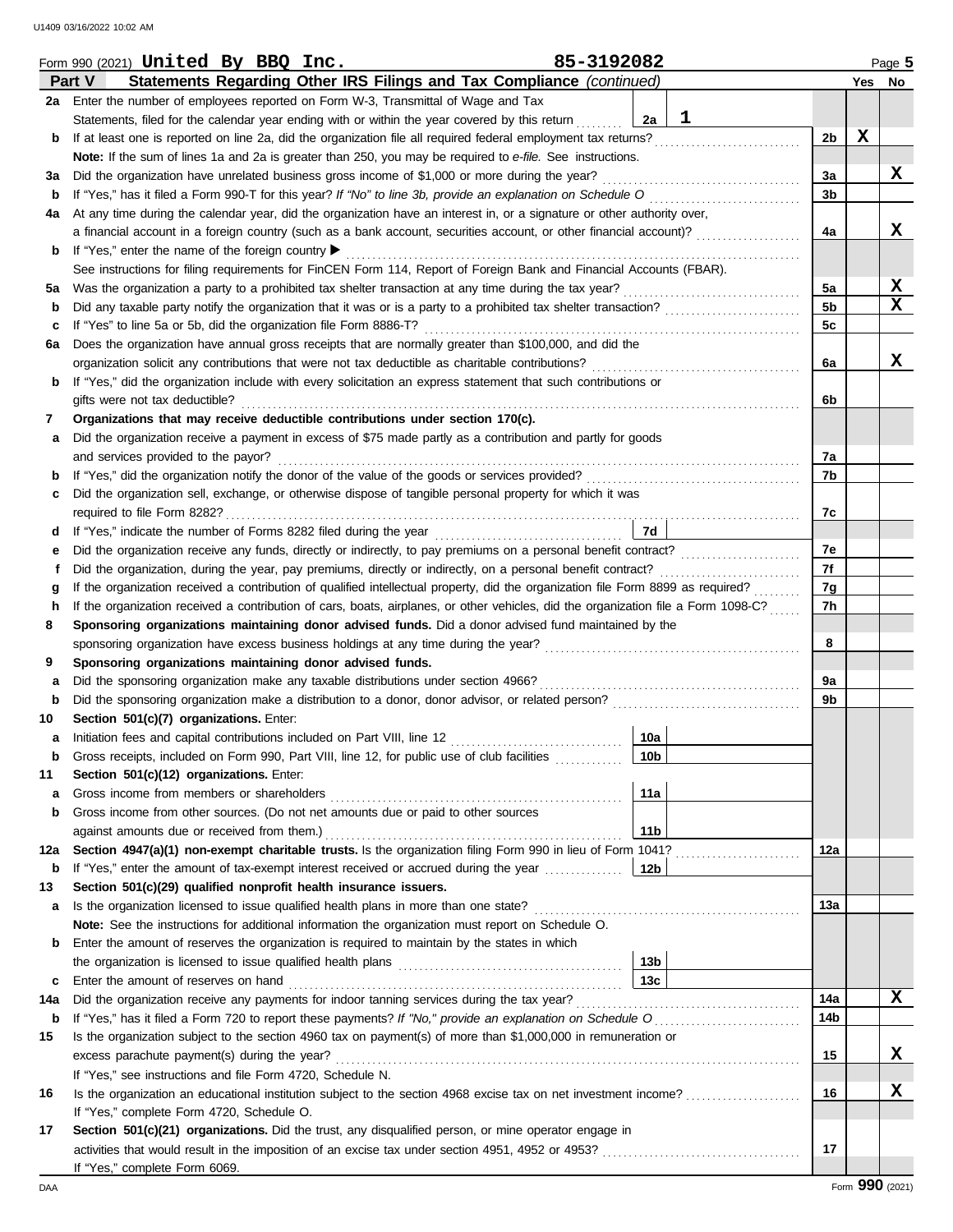|             | 85-3192082<br>Form 990 $(2021)$ United By BBQ Inc.                                                                                  |                 |                 | Page 6 |
|-------------|-------------------------------------------------------------------------------------------------------------------------------------|-----------------|-----------------|--------|
|             | Part VI<br>Governance, Management, and Disclosure For each "Yes" response to lines 2 through 7b below, and for a "No"               |                 |                 |        |
|             | response to line 8a, 8b, or 10b below, describe the circumstances, processes, or changes on Schedule O. See instructions.           |                 |                 |        |
|             |                                                                                                                                     |                 |                 | ΙXΙ    |
|             | Section A. Governing Body and Management                                                                                            |                 |                 |        |
|             |                                                                                                                                     |                 | Yes             | No     |
|             | 5<br>1a<br>1a Enter the number of voting members of the governing body at the end of the tax year                                   |                 |                 |        |
|             | If there are material differences in voting rights among members of the governing body, or                                          |                 |                 |        |
|             | if the governing body delegated broad authority to an executive committee or similar                                                |                 |                 |        |
|             | committee, explain on Schedule O.                                                                                                   |                 |                 |        |
| b           | 5<br>1b<br>Enter the number of voting members included on line 1a, above, who are independent                                       |                 |                 |        |
| 2           | Did any officer, director, trustee, or key employee have a family relationship or a business relationship with                      |                 |                 |        |
|             | any other officer, director, trustee, or key employee?                                                                              | $\mathbf{2}$    |                 | X      |
| 3           | Did the organization delegate control over management duties customarily performed by or under the direct                           |                 |                 |        |
|             | supervision of officers, directors, trustees, or key employees to a management company or other person?                             | 3               |                 | X      |
| 4           | Did the organization make any significant changes to its governing documents since the prior Form 990 was filed?                    | 4               |                 | X      |
| 5           | Did the organization become aware during the year of a significant diversion of the organization's assets?                          | 5               |                 | X      |
| 6           | Did the organization have members or stockholders?                                                                                  | 6               |                 | X      |
| 7a          | Did the organization have members, stockholders, or other persons who had the power to elect or appoint                             |                 |                 |        |
|             | one or more members of the governing body?                                                                                          | 7a              |                 | x      |
| b           | Are any governance decisions of the organization reserved to (or subject to approval by) members,                                   |                 |                 |        |
|             | stockholders, or persons other than the governing body?                                                                             | 7b              |                 | x      |
| 8           | Did the organization contemporaneously document the meetings held or written actions undertaken during the year by the following:   |                 |                 |        |
| а           | The governing body?                                                                                                                 | 8а              | X               |        |
| $\mathbf b$ | Each committee with authority to act on behalf of the governing body?                                                               | 8b              | X               |        |
| 9           | Is there any officer, director, trustee, or key employee listed in Part VII, Section A, who cannot be reached at                    |                 |                 |        |
|             | the organization's mailing address? If "Yes," provide the names and addresses on Schedule O                                         | 9               |                 | x      |
|             | Section B. Policies (This Section B requests information about policies not required by the Internal Revenue Code.)                 |                 |                 |        |
|             |                                                                                                                                     |                 | Yes             | No     |
| 10a         | Did the organization have local chapters, branches, or affiliates?                                                                  | 10a             |                 | x      |
| b           | If "Yes," did the organization have written policies and procedures governing the activities of such chapters,                      |                 |                 |        |
|             | affiliates, and branches to ensure their operations are consistent with the organization's exempt purposes?                         | 10b             |                 |        |
| 11a         | Has the organization provided a complete copy of this Form 990 to all members of its governing body before filing the form?         | 11a             | X               |        |
| b           | Describe on Schedule O the process, if any, used by the organization to review this Form 990.                                       |                 |                 |        |
| 12a         | Did the organization have a written conflict of interest policy? If "No," go to line 13                                             | 12a             |                 | x      |
| b           | Were officers, directors, or trustees, and key employees required to disclose annually interests that could give rise to conflicts? | 12b             |                 |        |
| c           | Did the organization regularly and consistently monitor and enforce compliance with the policy? If "Yes,"                           |                 |                 |        |
|             | describe on Schedule O how this was done                                                                                            | 12c             |                 |        |
| 13          | Did the organization have a written whistleblower policy?                                                                           | 13              |                 | x      |
| 14          | Did the organization have a written document retention and destruction policy?                                                      | 14              |                 | x      |
| 15          | Did the process for determining compensation of the following persons include a review and approval by                              |                 |                 |        |
|             | independent persons, comparability data, and contemporaneous substantiation of the deliberation and decision?                       |                 |                 |        |
| а           |                                                                                                                                     | 15a             |                 | X      |
| b           | Other officers or key employees of the organization                                                                                 | 15 <sub>b</sub> |                 | x      |
|             | If "Yes" to line 15a or 15b, describe the process on Schedule O. See instructions.                                                  |                 |                 |        |
| 16а         | Did the organization invest in, contribute assets to, or participate in a joint venture or similar arrangement                      |                 |                 |        |
|             | with a taxable entity during the year?                                                                                              | 16a             |                 | X      |
| b           | If "Yes," did the organization follow a written policy or procedure requiring the organization to evaluate its                      |                 |                 |        |
|             | participation in joint venture arrangements under applicable federal tax law, and take steps to safeguard the                       |                 |                 |        |
|             | organization's exempt status with respect to such arrangements?                                                                     | 16b             |                 |        |
|             | <b>Section C. Disclosure</b>                                                                                                        |                 |                 |        |
| 17          | List the states with which a copy of this Form 990 is required to be filed > None                                                   |                 |                 |        |
| 18          | Section 6104 requires an organization to make its Forms 1023 (1024 or 1024-A, if applicable), 990, and 990-T (section 501(c)        |                 |                 |        |
|             | (3)s only) available for public inspection. Indicate how you made these available. Check all that apply.                            |                 |                 |        |
|             | Another's website<br>Upon request<br>Other (explain on Schedule O)<br>Own website                                                   |                 |                 |        |
| 19          | Describe on Schedule O whether (and if so, how) the organization made its governing documents, conflict of interest policy, and     |                 |                 |        |
|             | financial statements available to the public during the tax year.                                                                   |                 |                 |        |
| 20          | State the name, address, and telephone number of the person who possesses the organization's books and records ▶                    |                 |                 |        |
|             | Hebert Johnson & Associates, APAC<br>18435 Hwy 22, Sutie 2                                                                          |                 |                 |        |
|             | LA 70454<br>Ponchatoula                                                                                                             | 985-386-5740    |                 |        |
| DAA         |                                                                                                                                     |                 | Form 990 (2021) |        |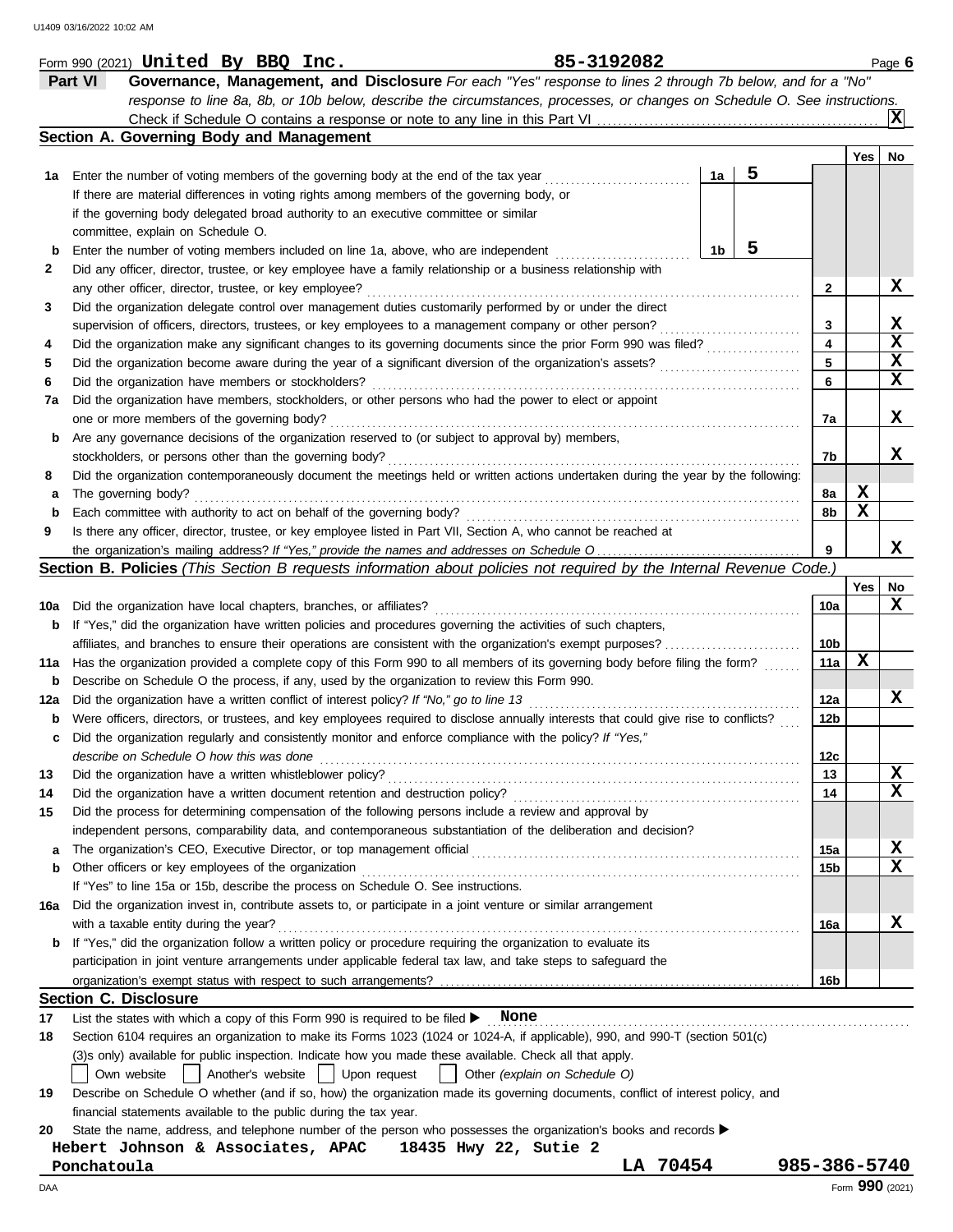|                          | Form 990 (2021) United By BBQ Inc.                                                | 85-3192082                                                                                                                             | Page 7 |
|--------------------------|-----------------------------------------------------------------------------------|----------------------------------------------------------------------------------------------------------------------------------------|--------|
| <b>Part VII</b>          |                                                                                   | Compensation of Officers, Directors, Trustees, Key Employees, Highest Compensated Employees, and                                       |        |
|                          | <b>Independent Contractors</b>                                                    |                                                                                                                                        |        |
|                          |                                                                                   |                                                                                                                                        |        |
| Section A.               | Officers, Directors, Trustees, Key Employees, and Highest Compensated Employees   |                                                                                                                                        |        |
| organization's tax year. |                                                                                   | 1a Complete this table for all persons required to be listed. Report compensation for the calendar year ending with or within the      |        |
|                          | compensation. Enter -0- in columns (D), (E), and (F) if no compensation was paid. | • List all of the organization's current officers, directors, trustees (whether individuals or organizations), regardless of amount of |        |

● List all of the organization's **current** key employees, if any. See instructions for definition of "key employee."

who received reportable compensation (box 5 of Form W-2, Form 1099-MISC, and/or box 1 of Form 1099-NEC) of more than \$100,000 from the organization and any related organizations. ■ List the organization's five **current** highest compensated employees (other than an officer, director, trustee, or key employee)<br> **•** Preceived reportable compensation (boy 5 of Form M/2, Form 1000 MISC, and/or boy 1 of

■ List all of the organization's **former** officers, key employees, and highest compensated employees who received more than<br>00,000 of reportable compensation from the organization and any related organizations \$100,000 of reportable compensation from the organization and any related organizations.

■ List all of the organization's **former directors or trustees** that received, in the capacity as a former director or trustee of the<br>enization more than \$10,000 of reportable compensation from the organization and any re organization, more than \$10,000 of reportable compensation from the organization and any related organizations. See the instructions for the order in which to list the persons above.

Check this box if neither the organization nor any related organization compensated any current officer, director, or trustee. **X**

| (A)<br>Name and title         | (B)<br>Average<br>hours<br>per week                                         |                         | (C)<br>Position<br>(do not check more than one<br>box, unless person is both an<br>officer and a director/trustee) |             |              |                                 |        | (D)<br>Reportable<br>compensation<br>from the | (E)<br>Reportable<br>compensation<br>from related | (F)<br>Estimated amount<br>of other<br>compensation   |
|-------------------------------|-----------------------------------------------------------------------------|-------------------------|--------------------------------------------------------------------------------------------------------------------|-------------|--------------|---------------------------------|--------|-----------------------------------------------|---------------------------------------------------|-------------------------------------------------------|
|                               | (list any<br>hours for<br>related<br>organizations<br>below<br>dotted line) | Individual trustee<br>g | nstitutional trustee                                                                                               | Officer     | Key employee | Highest compensated<br>employee | Former | organization (W-2/<br>1099-MISC/<br>1099-NEC) | organizations (W-2/<br>1099-MISC/<br>1099-NEC)    | from the<br>organization and<br>related organizations |
| (1) Melissa Milton            | <b>Dufreche</b>                                                             |                         |                                                                                                                    |             |              |                                 |        |                                               |                                                   |                                                       |
| Director                      | 1.00<br>0.00                                                                | $\mathbf x$             |                                                                                                                    |             |              |                                 |        | 0                                             | 0                                                 | 0                                                     |
| (2) Edward Exposito           |                                                                             |                         |                                                                                                                    |             |              |                                 |        |                                               |                                                   |                                                       |
|                               | 1.00                                                                        |                         |                                                                                                                    |             |              |                                 |        |                                               |                                                   |                                                       |
| Secretary                     | 0.00                                                                        | $\mathbf x$             |                                                                                                                    |             |              |                                 |        | 0                                             | 0                                                 | $\mathbf 0$                                           |
| (3) Scott Jones               |                                                                             |                         |                                                                                                                    |             |              |                                 |        |                                               |                                                   |                                                       |
|                               | 1.00                                                                        |                         |                                                                                                                    |             |              |                                 |        |                                               |                                                   |                                                       |
| Treasurer<br>(4) Patrick Sims | 0.00                                                                        | $\mathbf x$             |                                                                                                                    |             |              |                                 |        | 0                                             | 0                                                 | $\mathbf 0$                                           |
|                               | 1.00                                                                        |                         |                                                                                                                    |             |              |                                 |        |                                               |                                                   |                                                       |
| Director                      | 0.00                                                                        | $\mathbf x$             |                                                                                                                    |             |              |                                 |        | 0                                             | 0                                                 | $\mathbf 0$                                           |
| (5) Paul Spalitta             |                                                                             |                         |                                                                                                                    |             |              |                                 |        |                                               |                                                   |                                                       |
|                               | 1.00                                                                        |                         |                                                                                                                    |             |              |                                 |        |                                               |                                                   |                                                       |
| President                     | 0.00                                                                        | $\mathbf x$             |                                                                                                                    | $\mathbf x$ |              |                                 |        | 0                                             | 0                                                 | $\mathbf 0$                                           |
| (6) Joseph Varnado            | 1.00                                                                        |                         |                                                                                                                    |             |              |                                 |        |                                               |                                                   |                                                       |
|                               | 0.00                                                                        | $\mathbf x$             |                                                                                                                    |             |              |                                 |        | 0                                             | 0                                                 | $\mathbf 0$                                           |
| Director<br>(7)               |                                                                             |                         |                                                                                                                    |             |              |                                 |        |                                               |                                                   |                                                       |
|                               |                                                                             |                         |                                                                                                                    |             |              |                                 |        |                                               |                                                   |                                                       |
|                               |                                                                             |                         |                                                                                                                    |             |              |                                 |        |                                               |                                                   |                                                       |
| (8)                           |                                                                             |                         |                                                                                                                    |             |              |                                 |        |                                               |                                                   |                                                       |
|                               |                                                                             |                         |                                                                                                                    |             |              |                                 |        |                                               |                                                   |                                                       |
| (9)                           |                                                                             |                         |                                                                                                                    |             |              |                                 |        |                                               |                                                   |                                                       |
|                               |                                                                             |                         |                                                                                                                    |             |              |                                 |        |                                               |                                                   |                                                       |
| (10)                          |                                                                             |                         |                                                                                                                    |             |              |                                 |        |                                               |                                                   |                                                       |
|                               |                                                                             |                         |                                                                                                                    |             |              |                                 |        |                                               |                                                   |                                                       |
| (11)                          |                                                                             |                         |                                                                                                                    |             |              |                                 |        |                                               |                                                   |                                                       |
|                               |                                                                             |                         |                                                                                                                    |             |              |                                 |        |                                               |                                                   |                                                       |
|                               |                                                                             |                         |                                                                                                                    |             |              |                                 |        |                                               |                                                   |                                                       |

Form **990** (2021)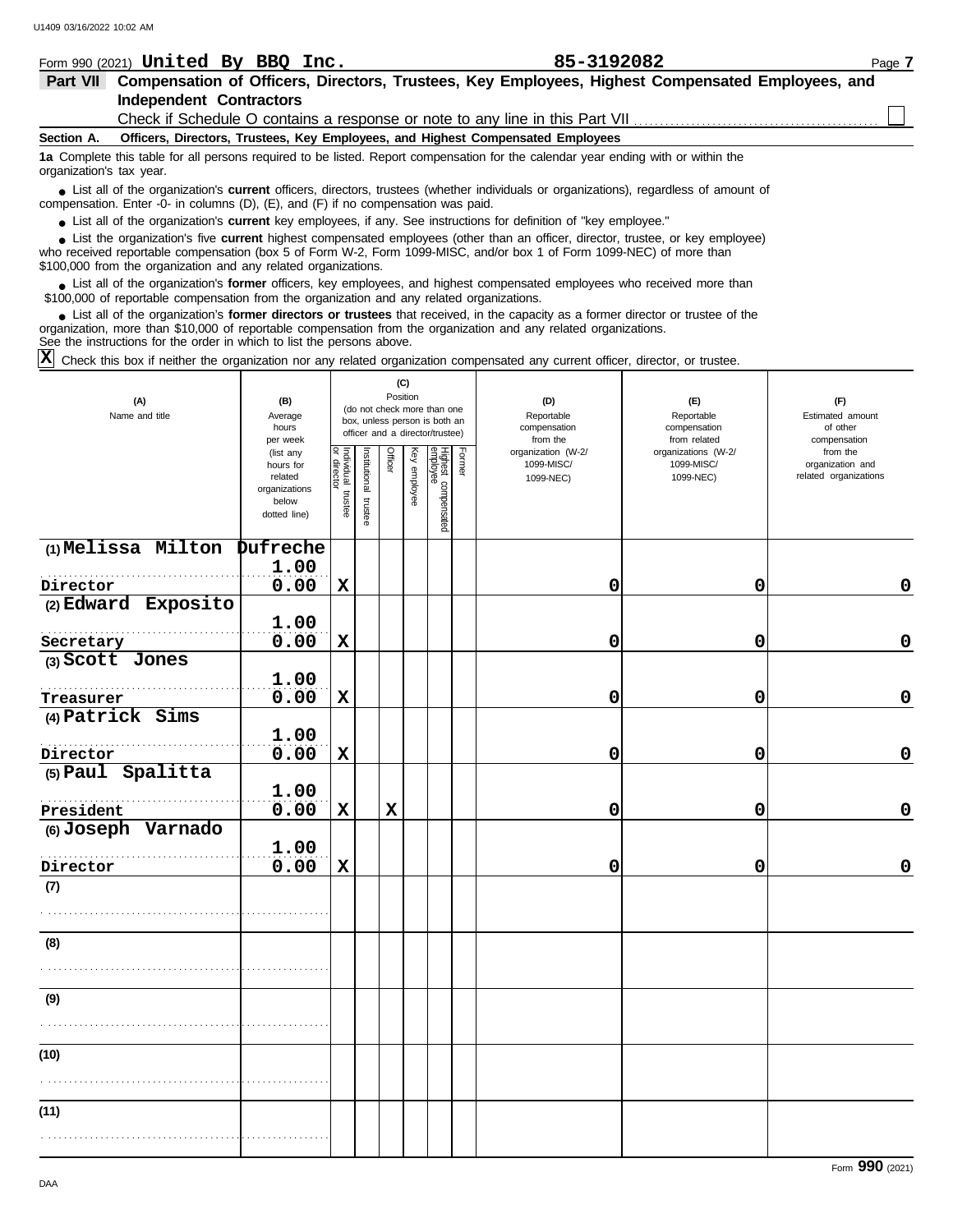| U1409 03/16/2022 10:02 AM | Form 990 (2021) United By BBQ Inc.                                                                                                                                                                                             |                                                                                         |                                  |                      |                                                                                                                    |              |                                 |        | 85-3192082                                                                                                                                                                                                           |                                                                                                                                             |                                              |                       | Page 8  |
|---------------------------|--------------------------------------------------------------------------------------------------------------------------------------------------------------------------------------------------------------------------------|-----------------------------------------------------------------------------------------|----------------------------------|----------------------|--------------------------------------------------------------------------------------------------------------------|--------------|---------------------------------|--------|----------------------------------------------------------------------------------------------------------------------------------------------------------------------------------------------------------------------|---------------------------------------------------------------------------------------------------------------------------------------------|----------------------------------------------|-----------------------|---------|
| Part VII                  | (A)<br>Name and title                                                                                                                                                                                                          | (B)<br>Average<br>hours                                                                 |                                  |                      | (C)<br>Position<br>(do not check more than one<br>box, unless person is both an<br>officer and a director/trustee) |              |                                 |        | (D)<br>Reportable<br>compensation                                                                                                                                                                                    | Section A. Officers, Directors, Trustees, Key Employees, and Highest Compensated Employees (continued)<br>(E)<br>Reportable<br>compensation | (F)<br>Estimated amount<br>of other          |                       |         |
|                           |                                                                                                                                                                                                                                | per week<br>(list any<br>hours for<br>related<br>organizations<br>below<br>dotted line) | ndividual trustee<br>or director | nstitutional trustee | Officer                                                                                                            | Key employee | Highest compensated<br>employee | Former | from the<br>organization (W-2/<br>1099-MISC/<br>1099-NEC)                                                                                                                                                            | from related<br>organizations (W-2/<br>1099-MISC/<br>1099-NEC)                                                                              | compensation<br>from the<br>organization and | related organizations |         |
|                           |                                                                                                                                                                                                                                |                                                                                         |                                  |                      |                                                                                                                    |              |                                 |        |                                                                                                                                                                                                                      |                                                                                                                                             |                                              |                       |         |
|                           |                                                                                                                                                                                                                                |                                                                                         |                                  |                      |                                                                                                                    |              |                                 |        |                                                                                                                                                                                                                      |                                                                                                                                             |                                              |                       |         |
|                           |                                                                                                                                                                                                                                |                                                                                         |                                  |                      |                                                                                                                    |              |                                 |        |                                                                                                                                                                                                                      |                                                                                                                                             |                                              |                       |         |
|                           |                                                                                                                                                                                                                                |                                                                                         |                                  |                      |                                                                                                                    |              |                                 |        |                                                                                                                                                                                                                      |                                                                                                                                             |                                              |                       |         |
|                           |                                                                                                                                                                                                                                |                                                                                         |                                  |                      |                                                                                                                    |              |                                 |        |                                                                                                                                                                                                                      |                                                                                                                                             |                                              |                       |         |
|                           |                                                                                                                                                                                                                                |                                                                                         |                                  |                      |                                                                                                                    |              |                                 |        |                                                                                                                                                                                                                      |                                                                                                                                             |                                              |                       |         |
|                           |                                                                                                                                                                                                                                |                                                                                         |                                  |                      |                                                                                                                    |              |                                 |        |                                                                                                                                                                                                                      |                                                                                                                                             |                                              |                       |         |
|                           |                                                                                                                                                                                                                                |                                                                                         |                                  |                      |                                                                                                                    |              |                                 |        |                                                                                                                                                                                                                      |                                                                                                                                             |                                              |                       |         |
| d                         | c Total from continuation sheets to Part VII, Section A                                                                                                                                                                        |                                                                                         |                                  |                      |                                                                                                                    |              |                                 |        |                                                                                                                                                                                                                      |                                                                                                                                             |                                              |                       |         |
| $\mathbf{2}$              | reportable compensation from the organization $\blacktriangleright$ 0                                                                                                                                                          |                                                                                         |                                  |                      |                                                                                                                    |              |                                 |        | Total number of individuals (including but not limited to those listed above) who received more than \$100,000 of                                                                                                    |                                                                                                                                             |                                              |                       |         |
| 3                         |                                                                                                                                                                                                                                |                                                                                         |                                  |                      |                                                                                                                    |              |                                 |        | Did the organization list any former officer, director, trustee, key employee, or highest compensated                                                                                                                |                                                                                                                                             |                                              | Yes                   | No<br>x |
| 4                         | employee on line 1a? If "Yes," complete Schedule J for such individual                                                                                                                                                         |                                                                                         |                                  |                      |                                                                                                                    |              |                                 |        | For any individual listed on line 1a, is the sum of reportable compensation and other compensation from the<br>organization and related organizations greater than \$150,000? If "Yes," complete Schedule J for such |                                                                                                                                             | 3                                            |                       |         |
| 5                         | individual communications and contact the contract of the contract of the contract of the contract of the contract of the contract of the contract of the contract of the contract of the contract of the contract of the cont |                                                                                         |                                  |                      |                                                                                                                    |              |                                 |        | Did any person listed on line 1a receive or accrue compensation from any unrelated organization or individual                                                                                                        |                                                                                                                                             | 4                                            |                       | X<br>X  |
|                           | Section B. Independent Contractors                                                                                                                                                                                             |                                                                                         |                                  |                      |                                                                                                                    |              |                                 |        |                                                                                                                                                                                                                      |                                                                                                                                             | 5                                            |                       |         |
| 1                         |                                                                                                                                                                                                                                |                                                                                         |                                  |                      |                                                                                                                    |              |                                 |        | Complete this table for your five highest compensated independent contractors that received more than \$100,000 of                                                                                                   | compensation from the organization. Report compensation for the calendar year ending with or within the organization's tax year.            |                                              |                       |         |
|                           | (A)<br>Name and business address                                                                                                                                                                                               |                                                                                         |                                  |                      |                                                                                                                    |              |                                 |        |                                                                                                                                                                                                                      | (B)<br>Description of services                                                                                                              |                                              | (C)<br>Compensation   |         |
|                           |                                                                                                                                                                                                                                |                                                                                         |                                  |                      |                                                                                                                    |              |                                 |        |                                                                                                                                                                                                                      |                                                                                                                                             |                                              |                       |         |
|                           |                                                                                                                                                                                                                                |                                                                                         |                                  |                      |                                                                                                                    |              |                                 |        |                                                                                                                                                                                                                      |                                                                                                                                             |                                              |                       |         |
|                           |                                                                                                                                                                                                                                |                                                                                         |                                  |                      |                                                                                                                    |              |                                 |        |                                                                                                                                                                                                                      |                                                                                                                                             |                                              |                       |         |
| 2                         | Total number of independent contractors (including but not limited to those listed above) who<br>received more than \$100,000 of compensation from the organization ▶                                                          |                                                                                         |                                  |                      |                                                                                                                    |              |                                 |        |                                                                                                                                                                                                                      | 0                                                                                                                                           |                                              |                       |         |

| Form 990 (2021)<br>DAA |  |  |  |  |  |
|------------------------|--|--|--|--|--|
|------------------------|--|--|--|--|--|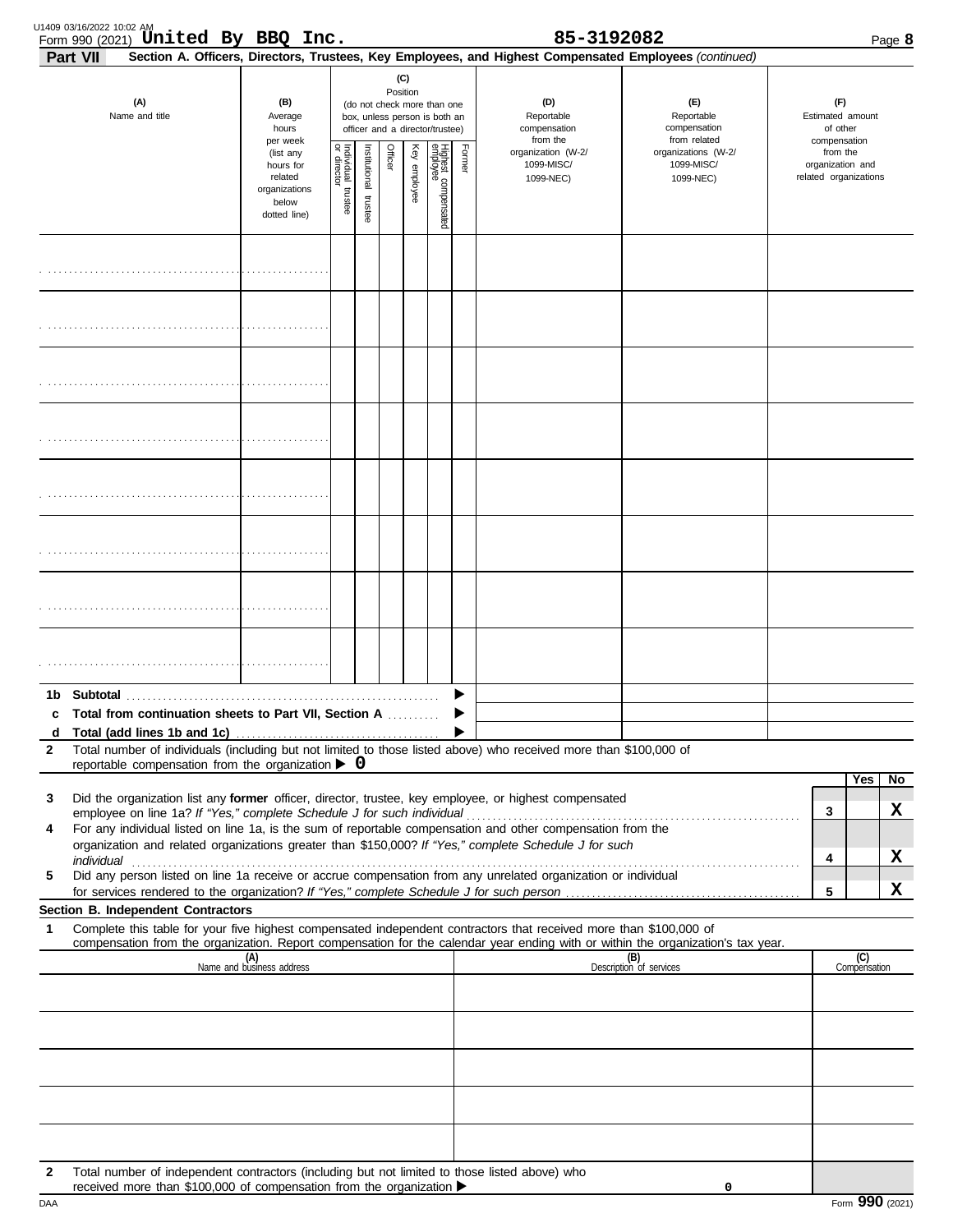| Form 990 (2021) <b>United By BBQ</b><br>85-3192082<br>Inc. | Page <b>9</b> |
|------------------------------------------------------------|---------------|
|------------------------------------------------------------|---------------|

|                                                                  | Part VIII |                                                                                     |    | <b>Statement of Revenue</b> |                 |                      | Check if Schedule O contains a response or note to any line in this Part VIII |                                       |                               |                                    |
|------------------------------------------------------------------|-----------|-------------------------------------------------------------------------------------|----|-----------------------------|-----------------|----------------------|-------------------------------------------------------------------------------|---------------------------------------|-------------------------------|------------------------------------|
|                                                                  |           |                                                                                     |    |                             |                 |                      | (A)                                                                           | (B)                                   | (C)                           | (D)                                |
|                                                                  |           |                                                                                     |    |                             |                 |                      | Total revenue                                                                 | Related or exempt<br>function revenue | Unrelated<br>business revenue | Revenue excluded<br>from tax under |
|                                                                  |           |                                                                                     |    |                             |                 |                      |                                                                               |                                       |                               | sections 512-514                   |
|                                                                  |           | 1a Federated campaigns                                                              |    |                             | 1a              |                      |                                                                               |                                       |                               |                                    |
| <b>Contributions, Gifts, Grants</b><br>and Other Similar Amounts |           | <b>b</b> Membership dues                                                            |    |                             | 1 <sub>b</sub>  |                      |                                                                               |                                       |                               |                                    |
|                                                                  |           | c Fundraising events                                                                |    |                             | $1c$            |                      |                                                                               |                                       |                               |                                    |
|                                                                  |           | d Related organizations                                                             |    |                             | 1 <sub>d</sub>  |                      |                                                                               |                                       |                               |                                    |
|                                                                  |           | <b>e</b> Government grants (contributions)                                          |    | .                           | 1е              |                      |                                                                               |                                       |                               |                                    |
|                                                                  |           | f All other contributions, gifts, grants,<br>and similar amounts not included above |    |                             | 1f              | 105,020              |                                                                               |                                       |                               |                                    |
|                                                                  |           | <b>g</b> Noncash contributions included in                                          |    |                             |                 |                      |                                                                               |                                       |                               |                                    |
|                                                                  |           |                                                                                     |    |                             | 1g $\sqrt{5}$   |                      |                                                                               |                                       |                               |                                    |
|                                                                  |           |                                                                                     |    |                             |                 | ▶                    | 105,020                                                                       |                                       |                               |                                    |
|                                                                  |           |                                                                                     |    |                             |                 | <b>Business Code</b> |                                                                               |                                       |                               |                                    |
|                                                                  | 2a        |                                                                                     |    |                             |                 |                      |                                                                               |                                       |                               |                                    |
|                                                                  | b         |                                                                                     |    |                             |                 |                      |                                                                               |                                       |                               |                                    |
|                                                                  |           |                                                                                     |    |                             |                 |                      |                                                                               |                                       |                               |                                    |
| Program Service<br>Revenue                                       |           |                                                                                     |    |                             |                 |                      |                                                                               |                                       |                               |                                    |
|                                                                  |           | f All other program service revenue                                                 |    |                             |                 |                      |                                                                               |                                       |                               |                                    |
|                                                                  |           |                                                                                     |    |                             |                 | ▶                    |                                                                               |                                       |                               |                                    |
|                                                                  | 3         | Investment income (including dividends, interest, and                               |    |                             |                 |                      |                                                                               |                                       |                               |                                    |
|                                                                  |           |                                                                                     |    |                             |                 |                      |                                                                               |                                       |                               |                                    |
|                                                                  | 4         | Income from investment of tax-exempt bond proceeds                                  |    |                             |                 |                      |                                                                               |                                       |                               |                                    |
|                                                                  | 5         |                                                                                     |    |                             |                 |                      |                                                                               |                                       |                               |                                    |
|                                                                  |           |                                                                                     |    | (i) Real                    |                 | (ii) Personal        |                                                                               |                                       |                               |                                    |
|                                                                  |           | 6a Gross rents                                                                      | 6a |                             |                 |                      |                                                                               |                                       |                               |                                    |
|                                                                  |           | <b>b</b> Less: rental expenses                                                      | 6b |                             |                 |                      |                                                                               |                                       |                               |                                    |
|                                                                  |           | <b>c</b> Rental inc. or (loss)                                                      | 6c |                             |                 |                      |                                                                               |                                       |                               |                                    |
|                                                                  |           | <b>d</b> Net rental income or (loss)                                                |    |                             |                 |                      |                                                                               |                                       |                               |                                    |
|                                                                  |           | <b>7a</b> Gross amount from<br>sales of assets                                      |    | (i) Securities              |                 | (ii) Other           |                                                                               |                                       |                               |                                    |
|                                                                  |           | other than inventory                                                                | 7a |                             |                 |                      |                                                                               |                                       |                               |                                    |
| Revenue                                                          |           | <b>b</b> Less: cost or other                                                        |    |                             |                 |                      |                                                                               |                                       |                               |                                    |
|                                                                  |           | basis and sales exps.                                                               | 7b |                             |                 |                      |                                                                               |                                       |                               |                                    |
|                                                                  |           | c Gain or (loss)                                                                    | 7c |                             |                 |                      |                                                                               |                                       |                               |                                    |
| ther                                                             |           |                                                                                     |    |                             |                 |                      |                                                                               |                                       |                               |                                    |
| Ò                                                                |           | 8a Gross income from fundraising events                                             |    |                             |                 |                      |                                                                               |                                       |                               |                                    |
|                                                                  |           | (not including $$$<br>of contributions reported on line                             |    |                             |                 |                      |                                                                               |                                       |                               |                                    |
|                                                                  |           | 1c). See Part IV, line $18$                                                         |    |                             | 8а              |                      |                                                                               |                                       |                               |                                    |
|                                                                  |           | <b>b</b> Less: direct expenses                                                      |    |                             | 8b              |                      |                                                                               |                                       |                               |                                    |
|                                                                  |           | c Net income or (loss) from fundraising events                                      |    |                             |                 |                      |                                                                               |                                       |                               |                                    |
|                                                                  |           | 9a Gross income from gaming                                                         |    |                             |                 |                      |                                                                               |                                       |                               |                                    |
|                                                                  |           | activities. See Part IV, line 19                                                    |    |                             | 9а              |                      |                                                                               |                                       |                               |                                    |
|                                                                  |           | <b>b</b> Less: direct expenses                                                      |    |                             | 9 <sub>b</sub>  |                      |                                                                               |                                       |                               |                                    |
|                                                                  |           | c Net income or (loss) from gaming activities                                       |    |                             |                 |                      |                                                                               |                                       |                               |                                    |
|                                                                  |           | 10a Gross sales of inventory, less                                                  |    |                             |                 |                      |                                                                               |                                       |                               |                                    |
|                                                                  |           | returns and allowances                                                              |    | .                           | 10a             |                      |                                                                               |                                       |                               |                                    |
|                                                                  |           | <b>b</b> Less: cost of goods sold                                                   |    |                             | 10 <sub>b</sub> |                      |                                                                               |                                       |                               |                                    |
|                                                                  |           | c Net income or (loss) from sales of inventory                                      |    |                             |                 |                      |                                                                               |                                       |                               |                                    |
|                                                                  |           |                                                                                     |    |                             |                 | <b>Business Code</b> |                                                                               |                                       |                               |                                    |
|                                                                  | 11a       |                                                                                     |    |                             |                 |                      |                                                                               |                                       |                               |                                    |
|                                                                  | b         |                                                                                     |    |                             |                 |                      |                                                                               |                                       |                               |                                    |
| Miscellaneous<br>Revenue                                         |           |                                                                                     |    |                             |                 |                      |                                                                               |                                       |                               |                                    |
|                                                                  |           |                                                                                     |    |                             |                 |                      |                                                                               |                                       |                               |                                    |
|                                                                  |           |                                                                                     |    |                             |                 | ▶                    | 105,020                                                                       | $\mathbf 0$                           | 0                             | 0                                  |
|                                                                  |           |                                                                                     |    |                             |                 |                      |                                                                               |                                       |                               |                                    |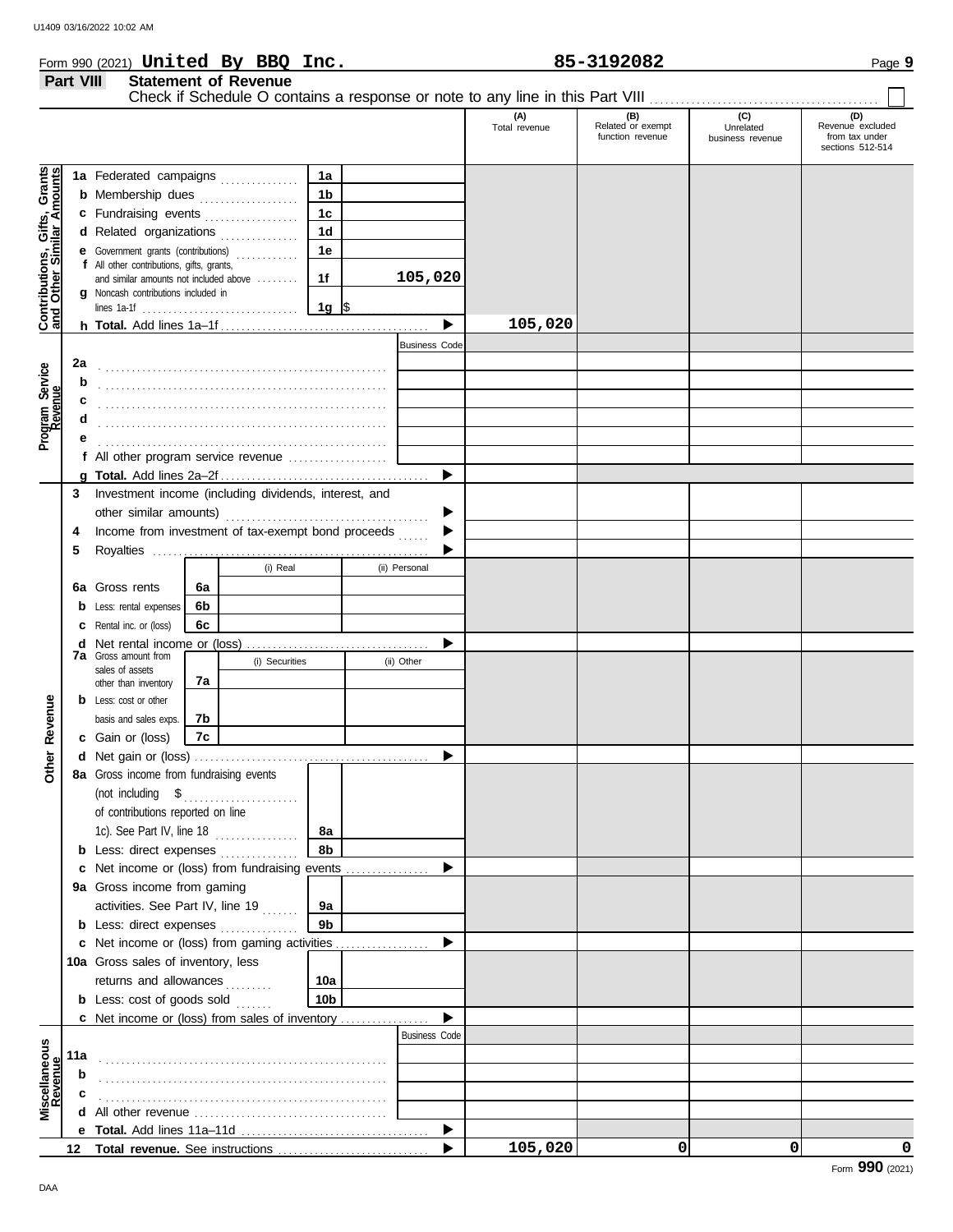#### **Part IX Statement of Functional Expenses** Form 990 (2021) Page **10 United By BBQ Inc. 85-3192082** *Section 501(c)(3) and 501(c)(4) organizations must complete all columns. All other organizations must complete column (A). Do not include amounts reported on lines 6b, 7b, 8b, 9b, and 10b of Part VIII.* **(A) (B) (C) (D)** Total expenses Program service Management and expenses and a general expenses Check if Schedule O contains a response or note to any line in this Part IX . . . . . . . . . . . . . . . . . . . . . . . . . . . . . . . . . . . . . . . . . . . . . . . . . . . . . . . . . . . . . . . .

|          | 8b, 9b, and 10b of Part VIII.                                                                                                                                                                                                  |        | expenses | general expenses | expenses    |
|----------|--------------------------------------------------------------------------------------------------------------------------------------------------------------------------------------------------------------------------------|--------|----------|------------------|-------------|
| 1        | Grants and other assistance to domestic organizations                                                                                                                                                                          |        |          |                  |             |
|          | and domestic governments. See Part IV, line 21                                                                                                                                                                                 |        |          |                  |             |
| 2        | Grants and other assistance to domestic                                                                                                                                                                                        |        |          |                  |             |
|          | individuals. See Part IV, line 22                                                                                                                                                                                              |        |          |                  |             |
| 3        | Grants and other assistance to foreign                                                                                                                                                                                         |        |          |                  |             |
|          | organizations, foreign governments, and                                                                                                                                                                                        |        |          |                  |             |
|          | foreign individuals. See Part IV, lines 15 and 16                                                                                                                                                                              |        |          |                  |             |
| 4        | Benefits paid to or for members                                                                                                                                                                                                |        |          |                  |             |
| 5        | Compensation of current officers, directors,                                                                                                                                                                                   |        |          |                  |             |
|          | trustees, and key employees                                                                                                                                                                                                    |        |          |                  |             |
| 6        | Compensation not included above to disqualified                                                                                                                                                                                |        |          |                  |             |
|          | persons (as defined under section 4958(f)(1)) and                                                                                                                                                                              |        |          |                  |             |
|          | persons described in section 4958(c)(3)(B)                                                                                                                                                                                     |        |          |                  |             |
| 7        | Other salaries and wages<br>.                                                                                                                                                                                                  | 22,000 | 22,000   |                  |             |
| 8        | Pension plan accruals and contributions (include                                                                                                                                                                               |        |          |                  |             |
|          | section 401(k) and 403(b) employer contributions)                                                                                                                                                                              |        |          |                  |             |
| 9        | Other employee benefits                                                                                                                                                                                                        |        |          |                  |             |
| 10       |                                                                                                                                                                                                                                | 1,683  | 1,683    |                  |             |
| 11       | Fees for services (nonemployees):                                                                                                                                                                                              |        |          |                  |             |
| а        |                                                                                                                                                                                                                                | 1,200  |          | 1,200            |             |
| b        |                                                                                                                                                                                                                                |        |          |                  |             |
|          |                                                                                                                                                                                                                                |        |          |                  |             |
| d        | Lobbying                                                                                                                                                                                                                       |        |          |                  |             |
| е        | Professional fundraising services. See Part IV, line 17                                                                                                                                                                        |        |          |                  |             |
| f        | Investment management fees                                                                                                                                                                                                     |        |          |                  |             |
| g        | Other. (If line 11g amount exceeds 10% of line 25, column                                                                                                                                                                      |        |          |                  |             |
|          | (A) amount, list line 11g expenses on Schedule O.)                                                                                                                                                                             |        |          |                  |             |
|          | 12 Advertising and promotion [1] [1] Advertising and promotion                                                                                                                                                                 | 71     | 71       |                  |             |
| 13       |                                                                                                                                                                                                                                | 470    | 470      |                  |             |
| 14       | Information technology                                                                                                                                                                                                         |        |          |                  |             |
| 15       |                                                                                                                                                                                                                                |        |          |                  |             |
| 16       |                                                                                                                                                                                                                                |        |          |                  |             |
| 17       | Travel                                                                                                                                                                                                                         |        |          |                  |             |
| 18       | Payments of travel or entertainment expenses                                                                                                                                                                                   |        |          |                  |             |
|          | for any federal, state, or local public officials                                                                                                                                                                              |        |          |                  |             |
| 19       | Conferences, conventions, and meetings                                                                                                                                                                                         |        |          |                  |             |
| 20       | Interest                                                                                                                                                                                                                       |        |          |                  |             |
| 21       |                                                                                                                                                                                                                                |        |          |                  |             |
| 22       | Depreciation, depletion, and amortization                                                                                                                                                                                      | 309    | 309      |                  |             |
| 23       | Insurance with a construction of the state of the state of the state of the state of the state of the state of the state of the state of the state of the state of the state of the state of the state of the state of the sta |        |          |                  |             |
| 24       | Other expenses. Itemize expenses not covered                                                                                                                                                                                   |        |          |                  |             |
|          | above (List miscellaneous expenses on line 24e. If                                                                                                                                                                             |        |          |                  |             |
|          | line 24e amount exceeds 10% of line 25, column                                                                                                                                                                                 |        |          |                  |             |
|          | (A) amount, list line 24e expenses on Schedule O.)<br>Food for Meals                                                                                                                                                           | 16,185 | 16,185   |                  |             |
| a        | Supplies                                                                                                                                                                                                                       | 5,413  | 5,413    |                  |             |
| b        | Equipment Rental                                                                                                                                                                                                               | 1,345  | 1,345    |                  |             |
| c<br>d   | Auto Fuel                                                                                                                                                                                                                      | 819    | 819      |                  |             |
|          | All other expenses                                                                                                                                                                                                             | 1,126  | 819      | 307              |             |
| е        | Total functional expenses. Add lines 1 through 24e                                                                                                                                                                             | 50,621 | 49,114   | 1,507            | $\mathbf 0$ |
| 25<br>26 | Joint costs. Complete this line only if the                                                                                                                                                                                    |        |          |                  |             |
|          | organization reported in column (B) joint costs                                                                                                                                                                                |        |          |                  |             |
|          | from a combined educational campaign and                                                                                                                                                                                       |        |          |                  |             |
|          | fundraising solicitation. Check here $\blacktriangleright$<br>∣if<br>following SOP 98-2 (ASC 958-720).                                                                                                                         |        |          |                  |             |
|          |                                                                                                                                                                                                                                |        |          |                  |             |

Fundraising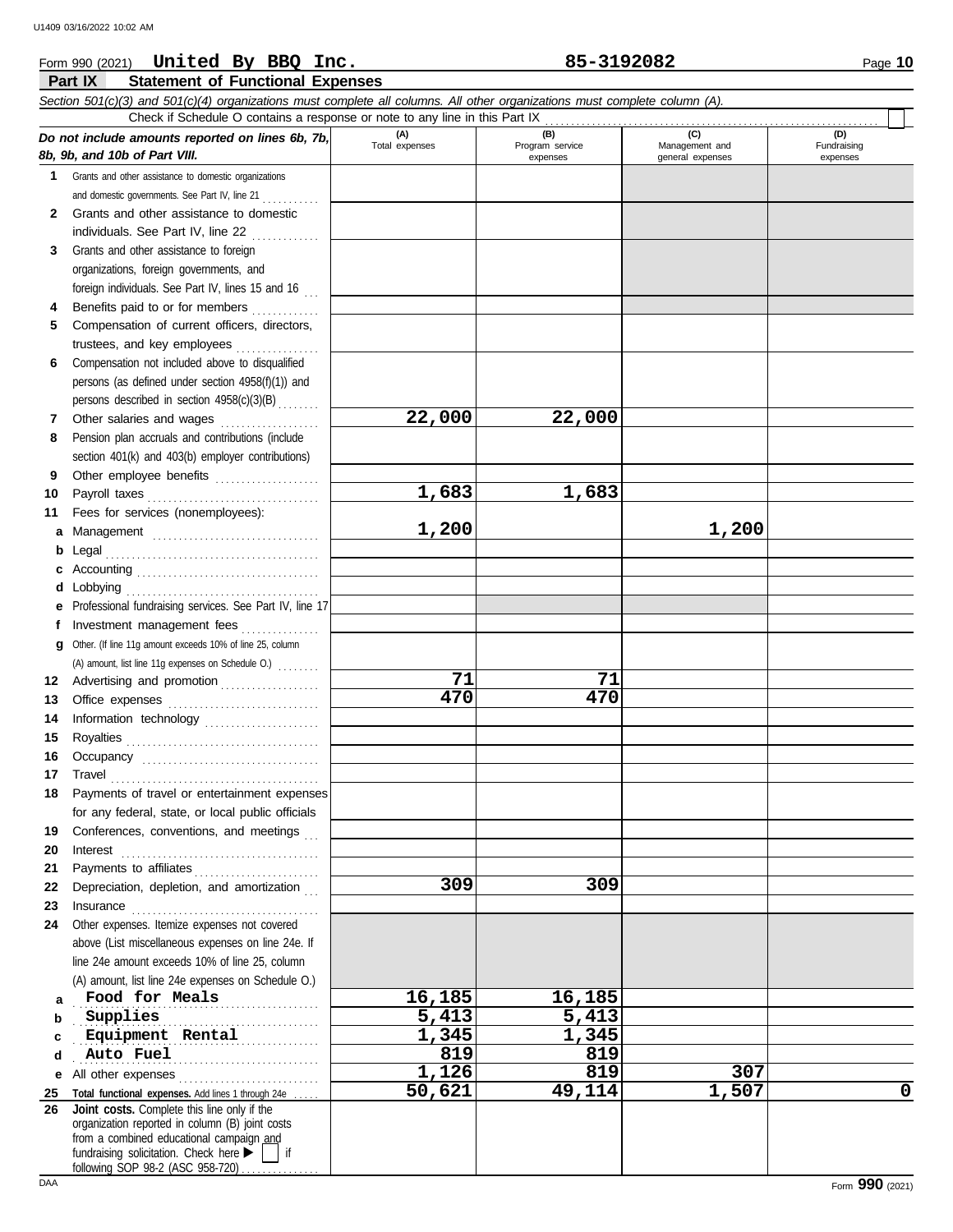**Part X Balance Sheet**

|  | Form 990 (2021) | United |  | By BBQ | Inc. | 5-3192082<br>oг | Page |
|--|-----------------|--------|--|--------|------|-----------------|------|
|--|-----------------|--------|--|--------|------|-----------------|------|

#### Check if Schedule O contains a response or note to any line in this Part X **(A) (B)** Beginning of year  $\parallel$  End of year Cash—non-interest-bearing . . . . . . . . . . . . . . . . . . . . . . . . . . . . . . . . . . . . . . . . . . . . . . . . . . . . . . . . . . . . . . **1 51,792 1** Savings and temporary cash investments . . . . . . . . . . . . . . . . . . . . . . . . . . . . . . . . . . . . . . . . . . . . . . . **2 2 3 3** Pledges and grants receivable, net . . . . . . . . . . . . . . . . . . . . . . . . . . . . . . . . . . . . . . . . . . . . . . . . . . . . . . **4 4** Accounts receivable, net . . . . . . . . . . . . . . . . . . . . . . . . . . . . . . . . . . . . . . . . . . . . . . . . . . . . . . . . . . . . . . . . . **5** Loans and other receivables from any current or former officer, director, trustee, key employee, creator or founder, substantial contributor, or 35% controlled entity or family member of any of these persons ............................. **5 6** Loans and other receivables from other disqualified persons (as defined **6** under section 4958(f)(1)), and persons described in section 4958(c)(3)(B) ............. **Assets 7 7** Notes and loans receivable, net . . . . . . . . . . . . . . . . . . . . . . . . . . . . . . . . . . . . . . . . . . . . . . . . . . . . . . . . . . **8 8** Inventories for sale or use . . . . . . . . . . . . . . . . . . . . . . . . . . . . . . . . . . . . . . . . . . . . . . . . . . . . . . . . . . . . . . . . Prepaid expenses and deferred charges . . . . . . . . . . . . . . . . . . . . . . . . . . . . . . . . . . . . . . . . . . . . . . . . . **9 9 10a** Land, buildings, and equipment: cost or other **10a** basis. Complete Part VI of Schedule D **3,246 10c 309 2,937 b** Less: accumulated depreciation . . . . . . . . . . . . . . . . . . . . . . . **10b** Investments—publicly traded securities . . . . . . . . . . . . . . . . . . . . . . . . . . . . . . . . . . . . . . . . . . . . . . . . . . **11 11 12 12** Investments—other securities. See Part IV, line 11 . . . . . . . . . . . . . . . . . . . . . . . . . . . . . . . . . . . . . **13 13** Investments—program-related. See Part IV, line 11 . . . . . . . . . . . . . . . . . . . . . . . . . . . . . . . . . . . . . **14 14** Intangible assets . . . . . . . . . . . . . . . . . . . . . . . . . . . . . . . . . . . . . . . . . . . . . . . . . . . . . . . . . . . . . . . . . . . . . . . . . **15 15** Other assets. See Part IV, line 11 . . . . . . . . . . . . . . . . . . . . . . . . . . . . . . . . . . . . . . . . . . . . . . . . . . . . . . . **0 54,729 16 Total assets.** Add lines 1 through 15 (must equal line 33) ................................. **16** Accounts payable and accrued expenses . . . . . . . . . . . . . . . . . . . . . . . . . . . . . . . . . . . . . . . . . . . . . . . . **17 330 17** Grants payable . . . . . . . . . . . . . . . . . . . . . . . . . . . . . . . . . . . . . . . . . . . . . . . . . . . . . . . . . . . . . . . . . . . . . . . . . . . **18 18 19 19** Deferred revenue . . . . . . . . . . . . . . . . . . . . . . . . . . . . . . . . . . . . . . . . . . . . . . . . . . . . . . . . . . . . . . . . . . . . . . . . . **20 20** Tax-exempt bond liabilities . . . . . . . . . . . . . . . . . . . . . . . . . . . . . . . . . . . . . . . . . . . . . . . . . . . . . . . . . . . . . . . **21 21** Escrow or custodial account liability. Complete Part IV of Schedule D . . . . . . . . . . . . . . . . . . **22** Loans and other payables to any current or former officer, director, **Liabilities** trustee, key employee, creator or founder, substantial contributor, or 35% controlled entity or family member of any of these persons . . . . . . . . . . . . . . . . . . . . . . . . . . . . . . **22 23** Secured mortgages and notes payable to unrelated third parties ........................ **23 24 24** Unsecured notes and loans payable to unrelated third parties . . . . . . . . . . . . . . . . . . . . . . . . . . . **25** Other liabilities (including federal income tax, payables to related third parties, and other liabilities not included on lines 17-24). Complete Part X of Schedule D . . . . . . . . . . . . . . . . . . . . . . . . . . . . . . . . . . . . . . . . . . . . . . . . . . . . . . . . . . . . . . . . . . . . . . . . . . . . **25 0 330 26 Total liabilities.** Add lines 17 through 25 **26** Organizations that follow FASB ASC 958, check here  $\blacktriangleright$   $\boxed{\text{X}}$ Net Assets or Fund Balances **Net Assets or Fund Balances and complete lines 27, 28, 32, and 33.** Net assets without donor restrictions . . . . . . . . . . . . . . . . . . . . . . . . . . . . . . . . . . . . . . . . . . . . . . . . . . . . **54,399 27 27 28** Net assets with donor restrictions **28** Organizations that do not follow FASB ASC 958, check here  $\blacktriangleright$ **and complete lines 29 through 33.** Capital stock or trust principal, or current funds . . . . . . . . . . . . . . . . . . . . . . . . . . . . . . . . . . . . . . . . . . **29 29 30** Paid-in or capital surplus, or land, building, or equipment fund ........................... **30** Retained earnings, endowment, accumulated income, or other funds .................... **31 31** Total net assets or fund balances . . . . . . . . . . . . . . . . . . . . . . . . . . . . . . . . . . . . . . . . . . . . . . . . . . . . . . . . **0 54,399 32 32** Total liabilities and net assets/fund balances . **0 54,729 33 33**

Form **990** (2021)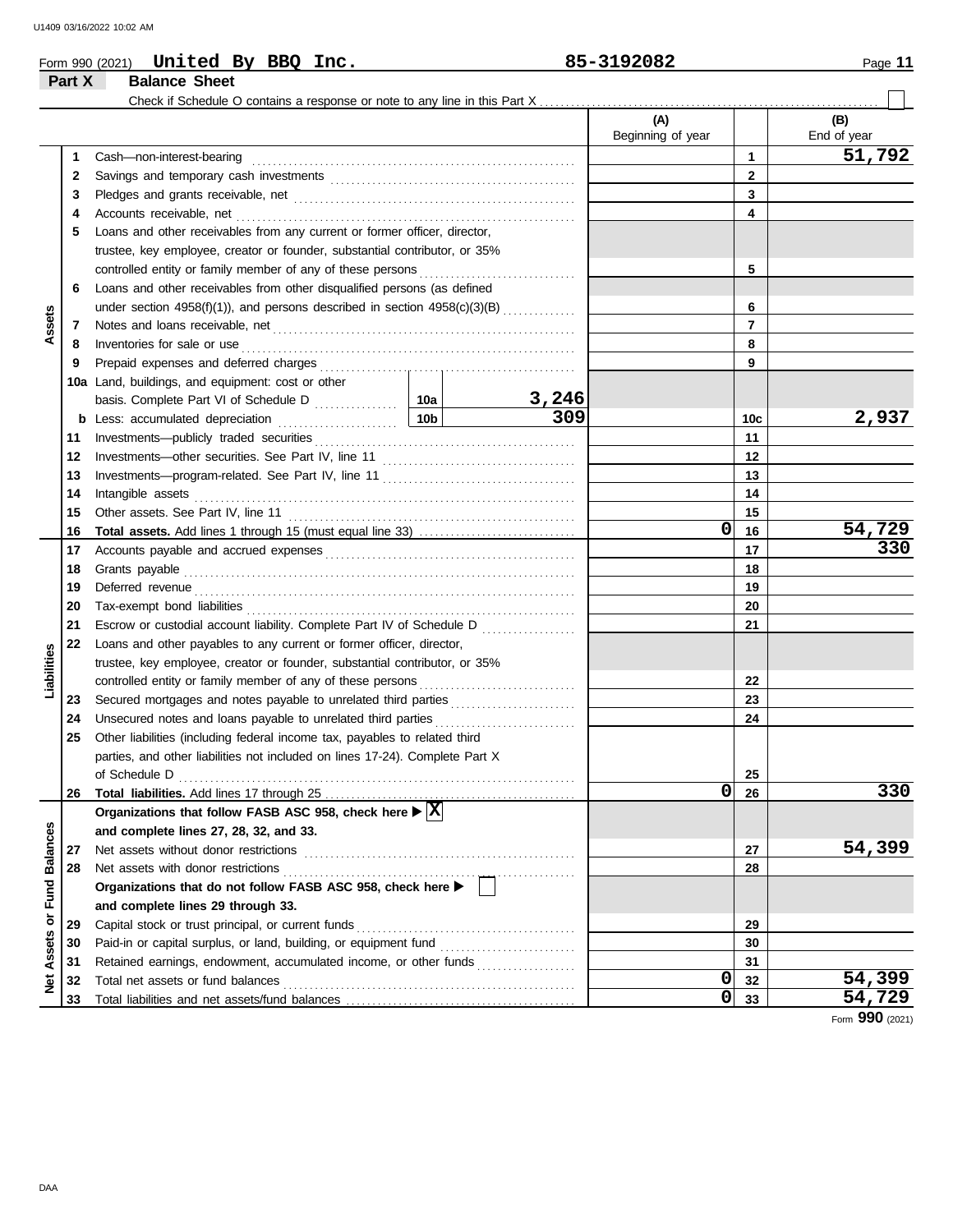|    | 85-3192082<br>Form 990 (2021) United By BBQ Inc.                                                                   |                |    |         | Page 12         |
|----|--------------------------------------------------------------------------------------------------------------------|----------------|----|---------|-----------------|
|    | <b>Reconciliation of Net Assets</b><br>Part XI                                                                     |                |    |         |                 |
|    |                                                                                                                    |                |    |         |                 |
| 1  |                                                                                                                    |                |    | 105,020 |                 |
| 2  |                                                                                                                    | $\mathbf{2}$   |    | 50,621  |                 |
| 3  |                                                                                                                    | 3              |    | 54,399  |                 |
| 4  |                                                                                                                    |                |    |         |                 |
| 5  |                                                                                                                    | 5              |    |         |                 |
| 6  |                                                                                                                    | 6              |    |         |                 |
| 7  | Investment expenses                                                                                                | $\overline{7}$ |    |         |                 |
| 8  | Prior period adjustments                                                                                           | 8              |    |         |                 |
| 9  |                                                                                                                    | 9              |    |         |                 |
| 10 | Net assets or fund balances at end of year. Combine lines 3 through 9 (must equal Part X, line                     |                |    |         |                 |
|    | 32, column (B))                                                                                                    | 10             |    | 54,399  |                 |
|    | <b>Financial Statements and Reporting</b><br>Part XII                                                              |                |    |         |                 |
|    |                                                                                                                    |                |    |         |                 |
|    |                                                                                                                    |                |    | Yes I   | No              |
| 1  | $ \mathbf{X} $ Accrual<br>Accounting method used to prepare the Form 990:<br>Cash<br>Other                         |                |    |         |                 |
|    | If the organization changed its method of accounting from a prior year or checked "Other," explain on              |                |    |         |                 |
|    | Schedule O.                                                                                                        |                |    |         |                 |
|    | 2a Were the organization's financial statements compiled or reviewed by an independent accountant?                 |                | 2a |         | X               |
|    | If "Yes," check a box below to indicate whether the financial statements for the year were compiled or             |                |    |         |                 |
|    | reviewed on a separate basis, consolidated basis, or both:                                                         |                |    |         |                 |
|    | Separate basis<br>Consolidated basis<br>Both consolidated and separate basis                                       |                |    |         |                 |
|    | <b>b</b> Were the organization's financial statements audited by an independent accountant?                        |                | 2b |         | x               |
|    | If "Yes," check a box below to indicate whether the financial statements for the year were audited on a            |                |    |         |                 |
|    | separate basis, consolidated basis, or both:                                                                       |                |    |         |                 |
|    | Both consolidated and separate basis<br>Separate basis<br>Consolidated basis                                       |                |    |         |                 |
|    | c If "Yes" to line 2a or 2b, does the organization have a committee that assumes responsibility for oversight of   |                |    |         |                 |
|    | the audit, review, or compilation of its financial statements and selection of an independent accountant?          |                | 2c |         |                 |
|    | If the organization changed either its oversight process or selection process during the tax year, explain on      |                |    |         |                 |
|    | Schedule O.                                                                                                        |                |    |         |                 |
|    | 3a As a result of a federal award, was the organization required to undergo an audit or audits as set forth in the |                |    |         |                 |
|    | Single Audit Act and OMB Circular A-133?                                                                           |                | 3a |         |                 |
|    | b If "Yes," did the organization undergo the required audit or audits? If the organization did not undergo the     |                |    |         |                 |
|    | required audit or audits, explain why on Schedule O and describe any steps taken to undergo such audits            |                | 3b |         |                 |
|    |                                                                                                                    |                |    |         | Form 990 (2021) |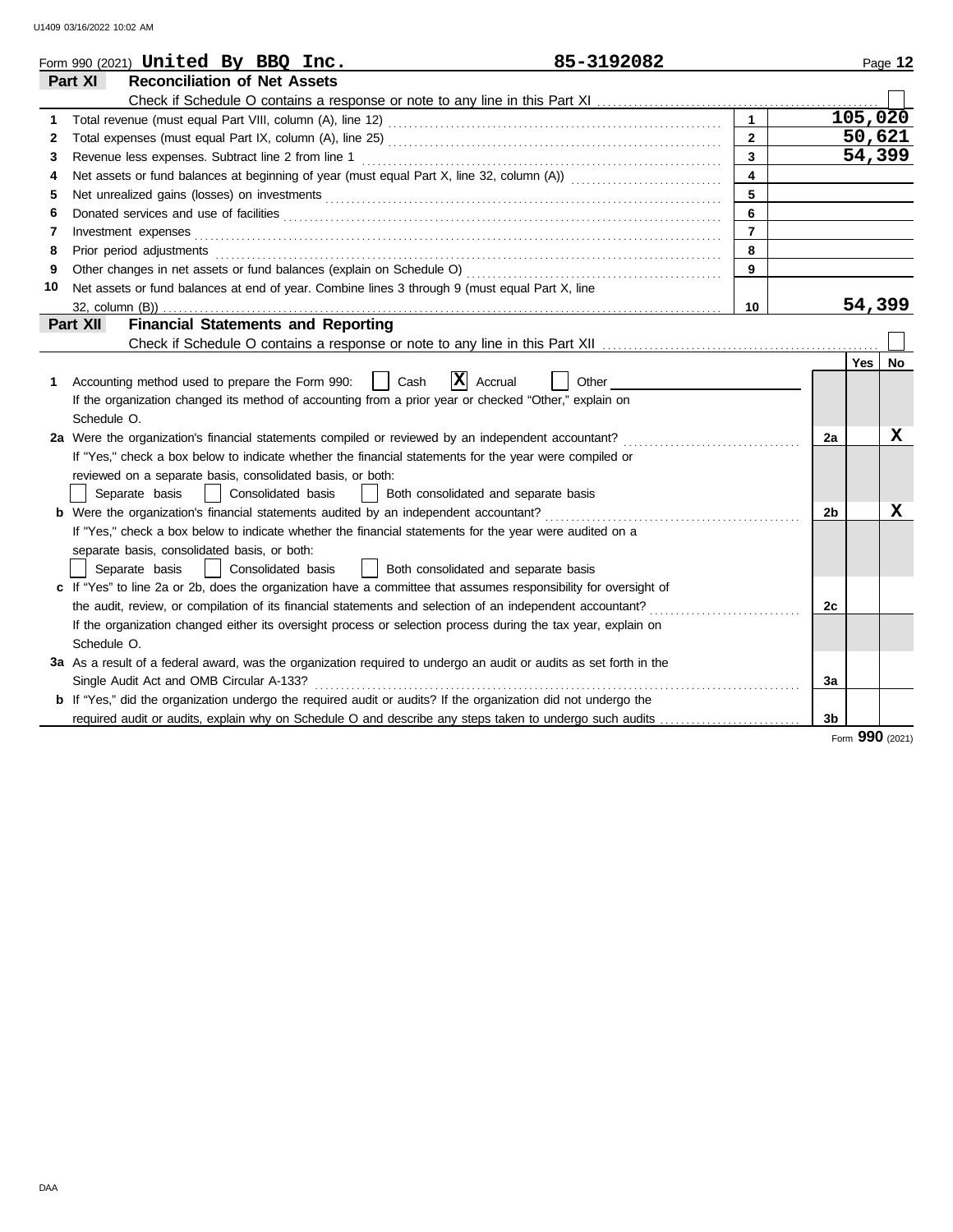| <b>SCHEDULE A</b>                                                                                                                  |                                                            | <b>Public Charity Status and Public Support</b>                                                                                                                                                                                             |     |                                       |                                              | OMB No. 1545-0047                   |
|------------------------------------------------------------------------------------------------------------------------------------|------------------------------------------------------------|---------------------------------------------------------------------------------------------------------------------------------------------------------------------------------------------------------------------------------------------|-----|---------------------------------------|----------------------------------------------|-------------------------------------|
| (Form 990)<br>Complete if the organization is a section 501(c)(3) organization or a section 4947(a)(1) nonexempt charitable trust. |                                                            |                                                                                                                                                                                                                                             |     |                                       |                                              | 2021                                |
| Department of the Treasury                                                                                                         |                                                            | Attach to Form 990 or Form 990-EZ.                                                                                                                                                                                                          |     |                                       |                                              | Open to Public                      |
| Internal Revenue Service                                                                                                           |                                                            | Go to www.irs.gov/Form990 for instructions and the latest information.                                                                                                                                                                      |     |                                       |                                              | <b>Inspection</b>                   |
| Name of the organization                                                                                                           | United By BBQ Inc.                                         |                                                                                                                                                                                                                                             |     |                                       | Employer identification number<br>85-3192082 |                                     |
| Part I                                                                                                                             |                                                            | Reason for Public Charity Status. (All organizations must complete this part.) See instructions.                                                                                                                                            |     |                                       |                                              |                                     |
|                                                                                                                                    |                                                            | The organization is not a private foundation because it is: (For lines 1 through 12, check only one box.)                                                                                                                                   |     |                                       |                                              |                                     |
| 1                                                                                                                                  |                                                            | A church, convention of churches, or association of churches described in section 170(b)(1)(A)(i).                                                                                                                                          |     |                                       |                                              |                                     |
| 2                                                                                                                                  |                                                            | A school described in <b>section 170(b)(1)(A)(ii).</b> (Attach Schedule E (Form 990).)                                                                                                                                                      |     |                                       |                                              |                                     |
| 3                                                                                                                                  |                                                            | A hospital or a cooperative hospital service organization described in section 170(b)(1)(A)(iii).                                                                                                                                           |     |                                       |                                              |                                     |
| 4                                                                                                                                  |                                                            | A medical research organization operated in conjunction with a hospital described in section 170(b)(1)(A)(iii). Enter the hospital's name,                                                                                                  |     |                                       |                                              |                                     |
| city, and state:                                                                                                                   |                                                            |                                                                                                                                                                                                                                             |     |                                       |                                              |                                     |
| 5                                                                                                                                  |                                                            | An organization operated for the benefit of a college or university owned or operated by a governmental unit described in                                                                                                                   |     |                                       |                                              |                                     |
| 6                                                                                                                                  | section 170(b)(1)(A)(iv). (Complete Part II.)              | A federal, state, or local government or governmental unit described in section 170(b)(1)(A)(v).                                                                                                                                            |     |                                       |                                              |                                     |
| $ {\bf x} $<br>$\overline{7}$                                                                                                      |                                                            | An organization that normally receives a substantial part of its support from a governmental unit or from the general public                                                                                                                |     |                                       |                                              |                                     |
|                                                                                                                                    | described in section 170(b)(1)(A)(vi). (Complete Part II.) |                                                                                                                                                                                                                                             |     |                                       |                                              |                                     |
| 8                                                                                                                                  |                                                            | A community trust described in section 170(b)(1)(A)(vi). (Complete Part II.)                                                                                                                                                                |     |                                       |                                              |                                     |
| 9                                                                                                                                  |                                                            | An agricultural research organization described in section 170(b)(1)(A)(ix) operated in conjunction with a land-grant college                                                                                                               |     |                                       |                                              |                                     |
| university:                                                                                                                        |                                                            | or university or a non-land-grant college of agriculture (see instructions). Enter the name, city, and state of the college or                                                                                                              |     |                                       |                                              |                                     |
| 10                                                                                                                                 |                                                            | An organization that normally receives (1) more than 33 1/3% of its support from contributions, membership fees, and gross                                                                                                                  |     |                                       |                                              |                                     |
|                                                                                                                                    |                                                            | receipts from activities related to its exempt functions, subject to certain exceptions; and (2) no more than 331/3% of its                                                                                                                 |     |                                       |                                              |                                     |
|                                                                                                                                    |                                                            | support from gross investment income and unrelated business taxable income (less section 511 tax) from businesses                                                                                                                           |     |                                       |                                              |                                     |
| 11                                                                                                                                 |                                                            | acquired by the organization after June 30, 1975. See section 509(a)(2). (Complete Part III.)                                                                                                                                               |     |                                       |                                              |                                     |
| 12                                                                                                                                 |                                                            | An organization organized and operated exclusively to test for public safety. See section 509(a)(4).<br>An organization organized and operated exclusively for the benefit of, to perform the functions of, or to carry out the purposes of |     |                                       |                                              |                                     |
|                                                                                                                                    |                                                            | one or more publicly supported organizations described in section 509(a)(1) or section 509(a)(2). See section 509(a)(3). Check                                                                                                              |     |                                       |                                              |                                     |
|                                                                                                                                    |                                                            | the box on lines 12a through 12d that describes the type of supporting organization and complete lines 12e, 12f, and 12g.                                                                                                                   |     |                                       |                                              |                                     |
|                                                                                                                                    |                                                            | Type I. A supporting organization operated, supervised, or controlled by its supported organization(s), typically by giving                                                                                                                 |     |                                       |                                              |                                     |
|                                                                                                                                    |                                                            | the supported organization(s) the power to regularly appoint or elect a majority of the directors or trustees of the<br>supporting organization. You must complete Part IV, Sections A and B.                                               |     |                                       |                                              |                                     |
| b                                                                                                                                  |                                                            | Type II. A supporting organization supervised or controlled in connection with its supported organization(s), by having                                                                                                                     |     |                                       |                                              |                                     |
|                                                                                                                                    |                                                            | control or management of the supporting organization vested in the same persons that control or manage the supported                                                                                                                        |     |                                       |                                              |                                     |
|                                                                                                                                    |                                                            | organization(s). You must complete Part IV, Sections A and C.                                                                                                                                                                               |     |                                       |                                              |                                     |
| c                                                                                                                                  |                                                            | Type III functionally integrated. A supporting organization operated in connection with, and functionally integrated with,<br>its supported organization(s) (see instructions). You must complete Part IV, Sections A, D, and E.            |     |                                       |                                              |                                     |
| d                                                                                                                                  |                                                            | Type III non-functionally integrated. A supporting organization operated in connection with its supported organization(s)                                                                                                                   |     |                                       |                                              |                                     |
|                                                                                                                                    |                                                            | that is not functionally integrated. The organization generally must satisfy a distribution requirement and an attentiveness                                                                                                                |     |                                       |                                              |                                     |
|                                                                                                                                    |                                                            | requirement (see instructions). You must complete Part IV, Sections A and D, and Part V.                                                                                                                                                    |     |                                       |                                              |                                     |
| е                                                                                                                                  |                                                            | Check this box if the organization received a written determination from the IRS that it is a Type I, Type II, Type III<br>functionally integrated, or Type III non-functionally integrated supporting organization.                        |     |                                       |                                              |                                     |
| f                                                                                                                                  | Enter the number of supported organizations                |                                                                                                                                                                                                                                             |     |                                       |                                              |                                     |
| g                                                                                                                                  |                                                            | Provide the following information about the supported organization(s).                                                                                                                                                                      |     |                                       |                                              |                                     |
| (i) Name of supported                                                                                                              | (ii) EIN                                                   | (iii) Type of organization                                                                                                                                                                                                                  |     | (iv) Is the organization              | (v) Amount of monetary                       | (vi) Amount of                      |
| organization                                                                                                                       |                                                            | (described on lines 1-10<br>above (see instructions))                                                                                                                                                                                       |     | listed in your governing<br>document? | support (see<br>instructions)                | other support (see<br>instructions) |
|                                                                                                                                    |                                                            |                                                                                                                                                                                                                                             | Yes | No                                    |                                              |                                     |
| (A)                                                                                                                                |                                                            |                                                                                                                                                                                                                                             |     |                                       |                                              |                                     |
|                                                                                                                                    |                                                            |                                                                                                                                                                                                                                             |     |                                       |                                              |                                     |
| (B)                                                                                                                                |                                                            |                                                                                                                                                                                                                                             |     |                                       |                                              |                                     |
|                                                                                                                                    |                                                            |                                                                                                                                                                                                                                             |     |                                       |                                              |                                     |

**Total**

**(E)**

**(D)**

**(C)**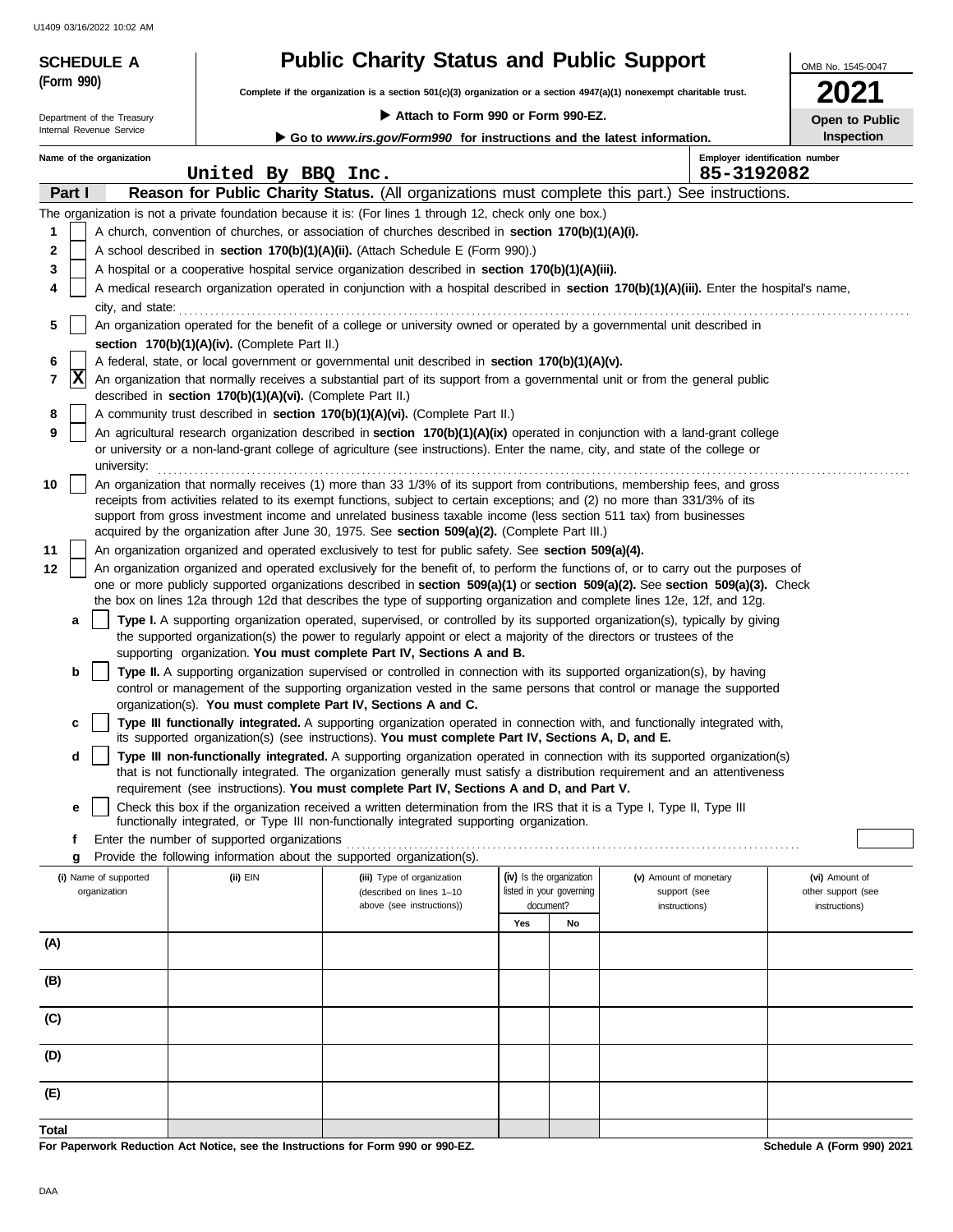|              | Schedule A (Form 990) 2021                                                                                                                                                                                                                                                                                                                                    | United By BBQ Inc. |          |            |            | 85-3192082 | Page 2                          |
|--------------|---------------------------------------------------------------------------------------------------------------------------------------------------------------------------------------------------------------------------------------------------------------------------------------------------------------------------------------------------------------|--------------------|----------|------------|------------|------------|---------------------------------|
|              | Support Schedule for Organizations Described in Sections 170(b)(1)(A)(iv) and 170(b)(1)(A)(vi)<br>Part II                                                                                                                                                                                                                                                     |                    |          |            |            |            |                                 |
|              | (Complete only if you checked the box on line 5, 7, or 8 of Part I or if the organization failed to qualify under                                                                                                                                                                                                                                             |                    |          |            |            |            |                                 |
|              | Part III. If the organization fails to qualify under the tests listed below, please complete Part III.)                                                                                                                                                                                                                                                       |                    |          |            |            |            |                                 |
|              | <b>Section A. Public Support</b>                                                                                                                                                                                                                                                                                                                              |                    |          |            |            |            |                                 |
|              | Calendar year (or fiscal year beginning in)<br>▶                                                                                                                                                                                                                                                                                                              | (a) 2017           | (b) 2018 | $(c)$ 2019 | (d) $2020$ | (e) $2021$ | (f) Total                       |
| 1            | Gifts, grants, contributions, and<br>membership fees received. (Do not<br>include any "unusual grants.")                                                                                                                                                                                                                                                      |                    |          |            |            | 105,020    | 105,020                         |
| $\mathbf{2}$ | Tax revenues levied for the<br>organization's benefit and either paid<br>to or expended on its behalf                                                                                                                                                                                                                                                         |                    |          |            |            |            |                                 |
| 3            | The value of services or facilities<br>furnished by a governmental unit to the                                                                                                                                                                                                                                                                                |                    |          |            |            |            |                                 |
| 4            | <b>Total.</b> Add lines 1 through 3<br>.                                                                                                                                                                                                                                                                                                                      |                    |          |            |            | 105,020    | 105,020                         |
| 5            | The portion of total contributions by<br>each person (other than a<br>governmental unit or publicly<br>supported organization) included on<br>line 1 that exceeds 2% of the amount<br>shown on line 11, column (f)                                                                                                                                            |                    |          |            |            |            |                                 |
| 6            | Public support. Subtract line 5 from line 4                                                                                                                                                                                                                                                                                                                   |                    |          |            |            |            | 105,020                         |
|              | <b>Section B. Total Support</b>                                                                                                                                                                                                                                                                                                                               |                    |          |            |            |            |                                 |
|              | Calendar year (or fiscal year beginning in)<br>▶                                                                                                                                                                                                                                                                                                              | (a) 2017           | (b) 2018 | $(c)$ 2019 | $(d)$ 2020 | (e) 2021   | (f) Total                       |
| 7            | Amounts from line 4                                                                                                                                                                                                                                                                                                                                           |                    |          |            |            | 105,020    | 105,020                         |
| 8            | Gross income from interest, dividends,<br>payments received on securities loans,<br>rents, royalties, and income from<br>similar sources                                                                                                                                                                                                                      |                    |          |            |            |            |                                 |
| 9            | Net income from unrelated business<br>activities, whether or not the business<br>is regularly carried on                                                                                                                                                                                                                                                      |                    |          |            |            |            |                                 |
| 10           | Other income. Do not include gain or<br>loss from the sale of capital assets<br>(Explain in Part VI.)                                                                                                                                                                                                                                                         |                    |          |            |            |            |                                 |
| 11           | Total support. Add lines 7 through 10                                                                                                                                                                                                                                                                                                                         |                    |          |            |            |            | 105,020                         |
| 12           |                                                                                                                                                                                                                                                                                                                                                               |                    |          |            |            | 12         |                                 |
| 13           | First 5 years. If the Form 990 is for the organization's first, second, third, fourth, or fifth tax year as a section 501(c)(3)                                                                                                                                                                                                                               |                    |          |            |            |            |                                 |
|              | Section C. Computation of Public Support Percentage                                                                                                                                                                                                                                                                                                           |                    |          |            |            |            |                                 |
|              |                                                                                                                                                                                                                                                                                                                                                               |                    |          |            |            | 14         |                                 |
| 14           | Public support percentage for 2021 (line 6, column (f) divided by line 11, column (f)) [[[[[[[[[[[[[[[[[[[[[[                                                                                                                                                                                                                                                 |                    |          |            |            | 15         | 100.00%                         |
| 15           | 33 1/3% support test-2021. If the organization did not check the box on line 13, and line 14 is 33 1/3% or more, check this                                                                                                                                                                                                                                   |                    |          |            |            |            | %                               |
| 16a          |                                                                                                                                                                                                                                                                                                                                                               |                    |          |            |            |            | $\blacktriangleright$ $\vert$ X |
| b            | box and stop here. The organization qualifies as a publicly supported organization [11] content content content content or supported organization [11] content content content of the state of the state of the state or state<br>33 1/3% support test-2020. If the organization did not check a box on line 13 or 16a, and line 15 is 33 1/3% or more, check |                    |          |            |            |            |                                 |
|              |                                                                                                                                                                                                                                                                                                                                                               |                    |          |            |            |            |                                 |
| 17a          | 10%-facts-and-circumstances test-2021. If the organization did not check a box on line 13, 16a, or 16b, and line 14 is                                                                                                                                                                                                                                        |                    |          |            |            |            |                                 |
|              | 10% or more, and if the organization meets the facts-and-circumstances test, check this box and stop here. Explain in                                                                                                                                                                                                                                         |                    |          |            |            |            |                                 |
|              | Part VI how the organization meets the facts-and-circumstances test. The organization qualifies as a publicly supported                                                                                                                                                                                                                                       |                    |          |            |            |            |                                 |
|              | organization www.commutation.com/www.commutation.com/www.commutation.com/www.commutation.com/www.commutation.com                                                                                                                                                                                                                                              |                    |          |            |            |            |                                 |
| b            | 10%-facts-and-circumstances test-2020. If the organization did not check a box on line 13, 16a, 16b, or 17a, and line                                                                                                                                                                                                                                         |                    |          |            |            |            |                                 |
|              | 15 is 10% or more, and if the organization meets the facts-and-circumstances test, check this box and stop here. Explain                                                                                                                                                                                                                                      |                    |          |            |            |            |                                 |
|              | in Part VI how the organization meets the facts-and-circumstances test. The organization qualifies as a publicly supported                                                                                                                                                                                                                                    |                    |          |            |            |            |                                 |
|              | organization www.commutation.com/www.commutation.com/www.commutation.com/www.commutation.com/www.commutation.com                                                                                                                                                                                                                                              |                    |          |            |            |            |                                 |
| 18           | Private foundation. If the organization did not check a box on line 13, 16a, 16b, 17a, or 17b, check this box and see<br><b>instructions</b>                                                                                                                                                                                                                  |                    |          |            |            |            |                                 |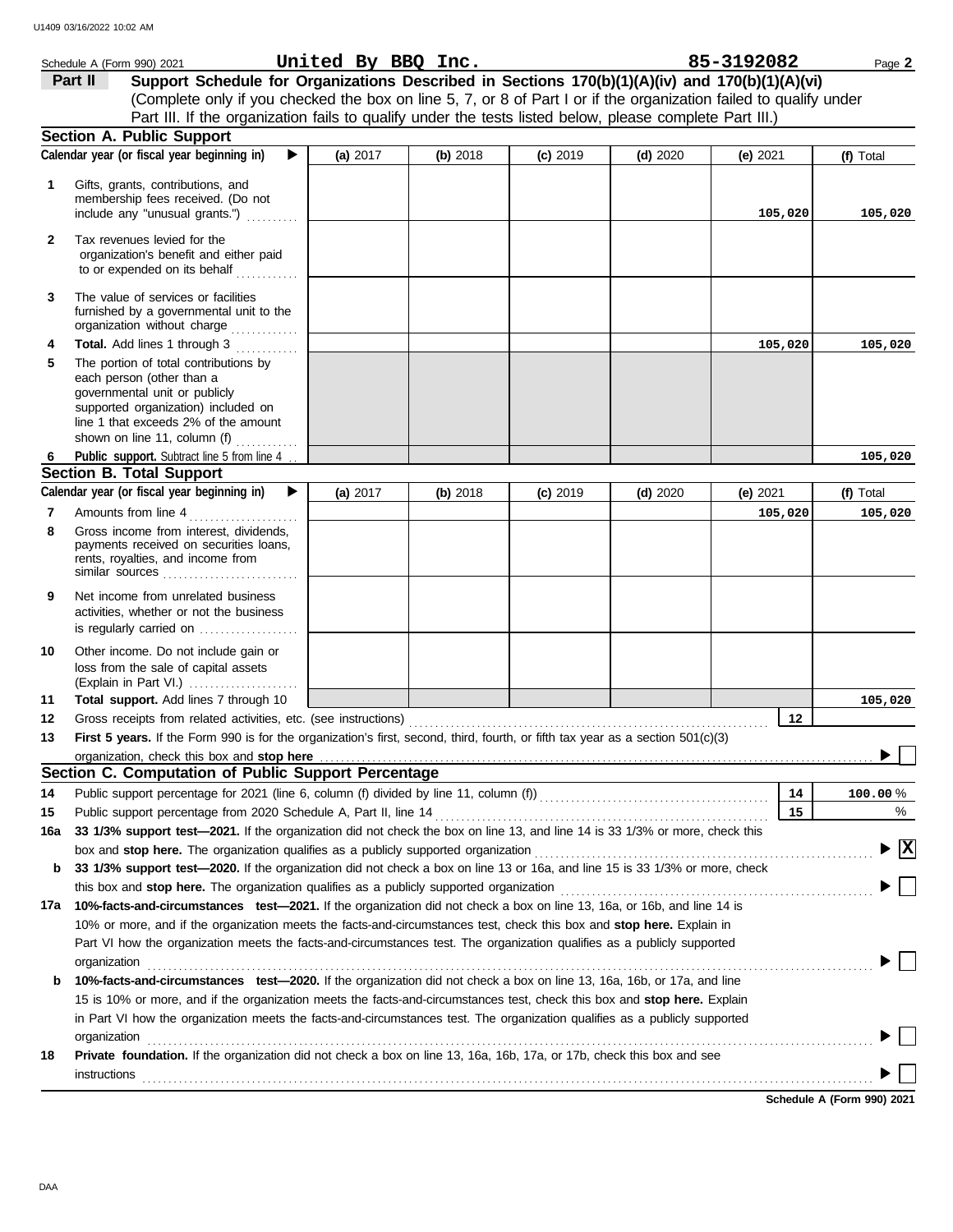|              | Schedule A (Form 990) 2021                                                                                                                                                        | United By BBQ Inc. |          |            |            | 85-3192082 | Page 3    |
|--------------|-----------------------------------------------------------------------------------------------------------------------------------------------------------------------------------|--------------------|----------|------------|------------|------------|-----------|
|              | Part III<br>Support Schedule for Organizations Described in Section 509(a)(2)                                                                                                     |                    |          |            |            |            |           |
|              | (Complete only if you checked the box on line 10 of Part I or if the organization failed to qualify under Part II.                                                                |                    |          |            |            |            |           |
|              | If the organization fails to qualify under the tests listed below, please complete Part II.)                                                                                      |                    |          |            |            |            |           |
|              | <b>Section A. Public Support</b>                                                                                                                                                  |                    |          |            |            |            |           |
|              | Calendar year (or fiscal year beginning in)<br>▶                                                                                                                                  | (a) 2017           | (b) 2018 | $(c)$ 2019 | $(d)$ 2020 | (e) $2021$ | (f) Total |
| 1            | Gifts, grants, contributions, and membership fees<br>received. (Do not include any "unusual grants.")<br>.                                                                        |                    |          |            |            |            |           |
| $\mathbf{2}$ | Gross receipts from admissions, merchandise<br>sold or services performed, or facilities<br>furnished in any activity that is related to the<br>organization's fax-exempt purpose |                    |          |            |            |            |           |
| 3            | Gross receipts from activities that are not an<br>unrelated trade or business under section 513                                                                                   |                    |          |            |            |            |           |
| 4            | Tax revenues levied for the<br>organization's benefit and either paid                                                                                                             |                    |          |            |            |            |           |
| 5            | The value of services or facilities<br>furnished by a governmental unit to the<br>organization without charge                                                                     |                    |          |            |            |            |           |
| 6            | Total. Add lines 1 through 5<br>an an Dùbhlachd an 1990.<br>Bhailtean an 1990 a bhailtean 1990 a bhailtean 1990 a bhailtean 1990 a bhailtean 1990 a bhailtean 1990 a bhail        |                    |          |            |            |            |           |
|              | 7a Amounts included on lines 1, 2, and 3<br>received from disqualified persons                                                                                                    |                    |          |            |            |            |           |
| b            | Amounts included on lines 2 and 3<br>received from other than disqualified<br>persons that exceed the greater of \$5,000<br>or 1% of the amount on line 13 for the year $\ldots$  |                    |          |            |            |            |           |
| c            | Add lines 7a and 7b                                                                                                                                                               |                    |          |            |            |            |           |
| 8            | Public support. (Subtract line 7c from<br>line $6.$ )                                                                                                                             |                    |          |            |            |            |           |
|              | <b>Section B. Total Support</b>                                                                                                                                                   |                    |          |            |            |            |           |
|              | Calendar year (or fiscal year beginning in)<br>▶                                                                                                                                  | (a) 2017           | (b) 2018 | $(c)$ 2019 | $(d)$ 2020 | (e) 2021   | (f) Total |
| 9            | Amounts from line 6                                                                                                                                                               |                    |          |            |            |            |           |
| 10a          | Gross income from interest, dividends,<br>payments received on securities loans, rents,<br>royalties, and income from similar sources                                             |                    |          |            |            |            |           |
|              | Unrelated business taxable income (less<br>section 511 taxes) from businesses<br>acquired after June 30, 1975                                                                     |                    |          |            |            |            |           |
|              | Add lines 10a and 10b                                                                                                                                                             |                    |          |            |            |            |           |
| 11           | Net income from unrelated business<br>activities not included on line 10b, whether<br>or not the business is regularly carried on                                                 |                    |          |            |            |            |           |
| 12           | Other income. Do not include gain or<br>loss from the sale of capital assets                                                                                                      |                    |          |            |            |            |           |
| 13           | Total support. (Add lines 9, 10c, 11,                                                                                                                                             |                    |          |            |            |            |           |
| 14           | and 12.) $\ldots$<br>First 5 years. If the Form 990 is for the organization's first, second, third, fourth, or fifth tax year as a section 501(c)(3)                              |                    |          |            |            |            |           |
|              | organization, check this box and stop here                                                                                                                                        |                    |          |            |            |            |           |
|              | Section C. Computation of Public Support Percentage                                                                                                                               |                    |          |            |            |            |           |
| 15           |                                                                                                                                                                                   |                    |          |            |            | 15         | %         |
| 16           |                                                                                                                                                                                   |                    |          |            |            | 16         | %         |
|              | Section D. Computation of Investment Income Percentage                                                                                                                            |                    |          |            |            |            |           |
| 17           | Investment income percentage for 2021 (line 10c, column (f), divided by line 13, column (f)) contational income percentage for 2021 (line 10c, column (f)                         |                    |          |            |            | 17         | %         |
| 18           |                                                                                                                                                                                   |                    |          |            |            | 18         | %         |
| 19a          | 33 1/3% support tests-2021. If the organization did not check the box on line 14, and line 15 is more than 33 1/3%, and line                                                      |                    |          |            |            |            |           |
|              |                                                                                                                                                                                   |                    |          |            |            |            |           |
| b            | 33 1/3% support tests-2020. If the organization did not check a box on line 14 or line 19a, and line 16 is more than 33 1/3%, and                                                 |                    |          |            |            |            |           |
| 20           |                                                                                                                                                                                   |                    |          |            |            |            |           |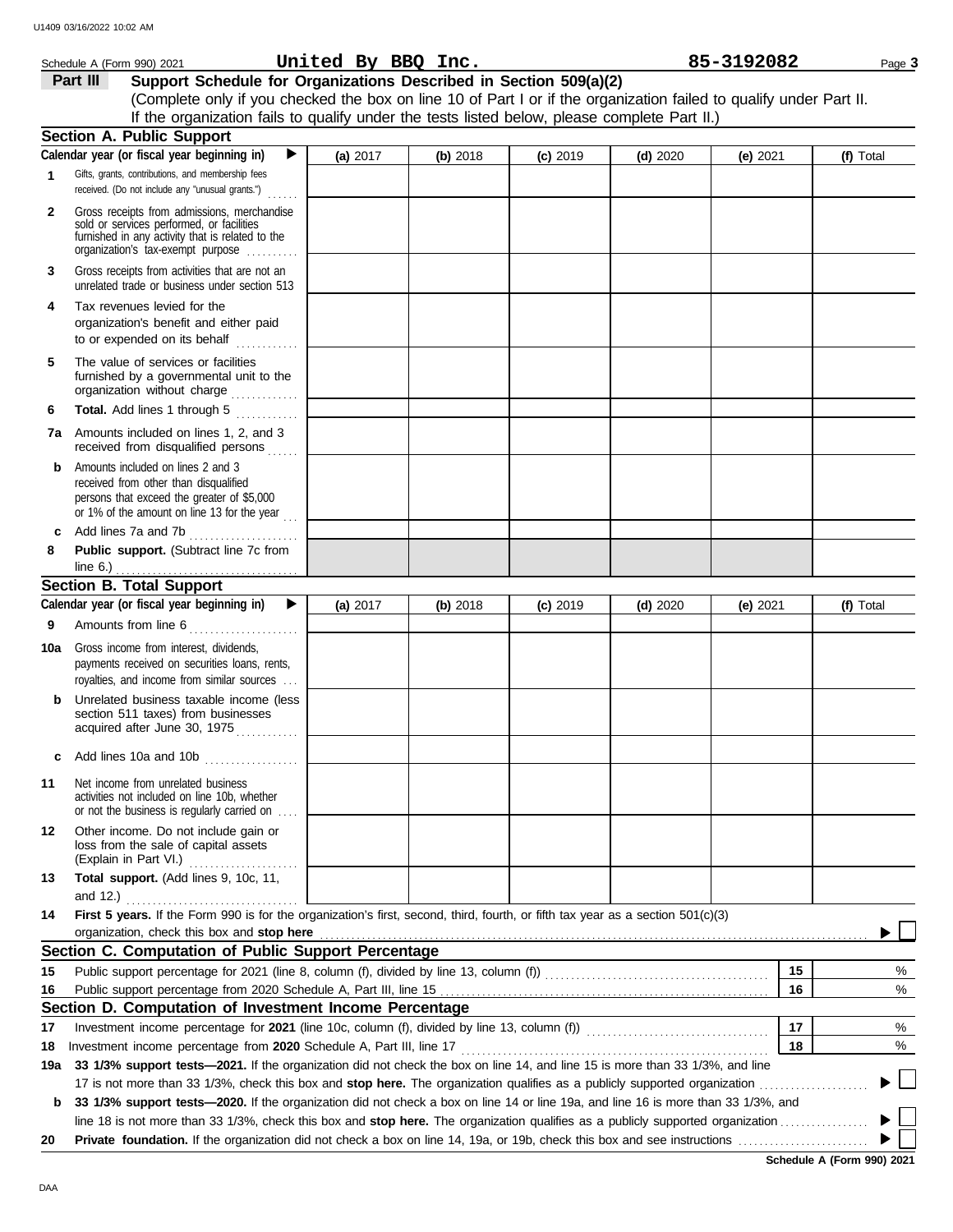|              | United By BBQ Inc.<br>Schedule A (Form 990) 2021                                                                                                                                                                            | 85-3192082      |     | Page 4 |
|--------------|-----------------------------------------------------------------------------------------------------------------------------------------------------------------------------------------------------------------------------|-----------------|-----|--------|
|              | Part IV<br><b>Supporting Organizations</b>                                                                                                                                                                                  |                 |     |        |
|              | (Complete only if you checked a box in line 12 on Part I. If you checked box 12a, Part I, complete Sections A<br>and B. If you checked box 12b, Part I, complete Sections A and C. If you checked box 12c, Part I, complete |                 |     |        |
|              | Sections A, D, and E. If you checked box 12d, Part I, complete Sections A and D, and complete Part V.)                                                                                                                      |                 |     |        |
|              | Section A. All Supporting Organizations                                                                                                                                                                                     |                 |     |        |
|              |                                                                                                                                                                                                                             |                 | Yes | No     |
| 1            | Are all of the organization's supported organizations listed by name in the organization's governing                                                                                                                        |                 |     |        |
|              | documents? If "No," describe in Part VI how the supported organizations are designated. If designated by                                                                                                                    |                 |     |        |
| $\mathbf{2}$ | class or purpose, describe the designation. If historic and continuing relationship, explain.<br>Did the organization have any supported organization that does not have an IRS determination of status                     | 1               |     |        |
|              | under section 509(a)(1) or (2)? If "Yes," explain in Part VI how the organization determined that the supported                                                                                                             |                 |     |        |
|              | organization was described in section 509(a)(1) or (2).                                                                                                                                                                     | $\mathbf{2}$    |     |        |
| За           | Did the organization have a supported organization described in section $501(c)(4)$ , (5), or (6)? If "Yes," answer                                                                                                         |                 |     |        |
|              | lines 3b and 3c below.                                                                                                                                                                                                      | 3a              |     |        |
| b            | Did the organization confirm that each supported organization qualified under section $501(c)(4)$ , $(5)$ , or $(6)$ and                                                                                                    |                 |     |        |
|              | satisfied the public support tests under section 509(a)(2)? If "Yes," describe in Part VI when and how the                                                                                                                  |                 |     |        |
|              | organization made the determination.                                                                                                                                                                                        | 3b              |     |        |
| c            | Did the organization ensure that all support to such organizations was used exclusively for section $170(c)(2)(B)$                                                                                                          |                 |     |        |
|              | purposes? If "Yes," explain in Part VI what controls the organization put in place to ensure such use.                                                                                                                      | 3c              |     |        |
| 4a           | Was any supported organization not organized in the United States ("foreign supported organization")? If                                                                                                                    |                 |     |        |
|              | "Yes," and if you checked box 12a or 12b in Part I, answer lines 4b and 4c below.                                                                                                                                           | 4a              |     |        |
| b            | Did the organization have ultimate control and discretion in deciding whether to make grants to the foreign                                                                                                                 |                 |     |        |
|              | supported organization? If "Yes," describe in Part VI how the organization had such control and discretion                                                                                                                  |                 |     |        |
|              | despite being controlled or supervised by or in connection with its supported organizations.                                                                                                                                | 4b              |     |        |
| c            | Did the organization support any foreign supported organization that does not have an IRS determination                                                                                                                     |                 |     |        |
|              | under sections $501(c)(3)$ and $509(a)(1)$ or (2)? If "Yes," explain in Part VI what controls the organization used                                                                                                         |                 |     |        |
|              | to ensure that all support to the foreign supported organization was used exclusively for section $170(c)(2)(B)$                                                                                                            |                 |     |        |
|              | purposes.                                                                                                                                                                                                                   | 4c              |     |        |
| 5a           | Did the organization add, substitute, or remove any supported organizations during the tax year? If "Yes,"                                                                                                                  |                 |     |        |
|              | answer lines 5b and 5c below (if applicable). Also, provide detail in Part VI, including (i) the names and EIN                                                                                                              |                 |     |        |
|              | numbers of the supported organizations added, substituted, or removed; (ii) the reasons for each such action;                                                                                                               |                 |     |        |
|              | (iii) the authority under the organization's organizing document authorizing such action; and (iv) how the action                                                                                                           |                 |     |        |
|              | was accomplished (such as by amendment to the organizing document).                                                                                                                                                         | 5a              |     |        |
| b            | Type I or Type II only. Was any added or substituted supported organization part of a class already                                                                                                                         |                 |     |        |
|              | designated in the organization's organizing document?                                                                                                                                                                       | 5b              |     |        |
| с            | <b>Substitutions only.</b> Was the substitution the result of an event beyond the organization's control?                                                                                                                   | 5 <sub>c</sub>  |     |        |
| 6            | Did the organization provide support (whether in the form of grants or the provision of services or facilities) to                                                                                                          |                 |     |        |
|              | anyone other than (i) its supported organizations, (ii) individuals that are part of the charitable class benefited                                                                                                         |                 |     |        |
|              | by one or more of its supported organizations, or (iii) other supporting organizations that also support or                                                                                                                 |                 |     |        |
|              | benefit one or more of the filing organization's supported organizations? If "Yes," provide detail in Part VI.                                                                                                              | 6               |     |        |
| 7            | Did the organization provide a grant, loan, compensation, or other similar payment to a substantial contributor                                                                                                             |                 |     |        |
|              | (as defined in section $4958(c)(3)(C)$ ), a family member of a substantial contributor, or a 35% controlled entity                                                                                                          |                 |     |        |
|              | with regard to a substantial contributor? If "Yes," complete Part I of Schedule L (Form 990).                                                                                                                               | 7               |     |        |
| 8            | Did the organization make a loan to a disqualified person (as defined in section 4958) not described on line                                                                                                                |                 |     |        |
|              | 7? If "Yes," complete Part I of Schedule L (Form 990).                                                                                                                                                                      | 8               |     |        |
| 9а           | Was the organization controlled directly or indirectly at any time during the tax year by one or more                                                                                                                       |                 |     |        |
|              | disqualified persons, as defined in section 4946 (other than foundation managers and organizations                                                                                                                          |                 |     |        |
|              | described in section 509(a)(1) or (2))? If "Yes," provide detail in Part VI.                                                                                                                                                | 9а              |     |        |
| b            | Did one or more disqualified persons (as defined on line 9a) hold a controlling interest in any entity in which                                                                                                             |                 |     |        |
|              | the supporting organization had an interest? If "Yes," provide detail in Part VI.                                                                                                                                           | 9b              |     |        |
| с            | Did a disqualified person (as defined on line 9a) have an ownership interest in, or derive any personal benefit                                                                                                             |                 |     |        |
|              | from, assets in which the supporting organization also had an interest? If "Yes," provide detail in Part VI.                                                                                                                | 9c              |     |        |
| 10a          | Was the organization subject to the excess business holdings rules of section 4943 because of section<br>4943(f) (regarding certain Type II supporting organizations, and all Type III non-functionally integrated          |                 |     |        |
|              | supporting organizations)? If "Yes," answer line 10b below.                                                                                                                                                                 | 10a             |     |        |
| b            | Did the organization have any excess business holdings in the tax year? (Use Schedule C, Form 4720, to                                                                                                                      |                 |     |        |
|              | determine whether the organization had excess business holdings.)                                                                                                                                                           | 10 <sub>b</sub> |     |        |
|              |                                                                                                                                                                                                                             |                 |     |        |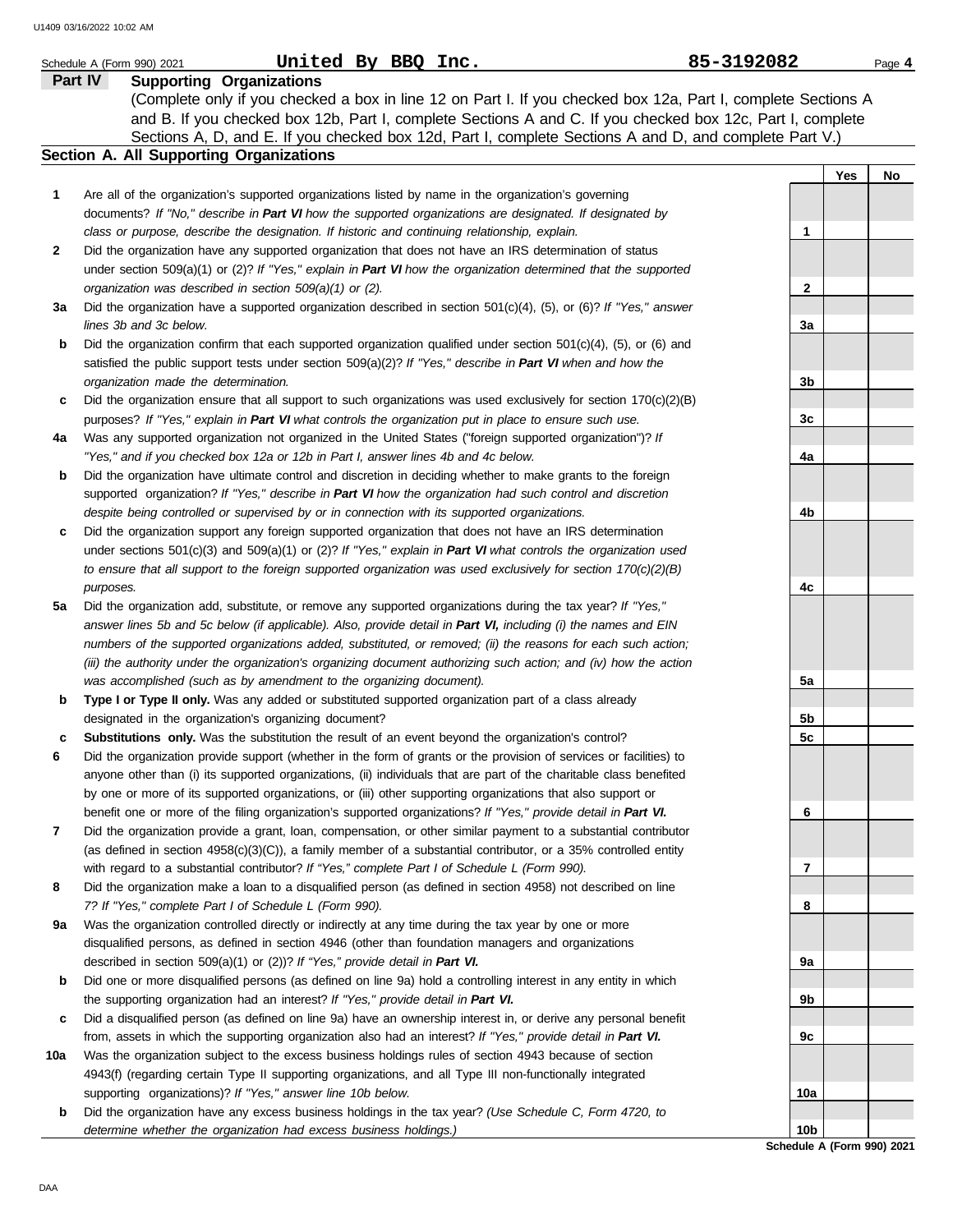|    | U1409 03/16/2022 10:02 AM                                                                                                                                        |            |     |        |
|----|------------------------------------------------------------------------------------------------------------------------------------------------------------------|------------|-----|--------|
|    | United By BBQ Inc.<br>Schedule A (Form 990) 2021                                                                                                                 | 85-3192082 |     | Page 5 |
|    | Part IV<br><b>Supporting Organizations (continued)</b>                                                                                                           |            |     |        |
|    |                                                                                                                                                                  |            | Yes | No     |
| 11 | Has the organization accepted a gift or contribution from any of the following persons?                                                                          |            |     |        |
| а  | A person who directly or indirectly controls, either alone or together with persons described on lines 11b and                                                   |            |     |        |
|    | 11c below, the governing body of a supported organization?                                                                                                       | 11a        |     |        |
| b  | A family member of a person described on line 11a above?                                                                                                         | 11b        |     |        |
| c  | A 35% controlled entity of a person described on line 11a or 11b above? If "Yes" to line 11a, 11b, or 11c,                                                       |            |     |        |
|    | provide detail in Part VI.<br><b>Section B. Type I Supporting Organizations</b>                                                                                  | 11c        |     |        |
|    |                                                                                                                                                                  |            | Yes | No     |
| 1  | Did the governing body, members of the governing body, officers acting in their official capacity, or membership of one or                                       |            |     |        |
|    | more supported organizations have the power to regularly appoint or elect at least a majority of the organization's officers,                                    |            |     |        |
|    | directors, or trustees at all times during the tax year? If "No," describe in Part VI how the supported organization(s)                                          |            |     |        |
|    |                                                                                                                                                                  |            |     |        |
|    | effectively operated, supervised, or controlled the organization's activities. If the organization had more than one supported                                   |            |     |        |
|    | organization, describe how the powers to appoint and/or remove officers, directors, or trustees were allocated among the                                         |            |     |        |
|    | supported organizations and what conditions or restrictions, if any, applied to such powers during the tax year.                                                 | 1          |     |        |
| 2  | Did the organization operate for the benefit of any supported organization other than the supported                                                              |            |     |        |
|    | organization(s) that operated, supervised, or controlled the supporting organization? If "Yes," explain in Part                                                  |            |     |        |
|    | VI how providing such benefit carried out the purposes of the supported organization(s) that operated,<br>supervised, or controlled the supporting organization. | 2          |     |        |
|    | <b>Section C. Type II Supporting Organizations</b>                                                                                                               |            |     |        |
|    |                                                                                                                                                                  |            | Yes | No     |
|    |                                                                                                                                                                  |            |     |        |
| 1  | Were a majority of the organization's directors or trustees during the tax year also a majority of the directors                                                 |            |     |        |
|    | or trustees of each of the organization's supported organization(s)? If "No," describe in Part VI how control                                                    |            |     |        |
|    | or management of the supporting organization was vested in the same persons that controlled or managed                                                           | 1          |     |        |
|    | the supported organization(s).<br>Section D. All Type III Supporting Organizations                                                                               |            |     |        |
|    |                                                                                                                                                                  |            | Yes | No     |
|    |                                                                                                                                                                  |            |     |        |
| 1  | Did the organization provide to each of its supported organizations, by the last day of the fifth month of the                                                   |            |     |        |
|    | organization's tax year, (i) a written notice describing the type and amount of support provided during the prior tax                                            |            |     |        |
|    | year, (ii) a copy of the Form 990 that was most recently filed as of the date of notification, and (iii) copies of the                                           |            |     |        |
|    | organization's governing documents in effect on the date of notification, to the extent not previously provided?                                                 | 1          |     |        |
| 2  | Were any of the organization's officers, directors, or trustees either (i) appointed or elected by the supported                                                 |            |     |        |
|    | organization(s) or (ii) serving on the governing body of a supported organization? If "No," explain in Part VI how                                               |            |     |        |
|    | the organization maintained a close and continuous working relationship with the supported organization(s).                                                      | 2          |     |        |
| 3  | By reason of the relationship described on line 2, above, did the organization's supported organizations have                                                    |            |     |        |
|    | a significant voice in the organization's investment policies and in directing the use of the organization's                                                     |            |     |        |
|    | income or assets at all times during the tax year? If "Yes," describe in Part VI the role the organization's                                                     |            |     |        |
|    | supported organizations played in this regard.                                                                                                                   | 3          |     |        |
|    | Section E. Type III Functionally Integrated Supporting Organizations                                                                                             |            |     |        |
| 1  | Check the box next to the method that the organization used to satisfy the Integral Part Test during the year (see instructions).                                |            |     |        |
| a  | The organization satisfied the Activities Test. Complete line 2 below.                                                                                           |            |     |        |
| b  | The organization is the parent of each of its supported organizations. Complete line 3 below.                                                                    |            |     |        |
| c  | The organization supported a governmental entity. Describe in Part VI how you supported a governmental entity (see instructions)                                 |            |     |        |
| 2  | Activities Test. Answer lines 2a and 2b below.                                                                                                                   |            | Yes | No     |
| а  | Did substantially all of the organization's activities during the tax year directly further the exempt purposes of                                               |            |     |        |
|    | the supported organization(s) to which the organization was responsive? If "Yes," then in Part VI identify                                                       |            |     |        |
|    | those supported organizations and explain how these activities directly furthered their exempt purposes,                                                         |            |     |        |
|    | how the organization was responsive to those supported organizations, and how the organization determined                                                        |            |     |        |
|    | that these activities constituted substantially all of its activities.                                                                                           | 2a         |     |        |
| b  | Did the activities described on line 2a, above, constitute activities that, but for the organization's                                                           |            |     |        |
|    | involvement, one or more of the organization's supported organization(s) would have been engaged in? If                                                          |            |     |        |
|    | "Yes," explain in Part VI the reasons for the organization's position that its supported organization(s) would                                                   |            |     |        |
|    | have engaged in these activities but for the organization's involvement.                                                                                         | 2b         |     |        |
| 3  | Parent of Supported Organizations. Answer lines 3a and 3b below.                                                                                                 |            |     |        |
|    |                                                                                                                                                                  |            |     |        |

- **a** Did the organization have the power to regularly appoint or elect a majority of the officers, directors, or trustees of each of the supported organizations? *If "Yes" or "No," provide details in Part VI.*
- DAA **Schedule A (Form 990) 2021 b** Did the organization exercise a substantial degree of direction over the policies, programs, and activities of each of its supported organizations? *If "Yes," describe in Part VI the role played by the organization in this regard.*

**3a**

**3b**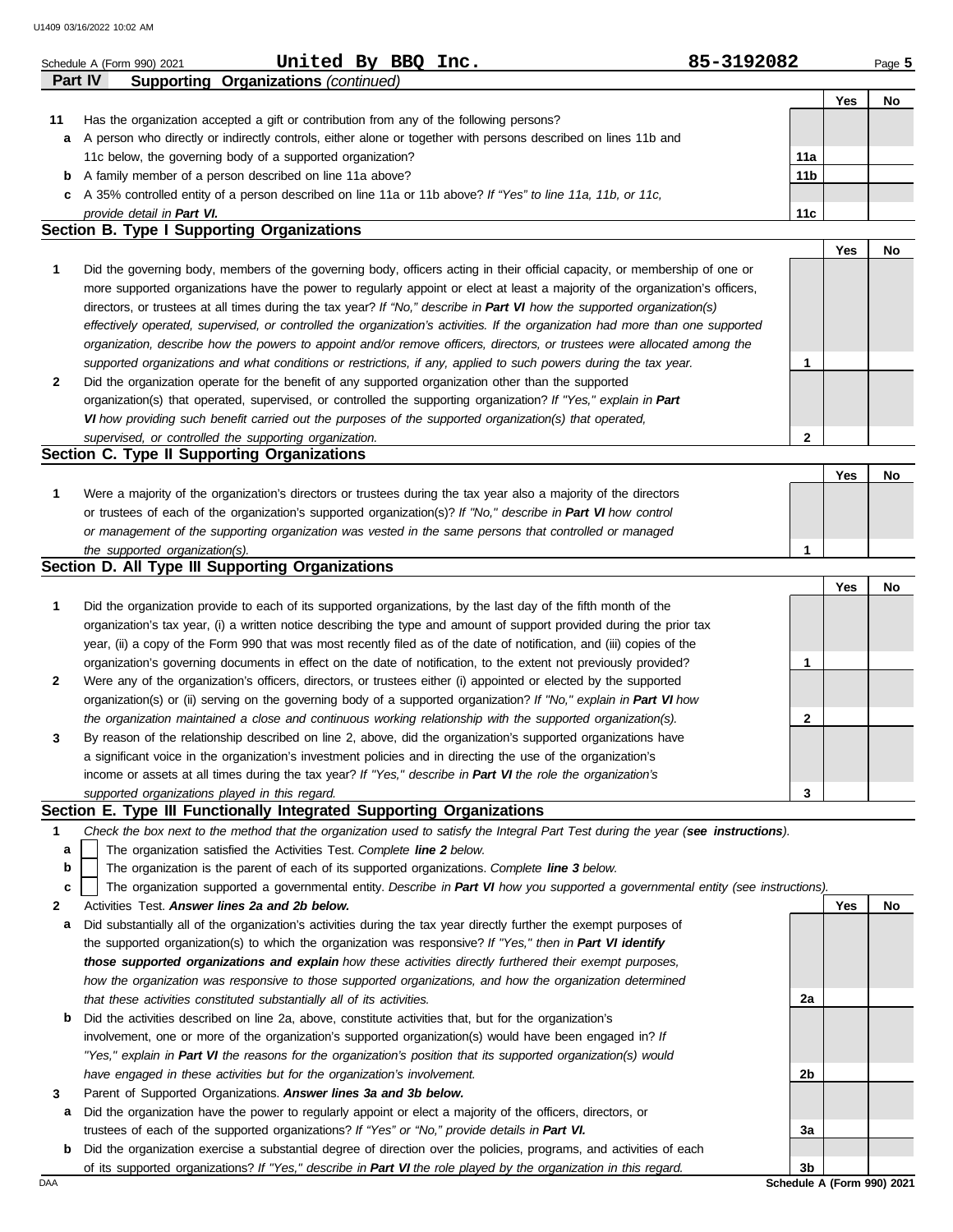| United By BBQ Inc.<br>Schedule A (Form 990) 2021                                                                                                 |              | 85-3192082     | Page 6                         |
|--------------------------------------------------------------------------------------------------------------------------------------------------|--------------|----------------|--------------------------------|
| Part V<br>Type III Non-Functionally Integrated 509(a)(3) Supporting Organizations                                                                |              |                |                                |
| Check here if the organization satisfied the Integral Part Test as a qualifying trust on Nov. 20, 1970 (explain in Part VI). See<br>$\mathbf{1}$ |              |                |                                |
| instructions. All other Type III non-functionally integrated supporting organizations must complete Sections A through E.                        |              |                |                                |
| Section A - Adjusted Net Income                                                                                                                  |              | (A) Prior Year | (B) Current Year<br>(optional) |
| Net short-term capital gain<br>1                                                                                                                 | 1            |                |                                |
| $\mathbf{2}$<br>Recoveries of prior-year distributions                                                                                           | $\mathbf{2}$ |                |                                |
| 3<br>Other gross income (see instructions)                                                                                                       | 3            |                |                                |
| Add lines 1 through 3.<br>4                                                                                                                      | 4            |                |                                |
| 5<br>Depreciation and depletion                                                                                                                  | 5            |                |                                |
| Portion of operating expenses paid or incurred for production or collection<br>6                                                                 |              |                |                                |
| of gross income or for management, conservation, or maintenance of                                                                               |              |                |                                |
| property held for production of income (see instructions)                                                                                        | 6            |                |                                |
| Other expenses (see instructions)<br>7                                                                                                           | 7            |                |                                |
| Adjusted Net Income (subtract lines 5, 6, and 7 from line 4)<br>8                                                                                | 8            |                |                                |
| Section B - Minimum Asset Amount                                                                                                                 |              | (A) Prior Year | (B) Current Year<br>(optional) |
| Aggregate fair market value of all non-exempt-use assets (see<br>1                                                                               |              |                |                                |
| instructions for short tax year or assets held for part of year):                                                                                |              |                |                                |
| a Average monthly value of securities                                                                                                            | 1a           |                |                                |
| <b>b</b> Average monthly cash balances                                                                                                           | 1b           |                |                                |
| c Fair market value of other non-exempt-use assets                                                                                               | 1c           |                |                                |
| <b>d Total</b> (add lines 1a, 1b, and 1c)                                                                                                        | 1d           |                |                                |
| <b>e</b> Discount claimed for blockage or other factors                                                                                          |              |                |                                |
| (explain in detail in Part VI):                                                                                                                  |              |                |                                |
| Acquisition indebtedness applicable to non-exempt-use assets<br>2                                                                                | $\mathbf{2}$ |                |                                |
| Subtract line 2 from line 1d.<br>3                                                                                                               | 3            |                |                                |
| Cash deemed held for exempt use. Enter 0.015 of line 3 (for greater amount,<br>4                                                                 |              |                |                                |
| see instructions)                                                                                                                                | 4            |                |                                |
| Net value of non-exempt-use assets (subtract line 4 from line 3)<br>5                                                                            | 5            |                |                                |
| 6<br>Multiply line 5 by 0.035.                                                                                                                   | 6            |                |                                |
| 7<br>Recoveries of prior-year distributions                                                                                                      | 7            |                |                                |
| 8<br><b>Minimum Asset Amount</b> (add line 7 to line 6)                                                                                          | 8            |                |                                |
| Section C - Distributable Amount                                                                                                                 |              |                | Current Year                   |
| Adjusted net income for prior year (from Section A, line 8, column A)<br>1                                                                       | $\mathbf{1}$ |                |                                |
| Enter 0.85 of line 1.<br>$\mathbf{2}$                                                                                                            | $\mathbf{2}$ |                |                                |
| Minimum asset amount for prior year (from Section B, line 8, column A)<br>3                                                                      | 3            |                |                                |
| 4<br>Enter greater of line 2 or line 3.                                                                                                          | 4            |                |                                |
| Income tax imposed in prior year<br>5                                                                                                            | 5            |                |                                |
| 6<br><b>Distributable Amount.</b> Subtract line 5 from line 4, unless subject to                                                                 |              |                |                                |
| emergency temporary reduction (see instructions).                                                                                                | 6            |                |                                |
| $\overline{7}$<br>Check here if the current year is the organization's first as a non-functionally integrated Type III supporting organization   |              |                |                                |

(see instructions).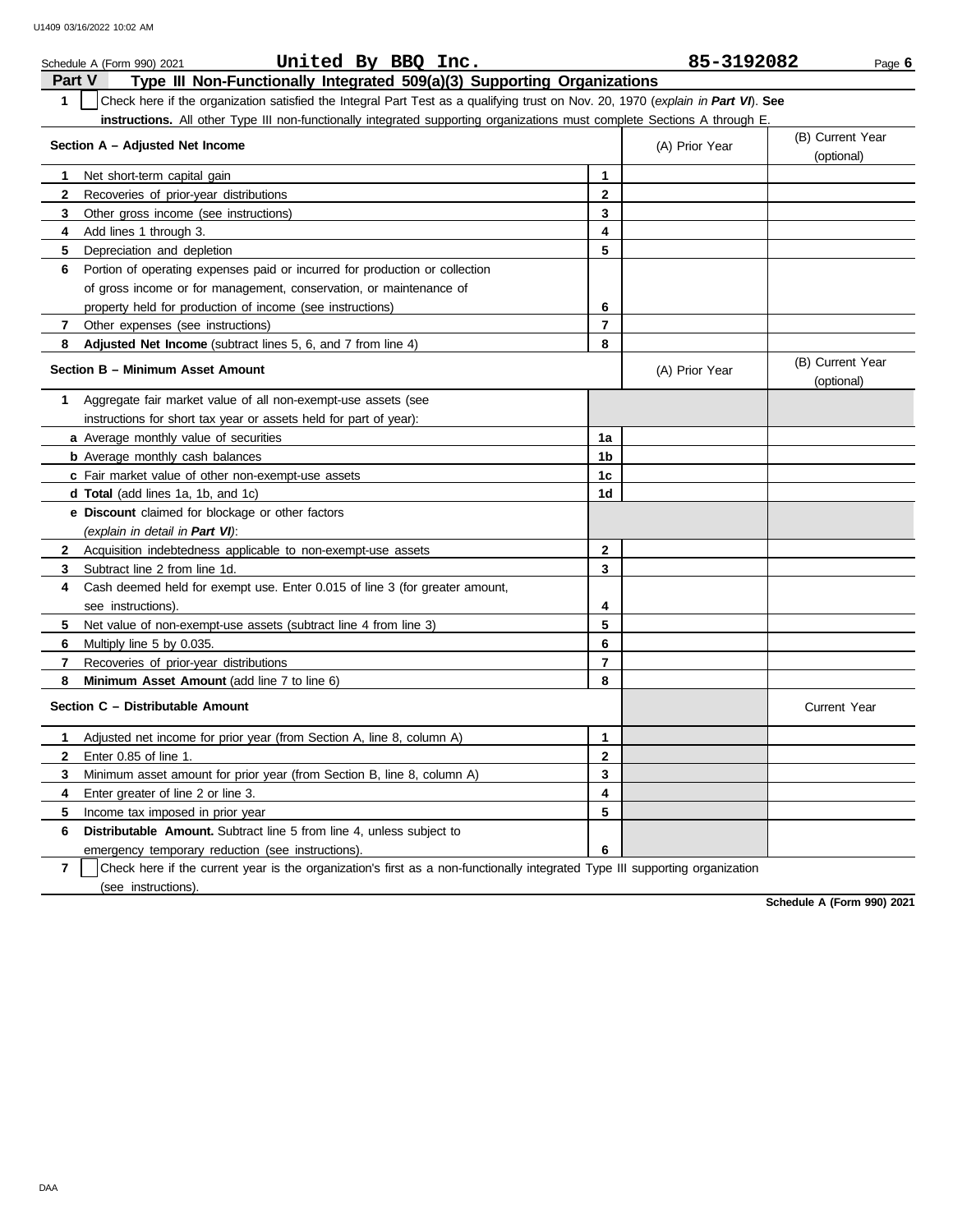| Part V            | United By BBQ Inc.<br>Schedule A (Form 990) 2021<br>Type III Non-Functionally Integrated 509(a)(3) Supporting Organizations (continued)  |                                    | 85-3192082                                    | Page 7                                           |
|-------------------|------------------------------------------------------------------------------------------------------------------------------------------|------------------------------------|-----------------------------------------------|--------------------------------------------------|
|                   | Section D - Distributions                                                                                                                |                                    |                                               | <b>Current Year</b>                              |
|                   |                                                                                                                                          |                                    |                                               |                                                  |
| 1<br>$\mathbf{2}$ | Amounts paid to supported organizations to accomplish exempt purposes                                                                    |                                    |                                               |                                                  |
|                   | Amounts paid to perform activity that directly furthers exempt purposes of supported<br>organizations, in excess of income from activity |                                    |                                               |                                                  |
| 3                 | Administrative expenses paid to accomplish exempt purposes of supported organizations                                                    |                                    |                                               |                                                  |
| 4                 | Amounts paid to acquire exempt-use assets                                                                                                |                                    |                                               |                                                  |
| 5                 | Qualified set-aside amounts (prior IRS approval required-provide details in Part VI)                                                     |                                    |                                               |                                                  |
|                   |                                                                                                                                          |                                    |                                               |                                                  |
| 6<br>7            | Other distributions (describe in Part VI). See instructions.<br>Total annual distributions. Add lines 1 through 6.                       |                                    |                                               |                                                  |
|                   |                                                                                                                                          |                                    |                                               |                                                  |
| 8                 | Distributions to attentive supported organizations to which the organization is responsive                                               |                                    |                                               |                                                  |
|                   | (provide details in Part VI). See instructions.                                                                                          |                                    |                                               |                                                  |
| 9                 | Distributable amount for 2021 from Section C, line 6                                                                                     |                                    |                                               |                                                  |
| 10                | Line 8 amount divided by line 9 amount                                                                                                   |                                    |                                               |                                                  |
|                   | <b>Section E - Distribution Allocations (see instructions)</b>                                                                           | (i)<br><b>Excess Distributions</b> | (ii)<br><b>Underdistributions</b><br>Pre-2021 | (iii)<br><b>Distributable</b><br>Amount for 2021 |
| 1                 | Distributable amount for 2021 from Section C, line 6                                                                                     |                                    |                                               |                                                  |
| $\mathbf{2}$      | Underdistributions, if any, for years prior to 2021                                                                                      |                                    |                                               |                                                  |
|                   | (reasonable cause required-explain in Part VI). See                                                                                      |                                    |                                               |                                                  |
|                   | instructions.                                                                                                                            |                                    |                                               |                                                  |
| 3                 | Excess distributions carryover, if any, to 2021                                                                                          |                                    |                                               |                                                  |
|                   |                                                                                                                                          |                                    |                                               |                                                  |
|                   |                                                                                                                                          |                                    |                                               |                                                  |
|                   |                                                                                                                                          |                                    |                                               |                                                  |
|                   |                                                                                                                                          |                                    |                                               |                                                  |
|                   |                                                                                                                                          |                                    |                                               |                                                  |
|                   | f Total of lines 3a through 3e                                                                                                           |                                    |                                               |                                                  |
|                   | g Applied to underdistributions of prior years                                                                                           |                                    |                                               |                                                  |
|                   | h Applied to 2021 distributable amount                                                                                                   |                                    |                                               |                                                  |
|                   | Carryover from 2016 not applied (see instructions)                                                                                       |                                    |                                               |                                                  |
|                   | Remainder. Subtract lines 3g, 3h, and 3i from line 3f.                                                                                   |                                    |                                               |                                                  |
| 4                 | Distributions for 2021 from                                                                                                              |                                    |                                               |                                                  |
|                   | \$<br>Section D, line 7:                                                                                                                 |                                    |                                               |                                                  |
|                   | a Applied to underdistributions of prior years                                                                                           |                                    |                                               |                                                  |
|                   | <b>b</b> Applied to 2021 distributable amount                                                                                            |                                    |                                               |                                                  |
|                   | <b>c</b> Remainder. Subtract lines 4a and 4b from line 4.                                                                                |                                    |                                               |                                                  |
| 5                 | Remaining underdistributions for years prior to 2021, if                                                                                 |                                    |                                               |                                                  |
|                   | any. Subtract lines 3g and 4a from line 2. For result                                                                                    |                                    |                                               |                                                  |
|                   | greater than zero, explain in Part VI. See instructions.                                                                                 |                                    |                                               |                                                  |
| 6                 | Remaining underdistributions for 2021 Subtract lines 3h                                                                                  |                                    |                                               |                                                  |
|                   | and 4b from line 1. For result greater than zero, explain in                                                                             |                                    |                                               |                                                  |
|                   | Part VI. See instructions.                                                                                                               |                                    |                                               |                                                  |
| 7                 | Excess distributions carryover to 2022. Add lines 3j                                                                                     |                                    |                                               |                                                  |
|                   | and 4c.                                                                                                                                  |                                    |                                               |                                                  |
| 8                 | Breakdown of line 7:                                                                                                                     |                                    |                                               |                                                  |
|                   |                                                                                                                                          |                                    |                                               |                                                  |
|                   |                                                                                                                                          |                                    |                                               |                                                  |
|                   |                                                                                                                                          |                                    |                                               |                                                  |
|                   |                                                                                                                                          |                                    |                                               |                                                  |
|                   |                                                                                                                                          |                                    |                                               |                                                  |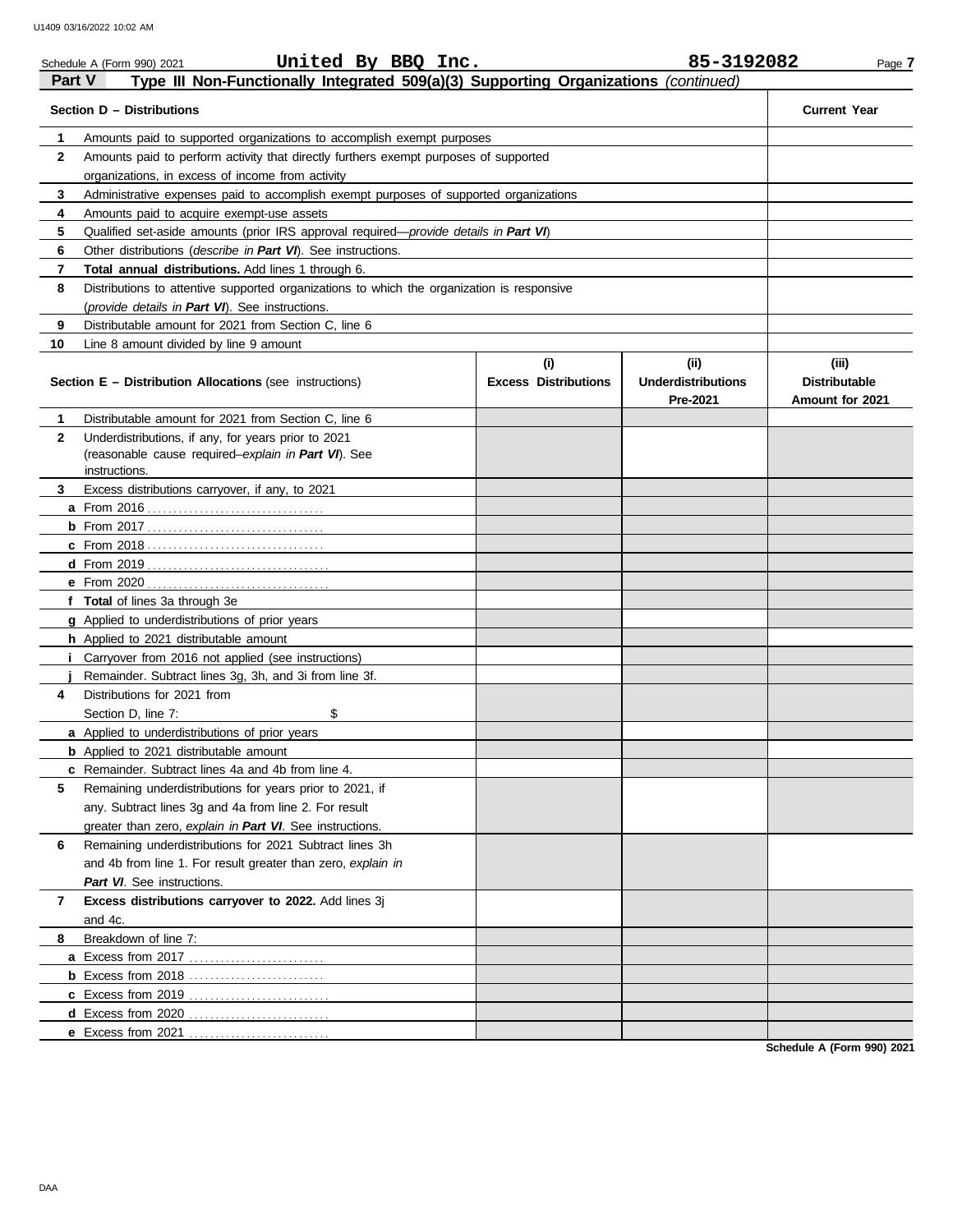| Schedule A (Form 990) 2021 |                                                                                                | United By BBQ Inc. |  | 85-3192082                                                                                                                                                                                                                                                                                                                                                                                                                                                                                | Page 8 |
|----------------------------|------------------------------------------------------------------------------------------------|--------------------|--|-------------------------------------------------------------------------------------------------------------------------------------------------------------------------------------------------------------------------------------------------------------------------------------------------------------------------------------------------------------------------------------------------------------------------------------------------------------------------------------------|--------|
| Part VI                    | lines 2, 5, and 6. Also complete this part for any additional information. (See instructions.) |                    |  | Supplemental Information. Provide the explanations required by Part II, line 10; Part II, line 17a or 17b; Part<br>III, line 12; Part IV, Section A, lines 1, 2, 3b, 3c, 4b, 4c, 5a, 6, 9a, 9b, 9c, 11a, 11b, and 11c; Part IV, Section<br>B, lines 1 and 2; Part IV, Section C, line 1; Part IV, Section D, lines 2 and 3; Part IV, Section E, lines 1c, 2a, 2b,<br>3a, and 3b; Part V, line 1; Part V, Section B, line 1e; Part V, Section D, lines 5, 6, and 8; and Part V, Section E, |        |
|                            |                                                                                                |                    |  |                                                                                                                                                                                                                                                                                                                                                                                                                                                                                           |        |
|                            |                                                                                                |                    |  |                                                                                                                                                                                                                                                                                                                                                                                                                                                                                           |        |
|                            |                                                                                                |                    |  |                                                                                                                                                                                                                                                                                                                                                                                                                                                                                           |        |
|                            |                                                                                                |                    |  |                                                                                                                                                                                                                                                                                                                                                                                                                                                                                           |        |
|                            |                                                                                                |                    |  |                                                                                                                                                                                                                                                                                                                                                                                                                                                                                           |        |
|                            |                                                                                                |                    |  |                                                                                                                                                                                                                                                                                                                                                                                                                                                                                           |        |
|                            |                                                                                                |                    |  |                                                                                                                                                                                                                                                                                                                                                                                                                                                                                           |        |
|                            |                                                                                                |                    |  |                                                                                                                                                                                                                                                                                                                                                                                                                                                                                           |        |
|                            |                                                                                                |                    |  |                                                                                                                                                                                                                                                                                                                                                                                                                                                                                           |        |
|                            |                                                                                                |                    |  |                                                                                                                                                                                                                                                                                                                                                                                                                                                                                           |        |
|                            |                                                                                                |                    |  |                                                                                                                                                                                                                                                                                                                                                                                                                                                                                           |        |
|                            |                                                                                                |                    |  |                                                                                                                                                                                                                                                                                                                                                                                                                                                                                           |        |
|                            |                                                                                                |                    |  |                                                                                                                                                                                                                                                                                                                                                                                                                                                                                           |        |
|                            |                                                                                                |                    |  |                                                                                                                                                                                                                                                                                                                                                                                                                                                                                           |        |
|                            |                                                                                                |                    |  |                                                                                                                                                                                                                                                                                                                                                                                                                                                                                           |        |
|                            |                                                                                                |                    |  |                                                                                                                                                                                                                                                                                                                                                                                                                                                                                           |        |
|                            |                                                                                                |                    |  |                                                                                                                                                                                                                                                                                                                                                                                                                                                                                           |        |
|                            |                                                                                                |                    |  |                                                                                                                                                                                                                                                                                                                                                                                                                                                                                           |        |
|                            |                                                                                                |                    |  |                                                                                                                                                                                                                                                                                                                                                                                                                                                                                           |        |
|                            |                                                                                                |                    |  |                                                                                                                                                                                                                                                                                                                                                                                                                                                                                           |        |
|                            |                                                                                                |                    |  |                                                                                                                                                                                                                                                                                                                                                                                                                                                                                           |        |
|                            |                                                                                                |                    |  |                                                                                                                                                                                                                                                                                                                                                                                                                                                                                           |        |
|                            |                                                                                                |                    |  |                                                                                                                                                                                                                                                                                                                                                                                                                                                                                           |        |
|                            |                                                                                                |                    |  |                                                                                                                                                                                                                                                                                                                                                                                                                                                                                           |        |
|                            |                                                                                                |                    |  |                                                                                                                                                                                                                                                                                                                                                                                                                                                                                           |        |
|                            |                                                                                                |                    |  |                                                                                                                                                                                                                                                                                                                                                                                                                                                                                           |        |
|                            |                                                                                                |                    |  |                                                                                                                                                                                                                                                                                                                                                                                                                                                                                           |        |
|                            |                                                                                                |                    |  |                                                                                                                                                                                                                                                                                                                                                                                                                                                                                           |        |
|                            |                                                                                                |                    |  |                                                                                                                                                                                                                                                                                                                                                                                                                                                                                           |        |
|                            |                                                                                                |                    |  |                                                                                                                                                                                                                                                                                                                                                                                                                                                                                           |        |
|                            |                                                                                                |                    |  |                                                                                                                                                                                                                                                                                                                                                                                                                                                                                           |        |
|                            |                                                                                                |                    |  |                                                                                                                                                                                                                                                                                                                                                                                                                                                                                           |        |
|                            |                                                                                                |                    |  |                                                                                                                                                                                                                                                                                                                                                                                                                                                                                           |        |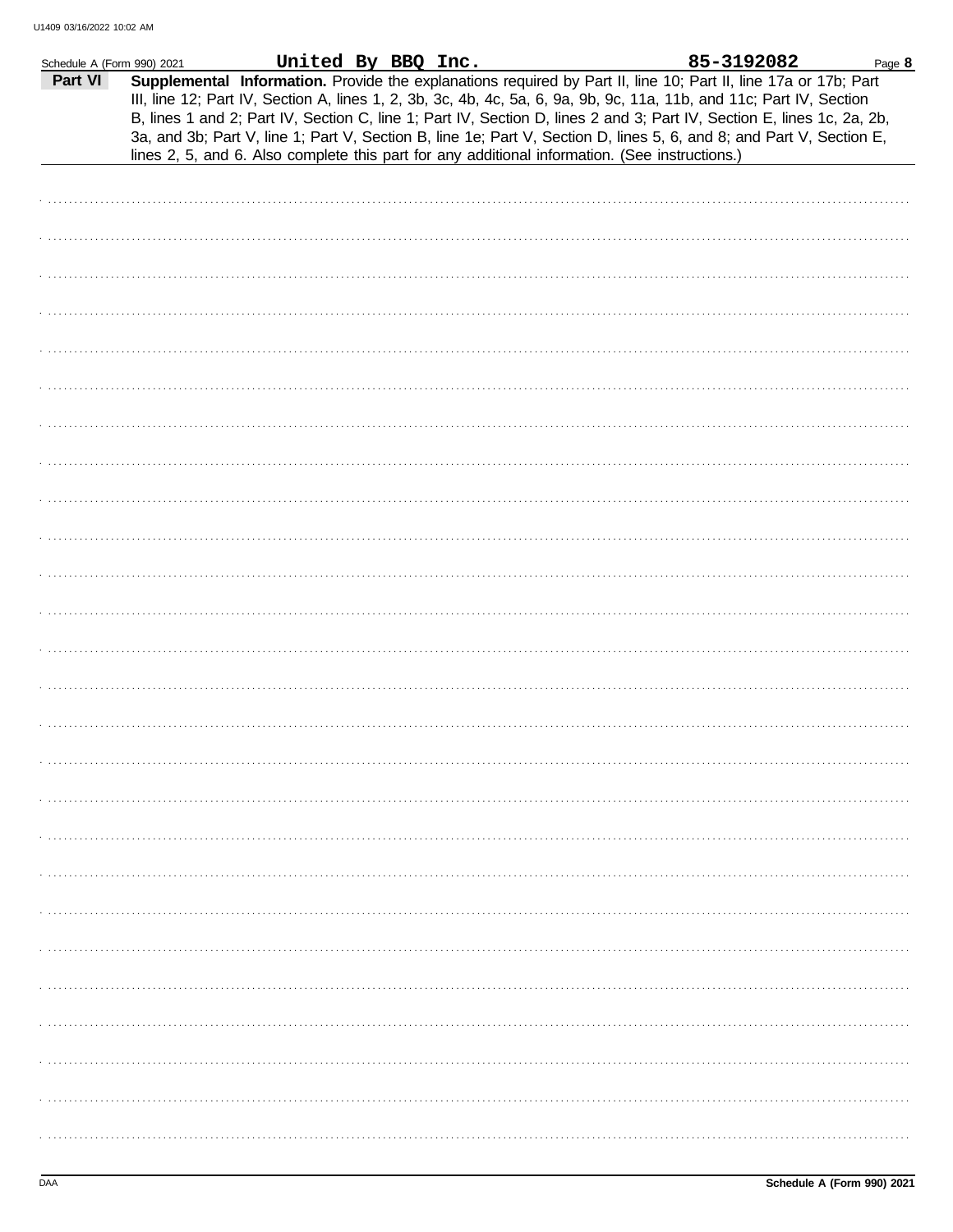**(Form 990)**

| Schedule d | <b>Supplemental Financial Statements</b> |
|------------|------------------------------------------|
|            |                                          |

**Part IV, line 6, 7, 8, 9, 10, 11a, 11b, 11c, 11d, 11e, 11f, 12a, or 12b.** u **Complete if the organization answered "Yes" on Form 990,**

▶ Attach to Form 990.

**2021** OMB No. 1545-0047 **Open to Public Inspection**

**Employer identification number**

▶ Go to *www.irs.gov/Form990* for instructions and the latest information.

Internal Revenue Service **Name of the organization**

Department of the Treasury

|              | United By BBQ Inc.                                                                                                                                                     |                                                    | 85-3192082                      |
|--------------|------------------------------------------------------------------------------------------------------------------------------------------------------------------------|----------------------------------------------------|---------------------------------|
|              | Organizations Maintaining Donor Advised Funds or Other Similar Funds or Accounts.<br>Part I                                                                            |                                                    |                                 |
|              | Complete if the organization answered "Yes" on Form 990, Part IV, line 6.                                                                                              |                                                    |                                 |
|              |                                                                                                                                                                        | (a) Donor advised funds                            | (b) Funds and other accounts    |
| 1.           | Total number at end of year                                                                                                                                            |                                                    |                                 |
| 2            | Aggregate value of contributions to (during year) [10] Aggregate value of contributions to (during year)                                                               |                                                    |                                 |
| 3            |                                                                                                                                                                        | <u> 1989 - Johann Barbara, martin d</u>            |                                 |
| 4            |                                                                                                                                                                        |                                                    |                                 |
| 5            | Did the organization inform all donors and donor advisors in writing that the assets held in donor advised                                                             |                                                    |                                 |
|              |                                                                                                                                                                        |                                                    | Yes<br>No                       |
| 6            | Did the organization inform all grantees, donors, and donor advisors in writing that grant funds can be used                                                           |                                                    |                                 |
|              | only for charitable purposes and not for the benefit of the donor or donor advisor, or for any other purpose                                                           |                                                    |                                 |
|              | conferring impermissible private benefit?                                                                                                                              |                                                    | <b>Yes</b><br>No                |
|              | <b>Conservation Easements.</b><br>Part II<br>Complete if the organization answered "Yes" on Form 990, Part IV, line 7.                                                 |                                                    |                                 |
|              |                                                                                                                                                                        |                                                    |                                 |
| 1.           | Purpose(s) of conservation easements held by the organization (check all that apply).                                                                                  |                                                    |                                 |
|              | Preservation of land for public use (for example, recreation or education)                                                                                             | Preservation of a historically important land area |                                 |
|              | Protection of natural habitat                                                                                                                                          | Preservation of a certified historic structure     |                                 |
|              | Preservation of open space                                                                                                                                             |                                                    |                                 |
| $\mathbf{2}$ | Complete lines 2a through 2d if the organization held a qualified conservation contribution in the form of a conservation<br>easement on the last day of the tax year. |                                                    |                                 |
|              |                                                                                                                                                                        |                                                    | Held at the End of the Tax Year |
| а            |                                                                                                                                                                        |                                                    | 2а<br>2 <sub>b</sub>            |
| b            | Number of conservation easements on a certified historic structure included in (a) [[[[[[[[[[[[[[[[[[[[[[[[[]]]]]]]]                                                   |                                                    | 2c                              |
| c<br>d       | Number of conservation easements included in (c) acquired after 7/25/06, and not on a                                                                                  |                                                    |                                 |
|              | historic structure listed in the National Register                                                                                                                     |                                                    | 2d                              |
| 3            | Number of conservation easements modified, transferred, released, extinguished, or terminated by the organization during the                                           |                                                    |                                 |
|              | tax year $\blacktriangleright$                                                                                                                                         |                                                    |                                 |
|              | Number of states where property subject to conservation easement is located $\blacktriangleright$                                                                      |                                                    |                                 |
| 5            | Does the organization have a written policy regarding the periodic monitoring, inspection, handling of                                                                 |                                                    |                                 |
|              |                                                                                                                                                                        |                                                    | Yes<br>No                       |
| 6            | Staff and volunteer hours devoted to monitoring, inspecting, handling of violations, and enforcing conservation easements during the year                              |                                                    |                                 |
|              | . <b>.</b> .                                                                                                                                                           |                                                    |                                 |
| 7            | Amount of expenses incurred in monitoring, inspecting, handling of violations, and enforcing conservation easements during the year                                    |                                                    |                                 |
|              | ▶ \$                                                                                                                                                                   |                                                    |                                 |
| 8            | Does each conservation easement reported on line 2(d) above satisfy the requirements of section 170(h)(4)(B)(i)                                                        |                                                    |                                 |
|              | and section 170(h)(4)(B)(ii)?                                                                                                                                          |                                                    | Yes<br>No                       |
|              | In Part XIII, describe how the organization reports conservation easements in its revenue and expense statement and                                                    |                                                    |                                 |
|              | balance sheet, and include, if applicable, the text of the footnote to the organization's financial statements that describes the                                      |                                                    |                                 |
|              | organization's accounting for conservation easements.                                                                                                                  |                                                    |                                 |
|              | Organizations Maintaining Collections of Art, Historical Treasures, or Other Similar Assets.<br>Part III                                                               |                                                    |                                 |
|              | Complete if the organization answered "Yes" on Form 990, Part IV, line 8.                                                                                              |                                                    |                                 |
|              | 1a If the organization elected, as permitted under FASB ASC 958, not to report in its revenue statement and balance sheet works                                        |                                                    |                                 |
|              | of art, historical treasures, or other similar assets held for public exhibition, education, or research in furtherance of public                                      |                                                    |                                 |
|              | service, provide in Part XIII the text of the footnote to its financial statements that describes these items.                                                         |                                                    |                                 |
|              | <b>b</b> If the organization elected, as permitted under FASB ASC 958, to report in its revenue statement and balance sheet works of                                   |                                                    |                                 |
|              | art, historical treasures, or other similar assets held for public exhibition, education, or research in furtherance of public service,                                |                                                    |                                 |
|              | provide the following amounts relating to these items:                                                                                                                 |                                                    |                                 |
|              |                                                                                                                                                                        |                                                    |                                 |
|              | If the organization received or held works of art, historical treasures, or other similar assets for financial gain, provide the                                       |                                                    | $\frac{1}{2}$                   |
| 2            | following amounts required to be reported under FASB ASC 958 relating to these items:                                                                                  |                                                    |                                 |
|              |                                                                                                                                                                        |                                                    |                                 |
|              |                                                                                                                                                                        |                                                    | \$                              |
|              |                                                                                                                                                                        |                                                    | Schodule D (Ferm 000) 2024      |

DAA **For Paperwork Reduction Act Notice, see the Instructions for Form 990.**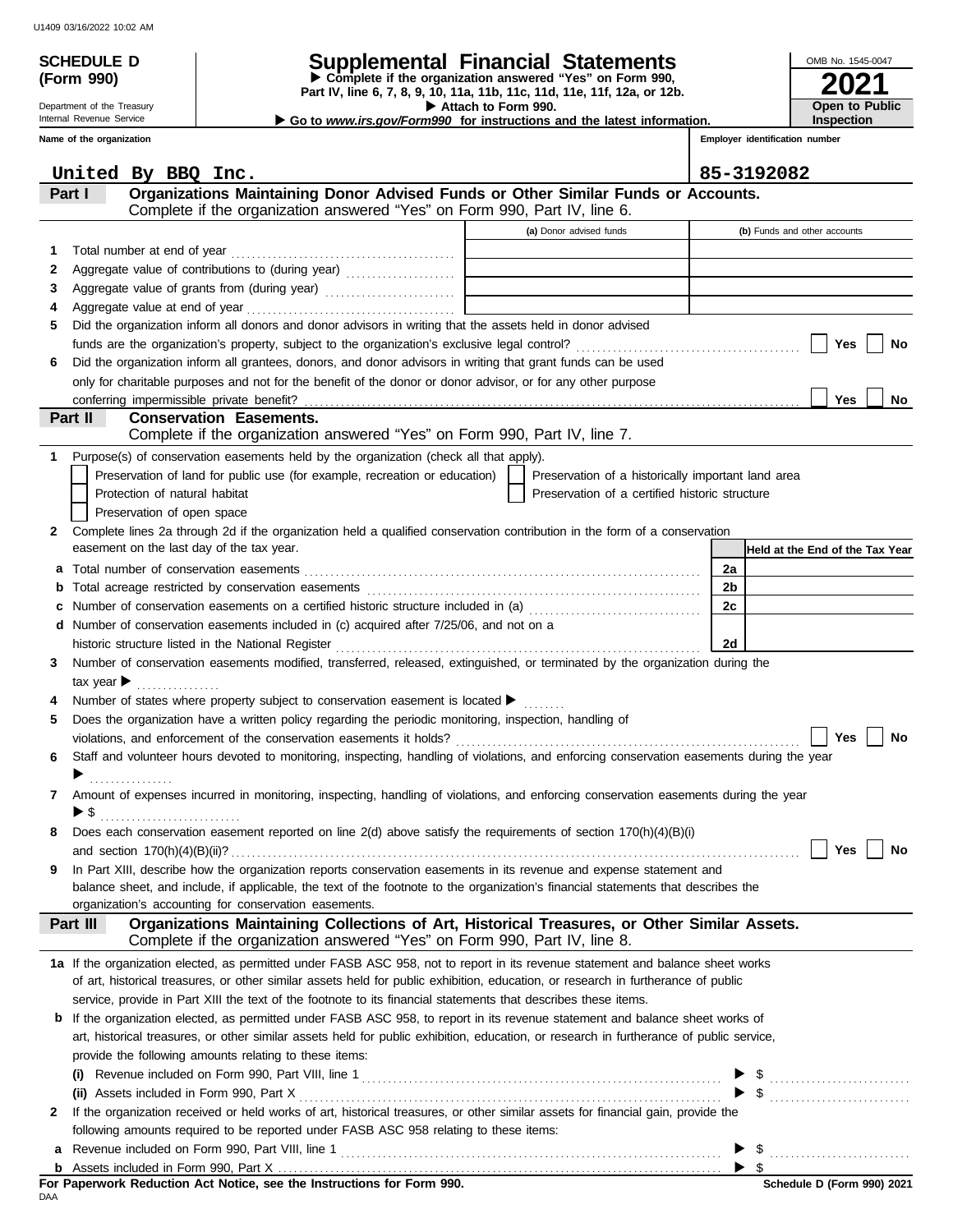|                         | Schedule D (Form 990) 2021  United By BBQ Inc.                                                                                                                              |                         |                          |                    | 85-3192082      |                      |                     | Page 2    |
|-------------------------|-----------------------------------------------------------------------------------------------------------------------------------------------------------------------------|-------------------------|--------------------------|--------------------|-----------------|----------------------|---------------------|-----------|
| Part III                | Organizations Maintaining Collections of Art, Historical Treasures, or Other Similar Assets (continued)                                                                     |                         |                          |                    |                 |                      |                     |           |
| 3.                      | Using the organization's acquisition, accession, and other records, check any of the following that make significant use of its<br>collection items (check all that apply): |                         |                          |                    |                 |                      |                     |           |
| Public exhibition<br>a  |                                                                                                                                                                             | d                       | Loan or exchange program |                    |                 |                      |                     |           |
| Scholarly research<br>b |                                                                                                                                                                             | е                       |                          |                    |                 |                      |                     |           |
| c                       | Preservation for future generations                                                                                                                                         |                         |                          |                    |                 |                      |                     |           |
| XIII.                   | Provide a description of the organization's collections and explain how they further the organization's exempt purpose in Part                                              |                         |                          |                    |                 |                      |                     |           |
| 5                       | During the year, did the organization solicit or receive donations of art, historical treasures, or other similar                                                           |                         |                          |                    |                 |                      |                     |           |
|                         |                                                                                                                                                                             |                         |                          |                    |                 |                      | <b>Yes</b>          | <b>No</b> |
| Part IV                 | <b>Escrow and Custodial Arrangements.</b>                                                                                                                                   |                         |                          |                    |                 |                      |                     |           |
|                         | Complete if the organization answered "Yes" on Form 990, Part IV, line 9, or reported an amount on Form<br>990, Part X, line 21.                                            |                         |                          |                    |                 |                      |                     |           |
|                         | 1a Is the organization an agent, trustee, custodian or other intermediary for contributions or other assets not                                                             |                         |                          |                    |                 |                      |                     |           |
|                         |                                                                                                                                                                             |                         |                          |                    |                 |                      | Yes                 | No        |
|                         | <b>b</b> If "Yes," explain the arrangement in Part XIII and complete the following table:                                                                                   |                         |                          |                    |                 |                      |                     |           |
|                         |                                                                                                                                                                             |                         |                          |                    |                 |                      | Amount              |           |
| c                       |                                                                                                                                                                             |                         |                          |                    |                 | 1с.                  |                     |           |
|                         |                                                                                                                                                                             |                         |                          |                    |                 | 1d                   |                     |           |
|                         |                                                                                                                                                                             |                         |                          |                    |                 | 1е                   |                     |           |
| f                       |                                                                                                                                                                             |                         |                          |                    |                 | 1f                   |                     |           |
|                         | 2a Did the organization include an amount on Form 990, Part X, line 21, for escrow or custodial account liability?                                                          |                         |                          |                    |                 |                      | Yes                 | <b>No</b> |
|                         |                                                                                                                                                                             |                         |                          |                    |                 |                      |                     |           |
| Part V                  | <b>Endowment Funds.</b>                                                                                                                                                     |                         |                          |                    |                 |                      |                     |           |
|                         | Complete if the organization answered "Yes" on Form 990, Part IV, line 10.                                                                                                  |                         |                          |                    |                 |                      |                     |           |
|                         |                                                                                                                                                                             | (a) Current year        | (b) Prior year           | (c) Two years back |                 | (d) Three years back | (e) Four years back |           |
|                         | 1a Beginning of year balance                                                                                                                                                |                         |                          |                    |                 |                      |                     |           |
|                         | <b>b</b> Contributions <b>contributions</b>                                                                                                                                 |                         |                          |                    |                 |                      |                     |           |
|                         | c Net investment earnings, gains, and                                                                                                                                       |                         |                          |                    |                 |                      |                     |           |
|                         |                                                                                                                                                                             |                         |                          |                    |                 |                      |                     |           |
|                         | d Grants or scholarships                                                                                                                                                    |                         |                          |                    |                 |                      |                     |           |
|                         | e Other expenditures for facilities and                                                                                                                                     |                         |                          |                    |                 |                      |                     |           |
|                         |                                                                                                                                                                             |                         |                          |                    |                 |                      |                     |           |
|                         | f Administrative expenses                                                                                                                                                   |                         |                          |                    |                 |                      |                     |           |
| a                       |                                                                                                                                                                             |                         |                          |                    |                 |                      |                     |           |
|                         | 2 Provide the estimated percentage of the current year end balance (line 1g, column (a)) held as:                                                                           |                         |                          |                    |                 |                      |                     |           |
|                         | a Board designated or quasi-endowment >                                                                                                                                     |                         |                          |                    |                 |                      |                     |           |
| b                       | Permanent endowment values and water                                                                                                                                        |                         |                          |                    |                 |                      |                     |           |
| Term endowment ▶<br>С   | .                                                                                                                                                                           |                         |                          |                    |                 |                      |                     |           |
|                         | The percentages on lines 2a, 2b, and 2c should equal 100%.                                                                                                                  |                         |                          |                    |                 |                      |                     |           |
|                         | 3a Are there endowment funds not in the possession of the organization that are held and administered for the                                                               |                         |                          |                    |                 |                      |                     | Yes<br>No |
| organization by:        |                                                                                                                                                                             |                         |                          |                    |                 |                      |                     |           |
|                         |                                                                                                                                                                             |                         |                          |                    |                 |                      | 3a(i)<br>3a(ii)     |           |
|                         |                                                                                                                                                                             |                         |                          |                    |                 |                      | 3b                  |           |
|                         | Describe in Part XIII the intended uses of the organization's endowment funds.                                                                                              |                         |                          |                    |                 |                      |                     |           |
| Part VI                 | Land, Buildings, and Equipment.                                                                                                                                             |                         |                          |                    |                 |                      |                     |           |
|                         | Complete if the organization answered "Yes" on Form 990, Part IV, line 11a. See Form 990, Part X, line 10.                                                                  |                         |                          |                    |                 |                      |                     |           |
|                         | Description of property                                                                                                                                                     | (a) Cost or other basis | (b) Cost or other basis  |                    | (c) Accumulated |                      | (d) Book value      |           |
|                         |                                                                                                                                                                             | (investment)            | (other)                  |                    | depreciation    |                      |                     |           |
|                         |                                                                                                                                                                             |                         |                          |                    |                 |                      |                     |           |
|                         |                                                                                                                                                                             |                         |                          |                    |                 |                      |                     |           |
|                         | c Leasehold improvements                                                                                                                                                    |                         |                          |                    |                 |                      |                     |           |
|                         |                                                                                                                                                                             |                         |                          |                    |                 |                      |                     |           |
|                         |                                                                                                                                                                             |                         |                          | 3,246              |                 | 309                  |                     | 2,937     |
|                         | Total. Add lines 1a through 1e. (Column (d) must equal Form 990, Part X, column (B), line 10c.)                                                                             |                         |                          |                    |                 |                      |                     | 2,937     |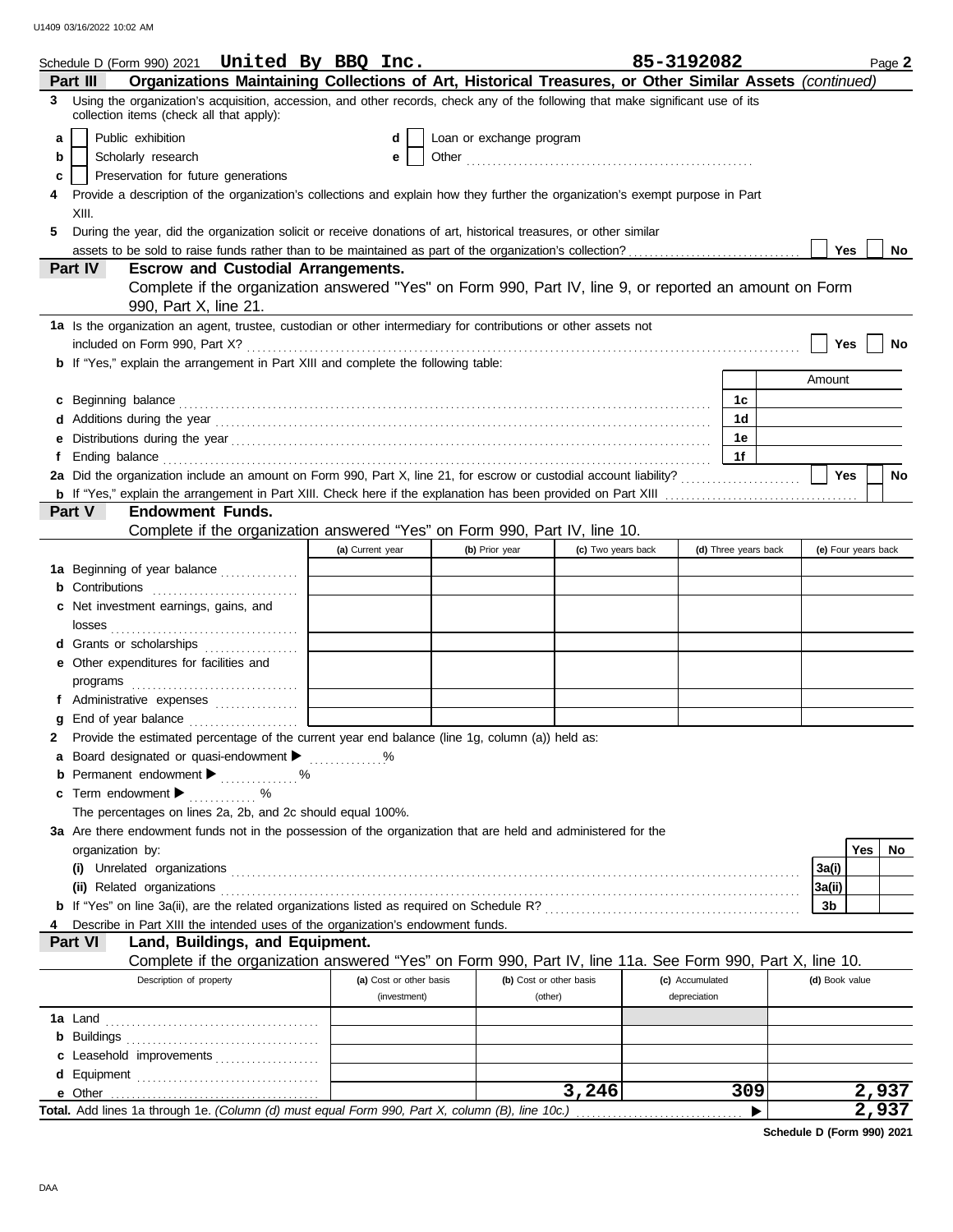|                           | United By BBQ Inc.<br>Schedule D (Form 990) 2021                                                           |                | 85-3192082                       | Page 3         |
|---------------------------|------------------------------------------------------------------------------------------------------------|----------------|----------------------------------|----------------|
| Part VII                  | <b>Investments - Other Securities.</b>                                                                     |                |                                  |                |
|                           | Complete if the organization answered "Yes" on Form 990, Part IV, line 11b. See Form 990, Part X, line 12. |                |                                  |                |
|                           | (a) Description of security or category                                                                    | (b) Book value | (c) Method of valuation:         |                |
|                           | (including name of security)                                                                               |                | Cost or end-of-year market value |                |
| (1) Financial derivatives |                                                                                                            |                |                                  |                |
|                           |                                                                                                            |                |                                  |                |
| $(3)$ Other               |                                                                                                            |                |                                  |                |
| (A)                       |                                                                                                            |                |                                  |                |
| (B)                       |                                                                                                            |                |                                  |                |
| (C)                       |                                                                                                            |                |                                  |                |
| (D)                       |                                                                                                            |                |                                  |                |
| (E)                       |                                                                                                            |                |                                  |                |
|                           |                                                                                                            |                |                                  |                |
| (F)                       |                                                                                                            |                |                                  |                |
| (G)                       |                                                                                                            |                |                                  |                |
| (H)                       |                                                                                                            |                |                                  |                |
|                           | Total. (Column (b) must equal Form 990, Part X, col. (B) line 12.)                                         |                |                                  |                |
| Part VIII                 | Investments - Program Related.                                                                             |                |                                  |                |
|                           | Complete if the organization answered "Yes" on Form 990, Part IV, line 11c. See Form 990, Part X, line 13. |                |                                  |                |
|                           | (a) Description of investment                                                                              | (b) Book value | (c) Method of valuation:         |                |
|                           |                                                                                                            |                | Cost or end-of-year market value |                |
| (1)                       |                                                                                                            |                |                                  |                |
| (2)                       |                                                                                                            |                |                                  |                |
| (3)                       |                                                                                                            |                |                                  |                |
| (4)                       |                                                                                                            |                |                                  |                |
| (5)                       |                                                                                                            |                |                                  |                |
| (6)                       |                                                                                                            |                |                                  |                |
| (7)                       |                                                                                                            |                |                                  |                |
| (8)                       |                                                                                                            |                |                                  |                |
| (9)                       |                                                                                                            |                |                                  |                |
|                           | Total. (Column (b) must equal Form 990, Part X, col. (B) line 13.)<br>▶                                    |                |                                  |                |
| Part IX                   | Other Assets.                                                                                              |                |                                  |                |
|                           | Complete if the organization answered "Yes" on Form 990, Part IV, line 11d. See Form 990, Part X, line 15. |                |                                  |                |
|                           | (a) Description                                                                                            |                |                                  | (b) Book value |
| (1)                       |                                                                                                            |                |                                  |                |
| (2)                       |                                                                                                            |                |                                  |                |
| (3)                       |                                                                                                            |                |                                  |                |
| (4)                       |                                                                                                            |                |                                  |                |
| (5)                       |                                                                                                            |                |                                  |                |
| (6)                       |                                                                                                            |                |                                  |                |
| (7)                       |                                                                                                            |                |                                  |                |
| (8)                       |                                                                                                            |                |                                  |                |
| (9)                       |                                                                                                            |                |                                  |                |
|                           | Total. (Column (b) must equal Form 990, Part X, col. (B) line 15.)                                         |                |                                  |                |
| Part X                    | Other Liabilities.                                                                                         |                |                                  |                |
|                           | Complete if the organization answered "Yes" on Form 990, Part IV, line 11e or 11f. See Form 990, Part X,   |                |                                  |                |
|                           | line 25.                                                                                                   |                |                                  |                |
|                           | (a) Description of liability                                                                               |                |                                  | (b) Book value |
| 1.                        | Federal income taxes                                                                                       |                |                                  |                |
| (1)                       |                                                                                                            |                |                                  |                |
| (2)                       |                                                                                                            |                |                                  |                |
| (3)                       |                                                                                                            |                |                                  |                |
| (4)                       |                                                                                                            |                |                                  |                |
| (5)                       |                                                                                                            |                |                                  |                |
| (6)                       |                                                                                                            |                |                                  |                |
| (7)                       |                                                                                                            |                |                                  |                |
| (8)                       |                                                                                                            |                |                                  |                |
| (9)                       |                                                                                                            |                |                                  |                |
|                           | Total. (Column (b) must equal Form 990, Part X, col. (B) line 25.)                                         |                | ▶                                |                |

Liability for uncertain tax positions. In Part XIII, provide the text of the footnote to the organization's financial statements that reports the **2.** organization's liability for uncertain tax positions under FASB ASC 740. Check here if the text of the footnote has been provided in Part XIII ...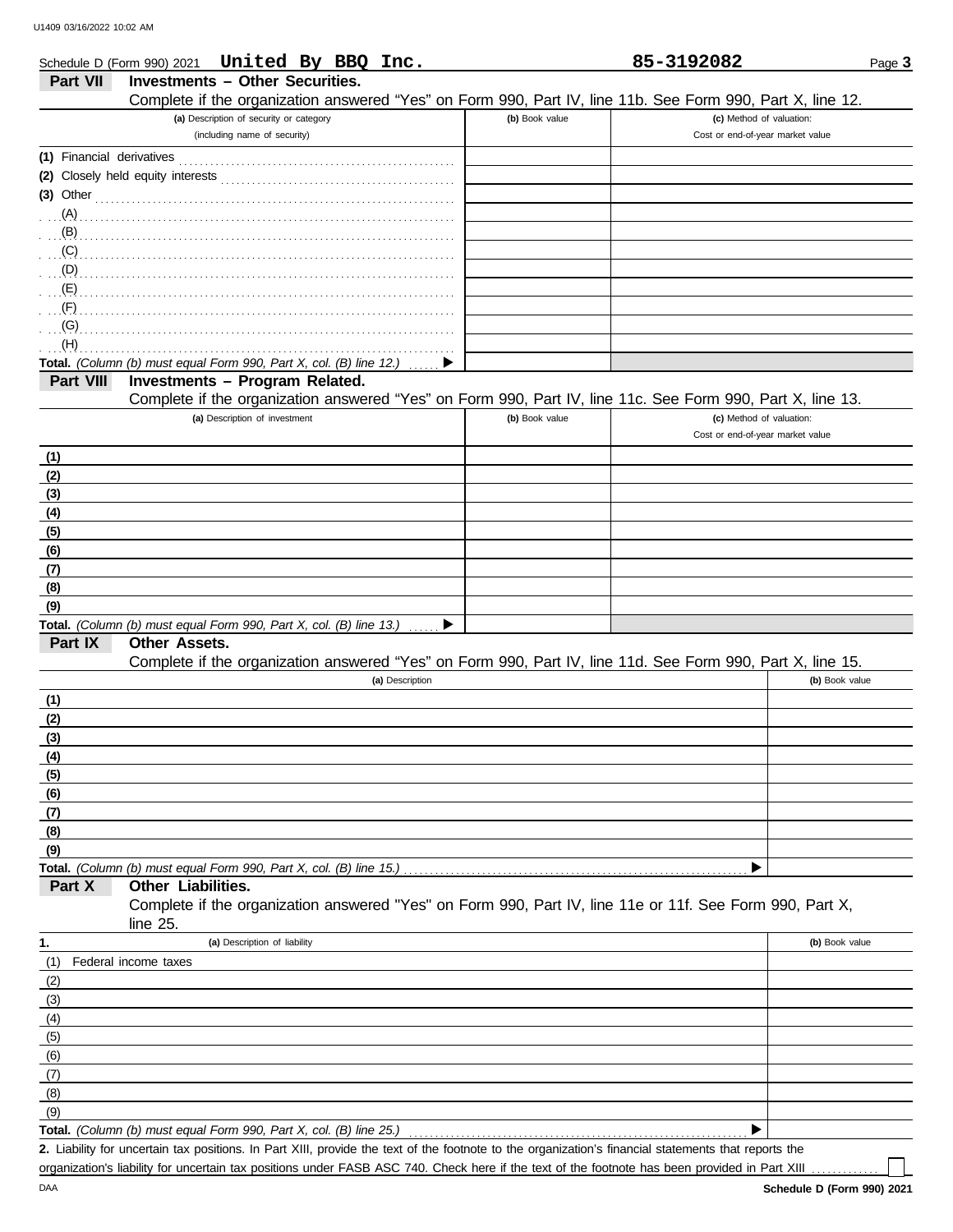|          | Schedule D (Form 990) 2021 United By BBQ Inc.                                                                                                                                                                                  | 85-3192082     |              | Page 4 |
|----------|--------------------------------------------------------------------------------------------------------------------------------------------------------------------------------------------------------------------------------|----------------|--------------|--------|
| Part XI  | Reconciliation of Revenue per Audited Financial Statements With Revenue per Return.                                                                                                                                            |                |              |        |
|          | Complete if the organization answered "Yes" on Form 990, Part IV, line 12a.                                                                                                                                                    |                |              |        |
| 1.       |                                                                                                                                                                                                                                |                | $\mathbf 1$  |        |
| 2        | Amounts included on line 1 but not on Form 990, Part VIII, line 12:                                                                                                                                                            |                |              |        |
| а        |                                                                                                                                                                                                                                | 2a             |              |        |
| b        |                                                                                                                                                                                                                                | 2 <sub>b</sub> |              |        |
| с        |                                                                                                                                                                                                                                | 2 <sub>c</sub> |              |        |
| d        |                                                                                                                                                                                                                                | 2d             |              |        |
| е        | Add lines 2a through 2d [11] Additional Contract of Additional Contract of Additional Contract of Additional Contract of Additional Contract of Additional Contract of Additional Contract of Additional Contract of Additiona |                | 2e           |        |
| 3        |                                                                                                                                                                                                                                |                | $\mathbf{3}$ |        |
|          | Amounts included on Form 990, Part VIII, line 12, but not on line 1:                                                                                                                                                           |                |              |        |
|          | Investment expenses not included on Form 990, Part VIII, line 7b [                                                                                                                                                             | 4а             |              |        |
| b        |                                                                                                                                                                                                                                | 4 <sub>b</sub> |              |        |
|          | c Add lines 4a and 4b                                                                                                                                                                                                          |                | 4c           |        |
| 5.       |                                                                                                                                                                                                                                |                | 5            |        |
| Part XII | Reconciliation of Expenses per Audited Financial Statements With Expenses per Return.                                                                                                                                          |                |              |        |
|          | Complete if the organization answered "Yes" on Form 990, Part IV, line 12a.                                                                                                                                                    |                |              |        |
| 1        |                                                                                                                                                                                                                                |                | $\mathbf{1}$ |        |
| 2        | Amounts included on line 1 but not on Form 990, Part IX, line 25:                                                                                                                                                              |                |              |        |
| a        |                                                                                                                                                                                                                                | 2a             |              |        |
| b        |                                                                                                                                                                                                                                | 2 <sub>b</sub> |              |        |
| с        |                                                                                                                                                                                                                                | 2c             |              |        |
| d        |                                                                                                                                                                                                                                |                |              |        |
| е        |                                                                                                                                                                                                                                |                | 2e           |        |
| 3        |                                                                                                                                                                                                                                |                | 3            |        |
| 4        | Amounts included on Form 990, Part IX, line 25, but not on line 1:                                                                                                                                                             |                |              |        |
|          |                                                                                                                                                                                                                                | 4a             |              |        |
|          |                                                                                                                                                                                                                                | 4 <sub>b</sub> |              |        |
|          | c Add lines 4a and 4b (a) and the contract of the contract of the contract of the contract of the contract of the contract of the contract of the contract of the contract of the contract of the contract of the contract of  |                | 4c           |        |
| 5        |                                                                                                                                                                                                                                |                | 5            |        |
|          | Part XIII Supplemental Information.                                                                                                                                                                                            |                |              |        |
|          | Provide the descriptions required for Part II, lines 3, 5, and 9; Part III, lines 1a and 4; Part IV, lines 1b and 2b; Part V, line 4; Part X, line                                                                             |                |              |        |
|          | 2; Part XI, lines 2d and 4b; and Part XII, lines 2d and 4b. Also complete this part to provide any additional information.                                                                                                     |                |              |        |
|          |                                                                                                                                                                                                                                |                |              |        |
|          |                                                                                                                                                                                                                                |                |              |        |
|          |                                                                                                                                                                                                                                |                |              |        |
|          |                                                                                                                                                                                                                                |                |              |        |
|          |                                                                                                                                                                                                                                |                |              |        |
|          |                                                                                                                                                                                                                                |                |              |        |
|          |                                                                                                                                                                                                                                |                |              |        |
|          |                                                                                                                                                                                                                                |                |              |        |
|          |                                                                                                                                                                                                                                |                |              |        |
|          |                                                                                                                                                                                                                                |                |              |        |
|          |                                                                                                                                                                                                                                |                |              |        |
|          |                                                                                                                                                                                                                                |                |              |        |
|          |                                                                                                                                                                                                                                |                |              |        |
|          |                                                                                                                                                                                                                                |                |              |        |
|          |                                                                                                                                                                                                                                |                |              |        |
|          |                                                                                                                                                                                                                                |                |              |        |
|          |                                                                                                                                                                                                                                |                |              |        |
|          |                                                                                                                                                                                                                                |                |              |        |
|          |                                                                                                                                                                                                                                |                |              |        |
|          |                                                                                                                                                                                                                                |                |              |        |
|          |                                                                                                                                                                                                                                |                |              |        |
|          |                                                                                                                                                                                                                                |                |              |        |
|          |                                                                                                                                                                                                                                |                |              |        |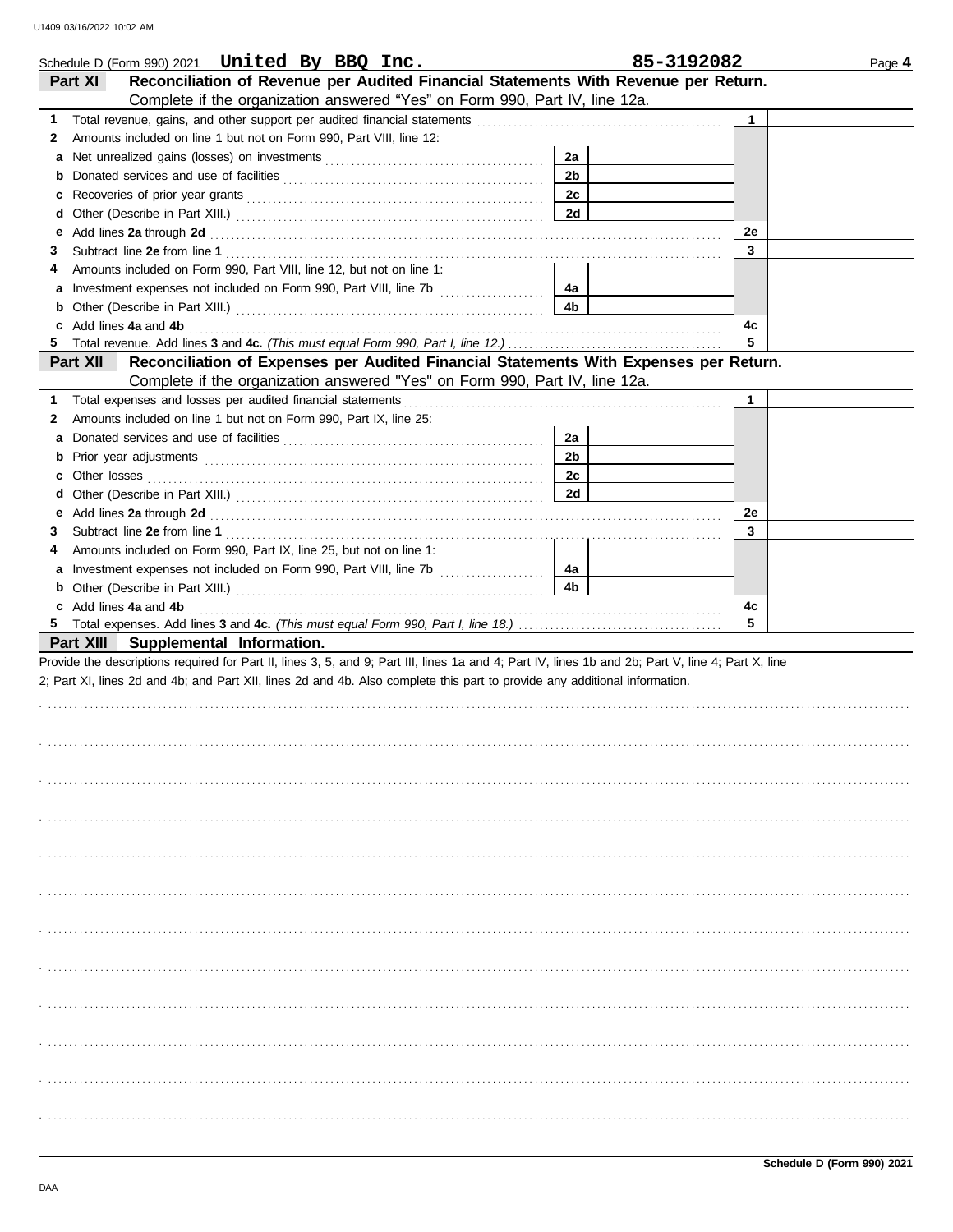|                                                                                                 | 85-3192082<br>Page 5 |
|-------------------------------------------------------------------------------------------------|----------------------|
| Schedule D (Form 990) 2021 United By BBQ Inc.<br>Part XIII Supplemental Information (continued) |                      |
|                                                                                                 |                      |
|                                                                                                 |                      |
|                                                                                                 |                      |
|                                                                                                 | .                    |
|                                                                                                 |                      |
|                                                                                                 |                      |
|                                                                                                 |                      |
|                                                                                                 |                      |
|                                                                                                 |                      |
|                                                                                                 |                      |
|                                                                                                 |                      |
|                                                                                                 |                      |
|                                                                                                 |                      |
|                                                                                                 |                      |
|                                                                                                 |                      |
|                                                                                                 |                      |
|                                                                                                 |                      |
|                                                                                                 |                      |
|                                                                                                 |                      |
|                                                                                                 |                      |
|                                                                                                 |                      |
|                                                                                                 |                      |
|                                                                                                 |                      |
|                                                                                                 |                      |
|                                                                                                 |                      |
|                                                                                                 |                      |
|                                                                                                 |                      |
|                                                                                                 |                      |
|                                                                                                 |                      |
|                                                                                                 |                      |
|                                                                                                 |                      |
|                                                                                                 |                      |
|                                                                                                 |                      |
|                                                                                                 |                      |
|                                                                                                 |                      |
|                                                                                                 |                      |
|                                                                                                 |                      |
|                                                                                                 |                      |
|                                                                                                 |                      |
|                                                                                                 |                      |
|                                                                                                 |                      |
|                                                                                                 |                      |
|                                                                                                 |                      |
|                                                                                                 |                      |
|                                                                                                 |                      |
|                                                                                                 |                      |
|                                                                                                 |                      |
|                                                                                                 |                      |
|                                                                                                 |                      |
|                                                                                                 |                      |
|                                                                                                 |                      |
|                                                                                                 |                      |
|                                                                                                 |                      |
|                                                                                                 |                      |

85-3192082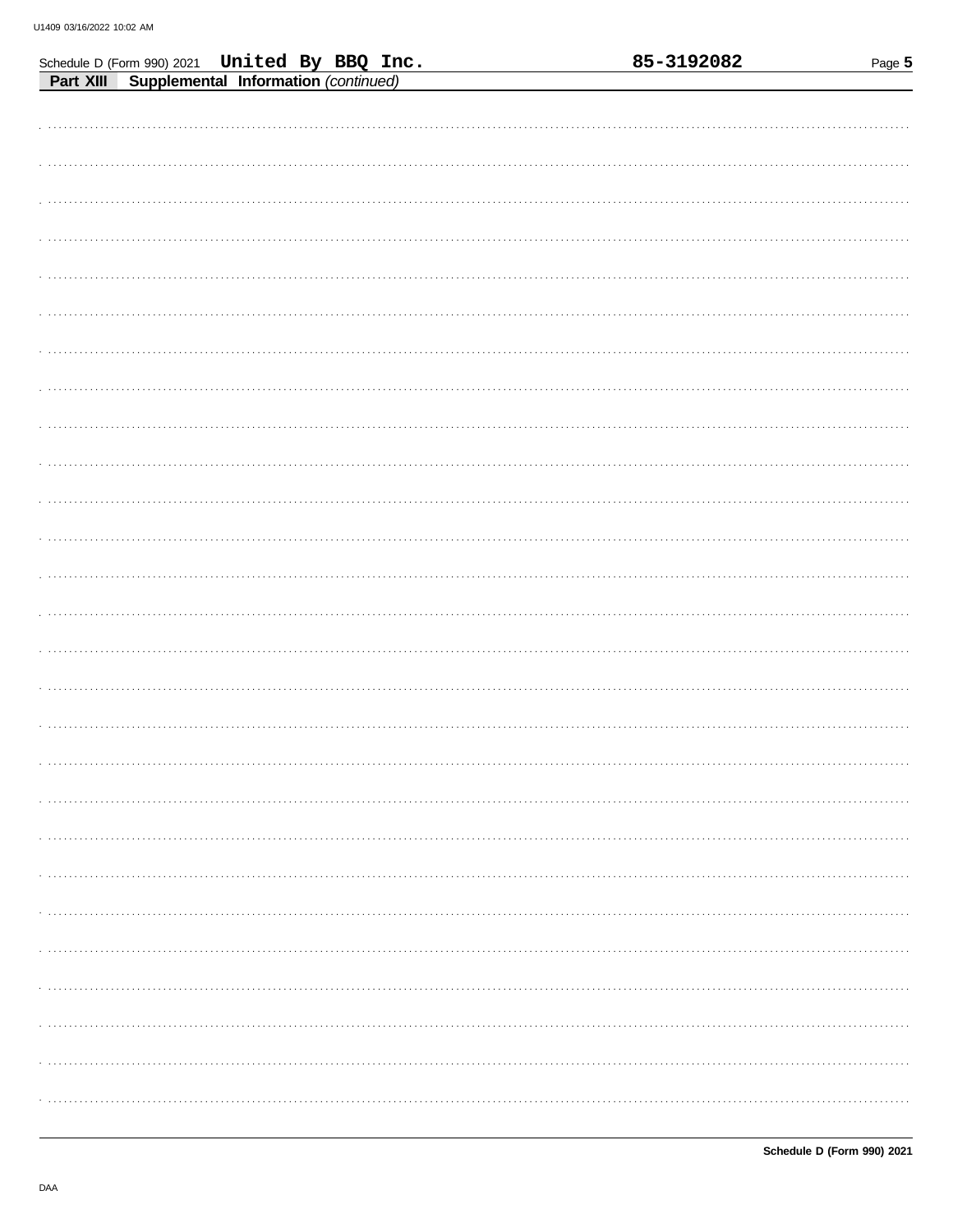| <b>SCHEDULE O</b><br>(Form 990)<br>Department of the Treasury<br>Internal Revenue Service | Supplemental Information to Form 990 or 990-EZ<br>Complete to provide information for responses to specific questions on<br>Form 990 or 990-EZ or to provide any additional information.<br>Attach to Form 990 or Form 990-EZ.<br>Go to www.irs.gov/Form990 for the latest information. |                                              | OMB No. 1545-0047<br>2021<br>Open to Public<br><b>Inspection</b> |
|-------------------------------------------------------------------------------------------|-----------------------------------------------------------------------------------------------------------------------------------------------------------------------------------------------------------------------------------------------------------------------------------------|----------------------------------------------|------------------------------------------------------------------|
| Name of the organization                                                                  | United By BBQ Inc.                                                                                                                                                                                                                                                                      | Employer identification number<br>85-3192082 |                                                                  |
|                                                                                           | Form 990 - Organization's Mission<br>We are a thankful group of people who understand that BBQ comforts the                                                                                                                                                                             |                                              |                                                                  |
|                                                                                           | soul. We engage into our community by bringing BBQ, and the Love it<br>embraces, in times of:                                                                                                                                                                                           |                                              |                                                                  |
|                                                                                           | Disaster Relief, appreciation events, relationship building and fund                                                                                                                                                                                                                    |                                              |                                                                  |
| raising needs.                                                                            |                                                                                                                                                                                                                                                                                         |                                              |                                                                  |
|                                                                                           | We are an organized team of people, equipment, coordination and expertise<br>to accomplish what we set out to make happen.                                                                                                                                                              |                                              |                                                                  |
|                                                                                           | Form 990, Part III, Line 4d - All Other Accomplishments                                                                                                                                                                                                                                 |                                              |                                                                  |
|                                                                                           | Provided BBQ meals to first responders through the feeding operations in<br>areas that were hit by natural disaster such as hurricanes.                                                                                                                                                 |                                              |                                                                  |
|                                                                                           | Form 990, Part VI, Line 11b - Organization's Process to Review Form 990                                                                                                                                                                                                                 |                                              |                                                                  |
| the board.                                                                                | CPA reviews the Form 990 with a board member who reviews the return with                                                                                                                                                                                                                |                                              |                                                                  |
|                                                                                           | Form 990, Part VI, Line 19 - Governing Documents Disclosure Explanation<br>Form 990 made available to public upon request.                                                                                                                                                              |                                              |                                                                  |
|                                                                                           |                                                                                                                                                                                                                                                                                         |                                              |                                                                  |
|                                                                                           |                                                                                                                                                                                                                                                                                         |                                              |                                                                  |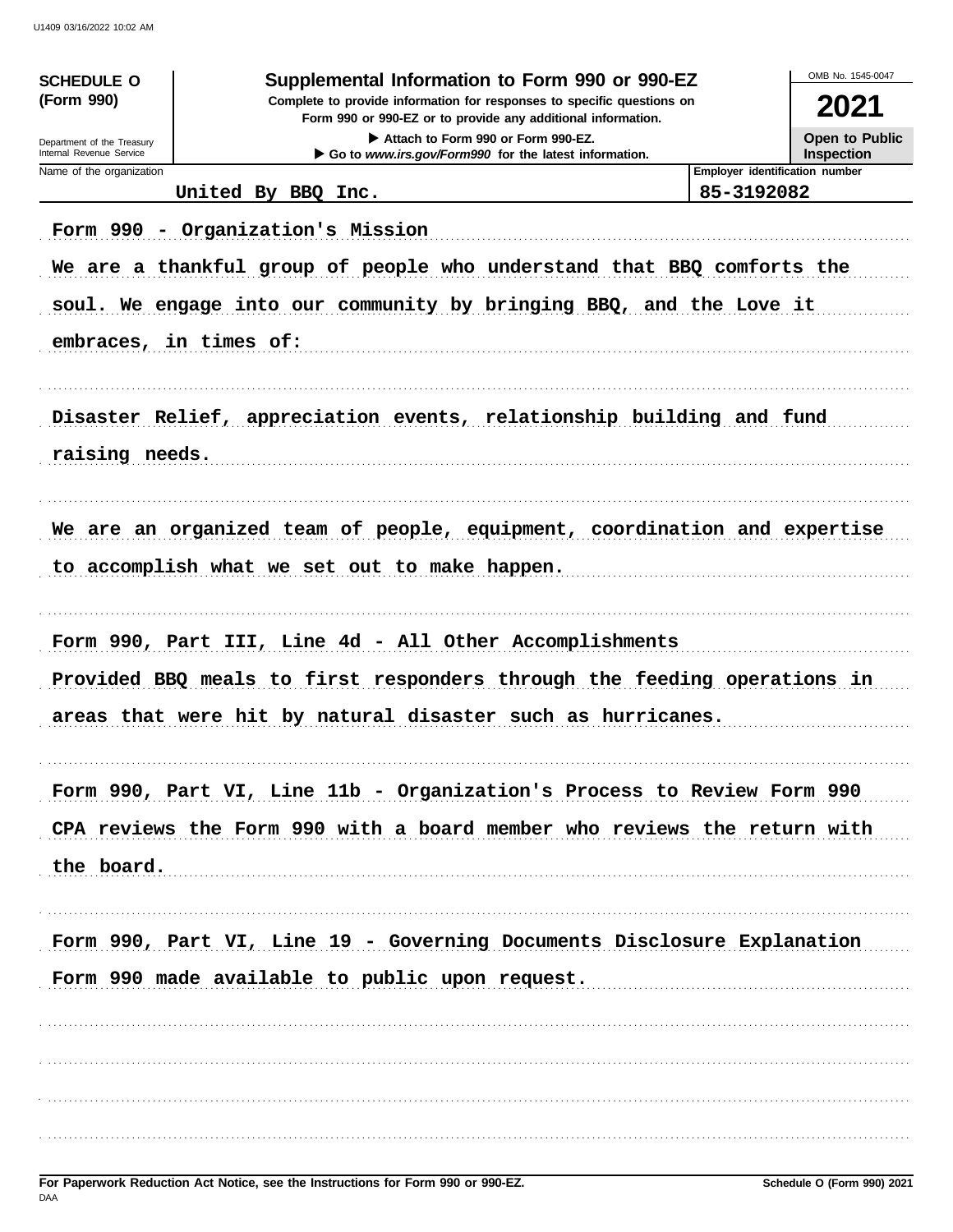|                | Form 4562                                                                                                                                                                             |                             | Depreciation and Amortization                                                                            |                              |                |                  |                         | OMB No. 1545-0172                 |
|----------------|---------------------------------------------------------------------------------------------------------------------------------------------------------------------------------------|-----------------------------|----------------------------------------------------------------------------------------------------------|------------------------------|----------------|------------------|-------------------------|-----------------------------------|
|                |                                                                                                                                                                                       |                             | (Including Information on Listed Property)<br>Attach to your tax return.                                 |                              |                |                  |                         |                                   |
|                | Department of the Treasury<br>(99)<br>Internal Revenue Service                                                                                                                        |                             | Go to www.irs.gov/Form4562 for instructions and the latest information.                                  |                              |                |                  |                         | Attachment<br>179<br>Sequence No. |
|                | Name(s) shown on return                                                                                                                                                               |                             |                                                                                                          |                              |                |                  | Identifying number      |                                   |
|                |                                                                                                                                                                                       | United By BBQ Inc.          |                                                                                                          |                              |                |                  |                         | 85-3192082                        |
|                | Business or activity to which this form relates                                                                                                                                       |                             |                                                                                                          |                              |                |                  |                         |                                   |
|                | Indirect Depreciation                                                                                                                                                                 |                             |                                                                                                          |                              |                |                  |                         |                                   |
|                | Part I                                                                                                                                                                                |                             | Election To Expense Certain Property Under Section 179                                                   |                              |                |                  |                         |                                   |
|                |                                                                                                                                                                                       |                             | Note: If you have any listed property, complete Part V before you complete Part I.                       |                              |                |                  |                         |                                   |
| 1              | Maximum amount (see instructions)                                                                                                                                                     |                             |                                                                                                          |                              |                |                  | $\mathbf{1}$            | 1,050,000                         |
| 2              |                                                                                                                                                                                       |                             |                                                                                                          |                              |                |                  | $\overline{2}$          |                                   |
| 3              |                                                                                                                                                                                       |                             |                                                                                                          |                              |                |                  | $\overline{\mathbf{3}}$ | 2,620,000                         |
| 4              |                                                                                                                                                                                       |                             |                                                                                                          |                              |                |                  | $\overline{\mathbf{4}}$ |                                   |
| 5              | Dollar limitation for tax year. Subtract line 4 from line 1. If zero or less, enter -0-. If married filing separately, see instructions                                               |                             |                                                                                                          |                              |                |                  | 5                       |                                   |
| 6              |                                                                                                                                                                                       | (a) Description of property |                                                                                                          | (b) Cost (business use only) |                | (c) Elected cost |                         |                                   |
|                |                                                                                                                                                                                       |                             |                                                                                                          |                              |                |                  |                         |                                   |
|                |                                                                                                                                                                                       |                             |                                                                                                          |                              |                |                  |                         |                                   |
| 7              | Listed property. Enter the amount from line 29                                                                                                                                        |                             |                                                                                                          |                              | $\overline{7}$ |                  |                         |                                   |
| 8              |                                                                                                                                                                                       |                             |                                                                                                          |                              |                |                  | 8                       |                                   |
| 9              |                                                                                                                                                                                       |                             |                                                                                                          |                              |                |                  | 9                       |                                   |
| 10             | Carryover of disallowed deduction from line 13 of your 2020 Form 4562                                                                                                                 |                             |                                                                                                          |                              |                |                  | 10                      |                                   |
| 11             | Business income limitation. Enter the smaller of business income (not less than zero) or line 5. See instructions                                                                     |                             |                                                                                                          |                              |                |                  | 11                      |                                   |
| 12             | Section 179 expense deduction. Add lines 9 and 10, but don't enter more than line 11                                                                                                  |                             |                                                                                                          |                              |                |                  | 12                      |                                   |
| 13             | Carryover of disallowed deduction to 2022. Add lines 9 and 10, less line 12                                                                                                           |                             |                                                                                                          |                              | l 13           |                  |                         |                                   |
|                | Note: Don't use Part II or Part III below for listed property. Instead, use Part V.                                                                                                   |                             |                                                                                                          |                              |                |                  |                         |                                   |
|                | Part II                                                                                                                                                                               |                             | Special Depreciation Allowance and Other Depreciation (Don't include listed property. See instructions.) |                              |                |                  |                         |                                   |
| 14             | Special depreciation allowance for qualified property (other than listed property) placed in service                                                                                  |                             |                                                                                                          |                              |                |                  |                         |                                   |
|                | during the tax year. See instructions                                                                                                                                                 |                             |                                                                                                          |                              |                |                  | 14                      |                                   |
| 15             |                                                                                                                                                                                       |                             |                                                                                                          |                              |                |                  | 15                      |                                   |
| 16             |                                                                                                                                                                                       |                             |                                                                                                          |                              |                |                  | 16                      | 309                               |
|                | Part III                                                                                                                                                                              |                             | <b>MACRS Depreciation (Don't include listed property. See instructions.)</b>                             |                              |                |                  |                         |                                   |
|                |                                                                                                                                                                                       |                             | <b>Section A</b>                                                                                         |                              |                |                  |                         |                                   |
| 17             |                                                                                                                                                                                       |                             |                                                                                                          |                              |                |                  |                         |                                   |
|                |                                                                                                                                                                                       |                             |                                                                                                          |                              |                |                  | 17                      | 0                                 |
| 18             |                                                                                                                                                                                       |                             |                                                                                                          |                              |                | ▶                |                         |                                   |
|                | If you are electing to group any assets placed in service during the tax year into one or more general asset accounts, check here                                                     |                             | Section B-Assets Placed in Service During 2021 Tax Year Using the General Depreciation System            |                              |                |                  |                         |                                   |
|                |                                                                                                                                                                                       | (b) Month and year          | (c) Basis for depreciation                                                                               |                              |                |                  |                         |                                   |
|                | (a) Classification of property                                                                                                                                                        | placed in                   | (business/investment use                                                                                 | (d) Recovery<br>period       | (e) Convention | (f) Method       |                         | (g) Depreciation deduction        |
|                |                                                                                                                                                                                       | service                     | only-see instructions)                                                                                   |                              |                |                  |                         |                                   |
| b              | 3-year property                                                                                                                                                                       |                             |                                                                                                          |                              |                |                  |                         |                                   |
| c              | 5-year property                                                                                                                                                                       |                             |                                                                                                          |                              |                |                  |                         |                                   |
|                | 7-year property                                                                                                                                                                       |                             |                                                                                                          |                              |                |                  |                         |                                   |
|                | 10-year property<br>d.                                                                                                                                                                |                             |                                                                                                          |                              |                |                  |                         |                                   |
|                | e 15-year property                                                                                                                                                                    |                             |                                                                                                          |                              |                |                  |                         |                                   |
|                | f 20-year property                                                                                                                                                                    |                             |                                                                                                          |                              |                |                  |                         |                                   |
|                | g 25-year property                                                                                                                                                                    |                             |                                                                                                          | 25 yrs.                      |                | S/L              |                         |                                   |
|                | <b>h</b> Residential rental                                                                                                                                                           |                             |                                                                                                          | 27.5 yrs.                    | МM             | S/L              |                         |                                   |
|                | property                                                                                                                                                                              |                             |                                                                                                          | 27.5 yrs.                    | МM             | S/L              |                         |                                   |
| 19a            | <i>i</i> Nonresidential real                                                                                                                                                          |                             |                                                                                                          | 39 yrs.                      | MМ             | S/L              |                         |                                   |
|                | property                                                                                                                                                                              |                             |                                                                                                          |                              | MМ             | S/L              |                         |                                   |
|                |                                                                                                                                                                                       |                             | Section C-Assets Placed in Service During 2021 Tax Year Using the Alternative Depreciation System        |                              |                |                  |                         |                                   |
|                | 20a Class life                                                                                                                                                                        |                             |                                                                                                          |                              |                | S/L              |                         |                                   |
|                | $b$ 12-year                                                                                                                                                                           |                             |                                                                                                          | 12 yrs.                      |                | S/L              |                         |                                   |
|                | c 30-year                                                                                                                                                                             |                             |                                                                                                          | 30 yrs.                      | МM             | S/L              |                         |                                   |
|                | $d$ 40-year                                                                                                                                                                           |                             |                                                                                                          | 40 yrs.                      | <b>MM</b>      | S/L              |                         |                                   |
|                | Part IV<br>Summary (See instructions.)                                                                                                                                                |                             |                                                                                                          |                              |                |                  |                         |                                   |
|                | Listed property. Enter amount from line 28                                                                                                                                            |                             |                                                                                                          |                              |                |                  | 21                      |                                   |
|                | Total. Add amounts from line 12, lines 14 through 17, lines 19 and 20 in column (g), and line 21. Enter                                                                               |                             |                                                                                                          |                              |                |                  |                         |                                   |
| 21<br>22<br>23 | here and on the appropriate lines of your return. Partnerships and S corporations—see instructions<br>For assets shown above and placed in service during the current year, enter the |                             |                                                                                                          |                              |                |                  | 22                      | 309                               |

DAA **For Paperwork Reduction Act Notice, see separate instructions.**

Form **4562** (2021) **There are no amounts for Page 2**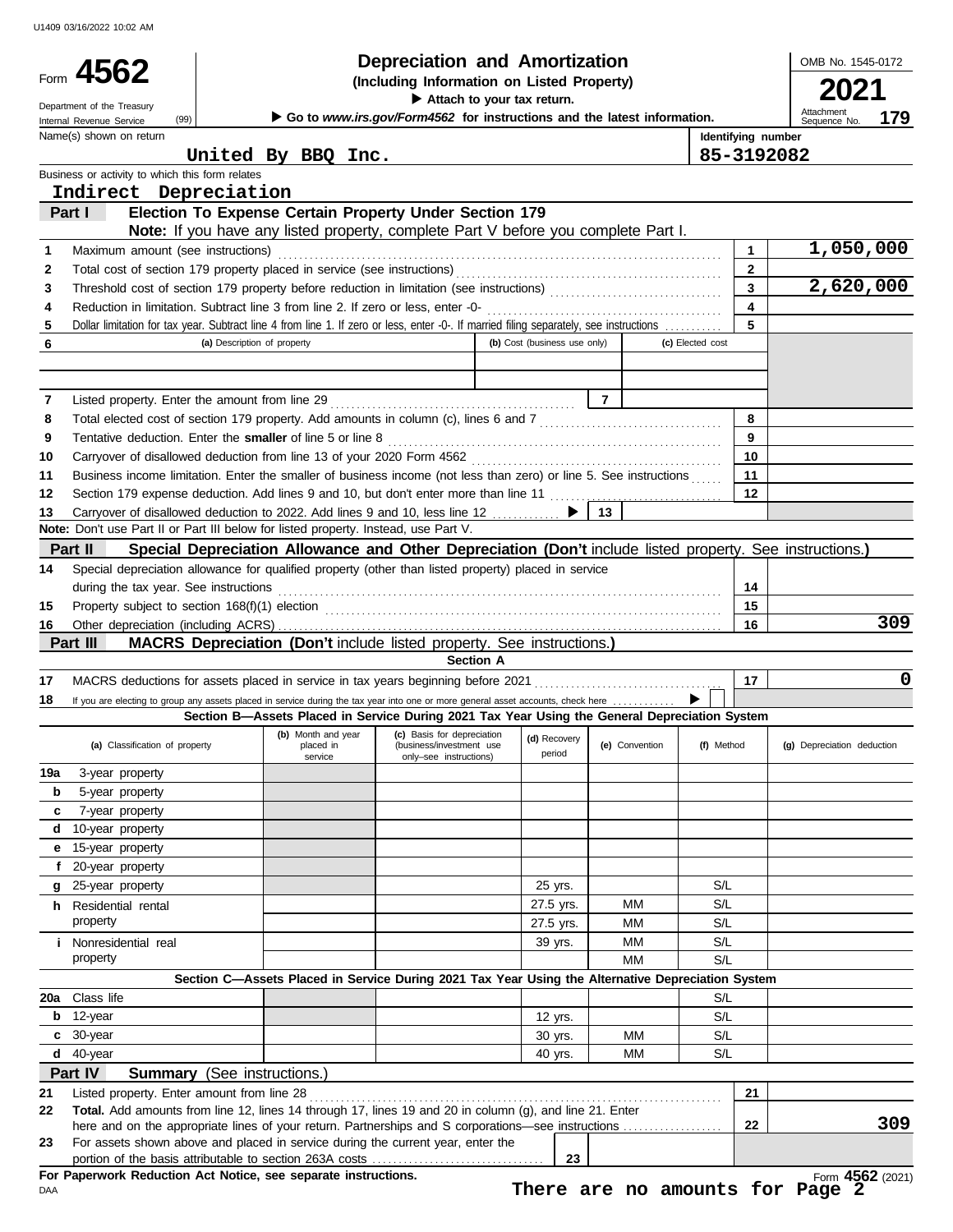U1409 United By BBQ Inc. **03/16/2022 10:02 AM** 

## 85-3192082 **Federal Asset Report**

FYE: 12/31/2021 **Form 990, Page 1**

| <b>Description</b><br>Asset                                                                                             | Date<br>In Service                       | Cost           | Bus Sec<br>%<br>179 Bonus | Basis<br>for Depr | Per Conv Meth | Prior | Current                     |
|-------------------------------------------------------------------------------------------------------------------------|------------------------------------------|----------------|---------------------------|-------------------|---------------|-------|-----------------------------|
| <b>Other Depreciation:</b><br>Trailer<br><b>Total Other Depreciation</b>                                                | 5/14/21                                  | 3,246<br>3,246 |                           | 3,246<br>3,246    | MO S/L        |       | 309<br>309                  |
|                                                                                                                         | <b>Total ACRS and Other Depreciation</b> |                |                           | 3,246             |               |       | 309                         |
| <b>Grand Totals</b><br><b>Less: Dispositions and Transfers</b><br>Less: Start-up/Org Expense<br><b>Net Grand Totals</b> |                                          | 3.246<br>3,246 |                           | 3,246<br>3,246    |               |       | 309<br>$\Omega$<br>0<br>309 |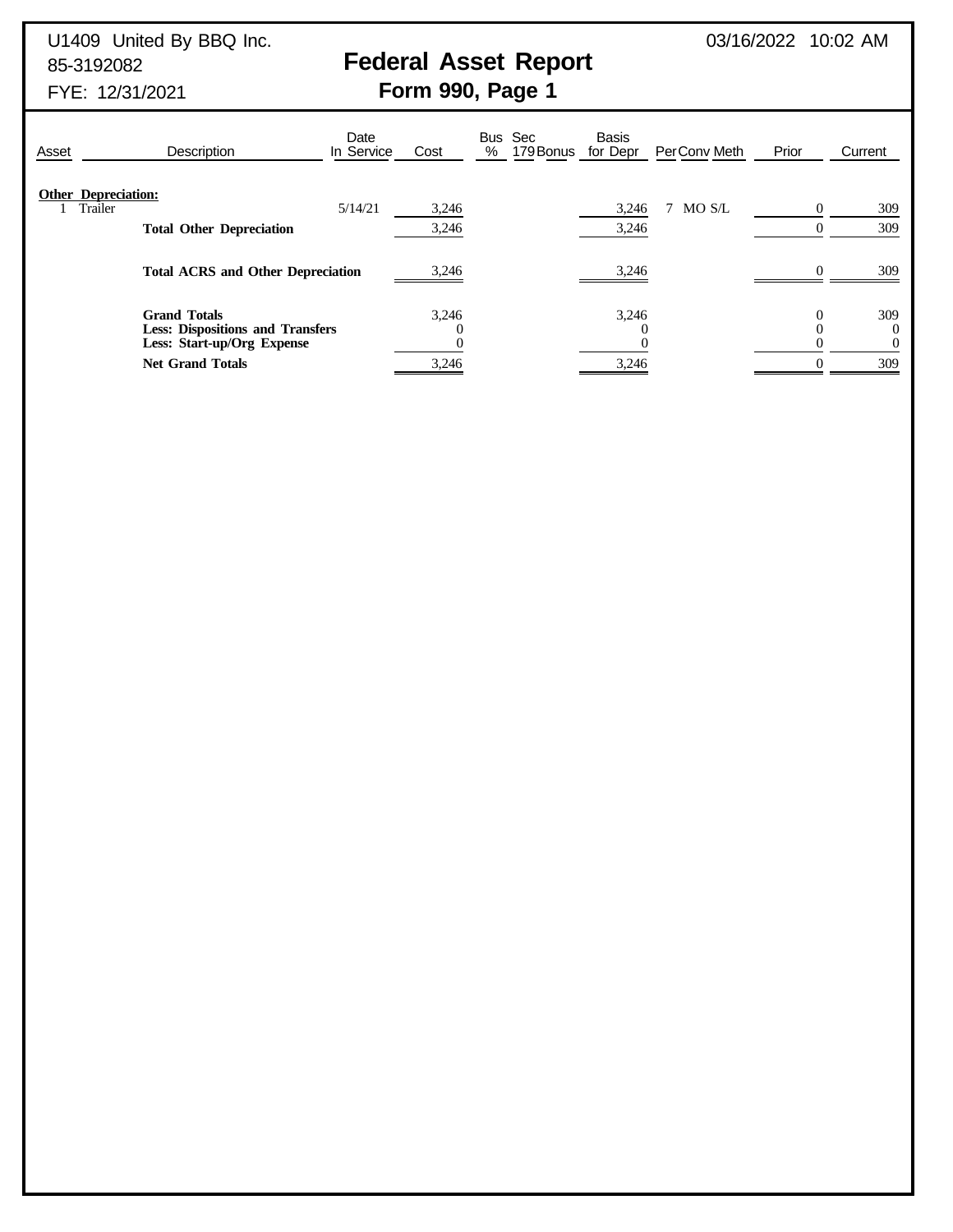U1409 United By BBQ Inc. **03/16/2022 10:02 AM** 85-3192082 **AMT Asset Report**

FYE: 12/31/2021 **Form 990, Page 1**

| Asset | Description                                                                               | Date<br>In Service | Cost     | Bus Sec<br>%<br>179 Bonus for Depr | Basis<br>Per Conv Meth     | Prior | Current |
|-------|-------------------------------------------------------------------------------------------|--------------------|----------|------------------------------------|----------------------------|-------|---------|
|       | <b>Other Depreciation:</b><br>Trailer<br><b>Total Other Depreciation</b>                  | 5/14/21            | $\Omega$ |                                    | HY<br>$\Omega$<br>$\theta$ |       |         |
|       | <b>Total ACRS and Other Depreciation</b>                                                  |                    |          |                                    |                            |       |         |
|       | <b>Grand Totals</b><br><b>Less: Dispositions and Transfers</b><br><b>Net Grand Totals</b> |                    |          |                                    |                            |       |         |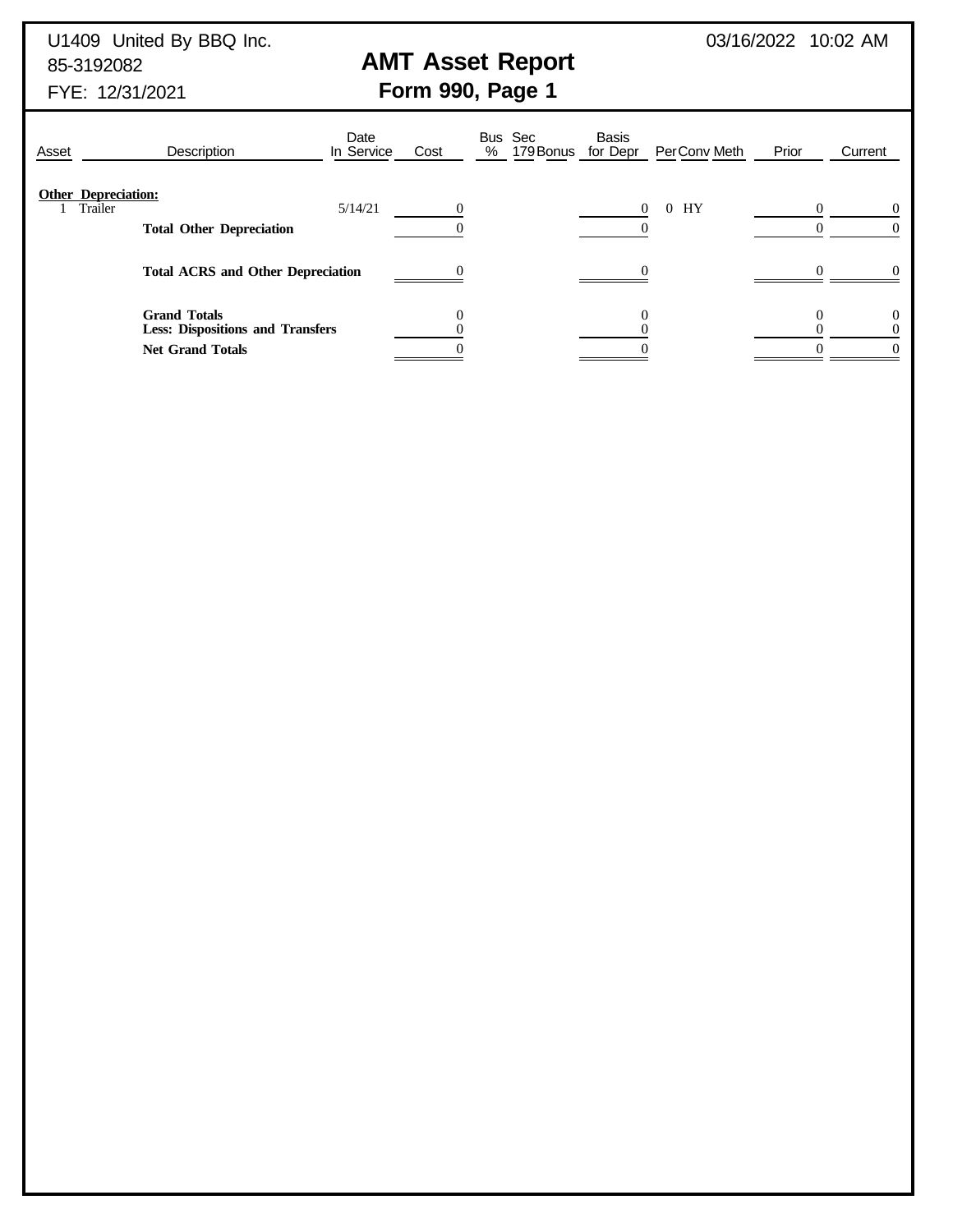| U1409 United By BBQ Inc.<br>85-3192082<br>FYE: 12/31/2021 | <b>Depreciation Adjustment Report</b><br><b>All Business Activities</b>                | 03/16/2022 10:02 AM |                                           |
|-----------------------------------------------------------|----------------------------------------------------------------------------------------|---------------------|-------------------------------------------|
| Unit Asset<br>Form                                        | AMT<br>Tax<br>Description<br>There are no assets that meet the criteria of this report |                     | AMT<br>Adjustments/<br><u>Preferences</u> |
|                                                           |                                                                                        |                     |                                           |
|                                                           |                                                                                        |                     |                                           |
|                                                           |                                                                                        |                     |                                           |
|                                                           |                                                                                        |                     |                                           |
|                                                           |                                                                                        |                     |                                           |
|                                                           |                                                                                        |                     |                                           |
|                                                           |                                                                                        |                     |                                           |
|                                                           |                                                                                        |                     |                                           |
|                                                           |                                                                                        |                     |                                           |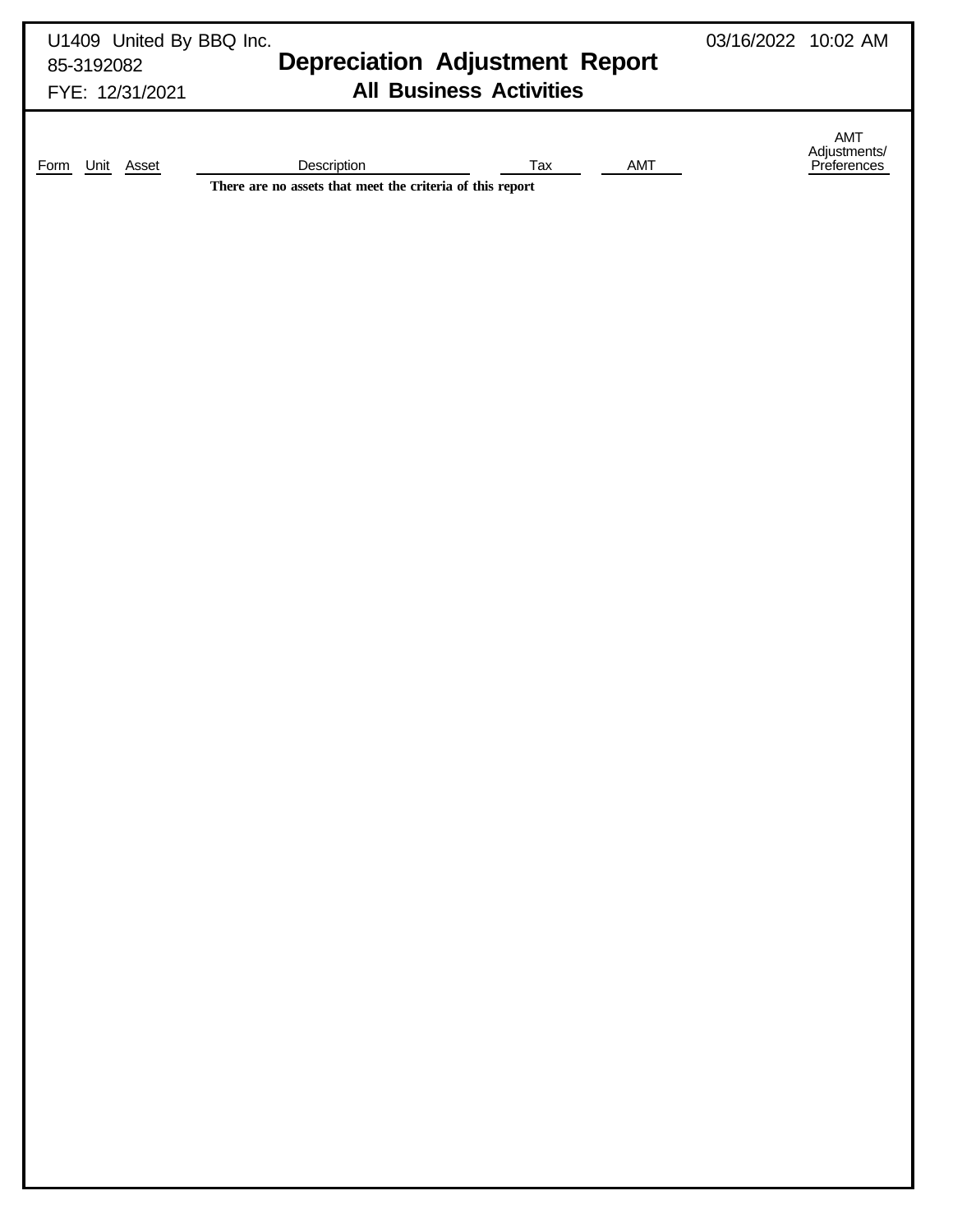# U1409 United By BBQ Inc. 03/16/2022 10:02 AM 85-3192082 **Future Depreciation Report FYE: 12/31/22** FYE: 12/31/2021 **Form 990, Page 1** Date In<br>Service Asset **Description Service** Cost Tax AMT **Other Depreciation:** 1 Trailer 6/14/21 3,246 464 0 **Total Other Depreciation** 3,246 464 0 Total ACRS and Other Depreciation **3,246** 464 0 **Grand Totals** 3,246 464 0